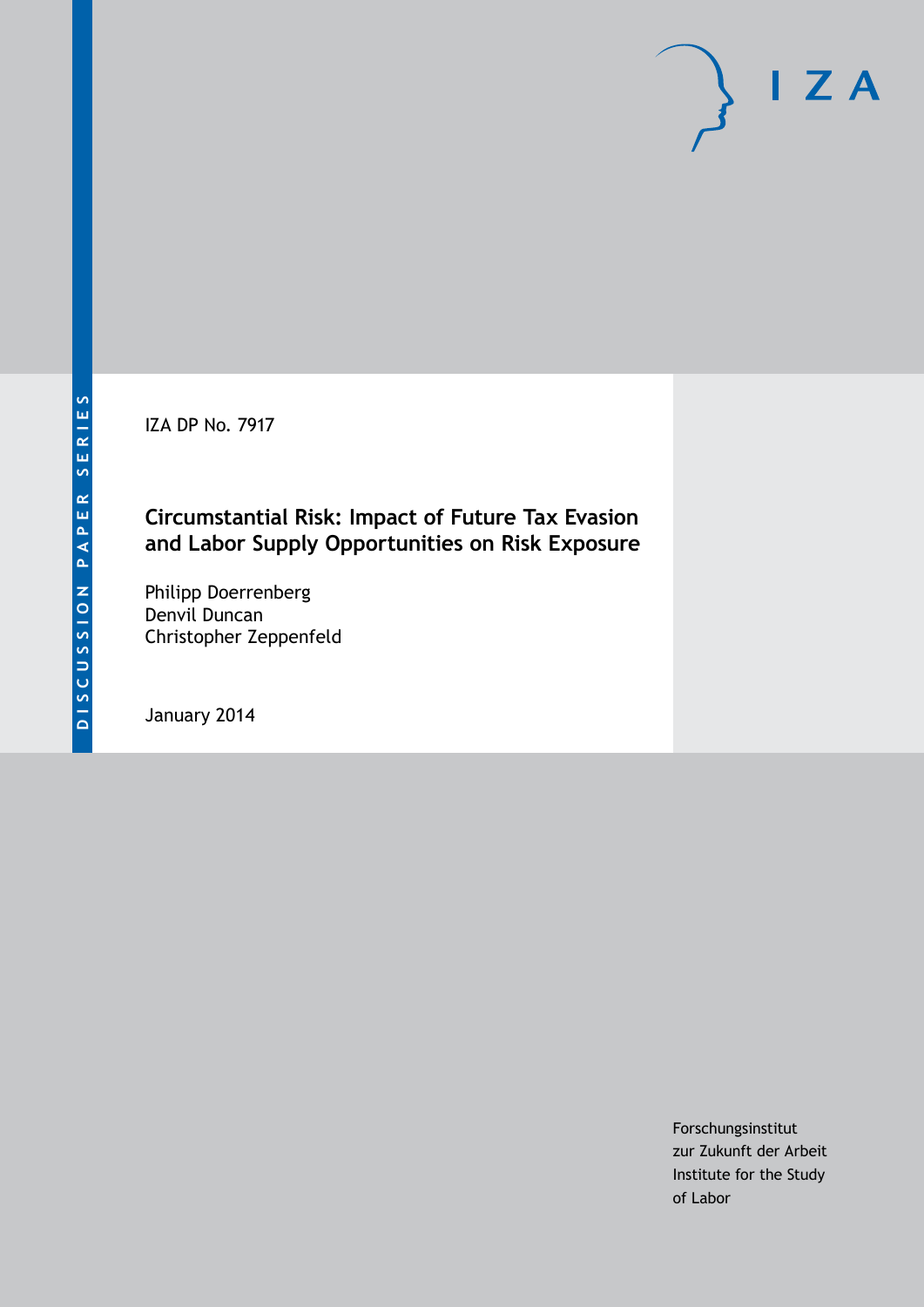# **Circumstantial Risk: Impact of Future Tax Evasion and Labor Supply Opportunities on Risk Exposure**

## **Philipp Doerrenberg**

*Centre for European Economic Research (ZEW), IZA and CGS at University of Cologne*

## **Denvil Duncan**

*SPEA, Indiana University and IZA*

## **Christopher Zeppenfeld**

*CGS at University of Cologne*

Discussion Paper No. 7917 January 2014

IZA

P.O. Box 7240 53072 Bonn Germany

Phone: +49-228-3894-0 Fax: +49-228-3894-180 E-mail: [iza@iza.org](mailto:iza@iza.org)

Any opinions expressed here are those of the author(s) and not those of IZA. Research published in this series may include views on policy, but the institute itself takes no institutional policy positions. The IZA research network is committed to the IZA Guiding Principles of Research Integrity.

The Institute for the Study of Labor (IZA) in Bonn is a local and virtual international research center and a place of communication between science, politics and business. IZA is an independent nonprofit organization supported by Deutsche Post Foundation. The center is associated with the University of Bonn and offers a stimulating research environment through its international network, workshops and conferences, data service, project support, research visits and doctoral program. IZA engages in (i) original and internationally competitive research in all fields of labor economics, (ii) development of policy concepts, and (iii) dissemination of research results and concepts to the interested public.

<span id="page-1-0"></span>IZA Discussion Papers often represent preliminary work and are circulated to encourage discussion. Citation of such a paper should account for its provisional character. A revised version may be available directly from the author.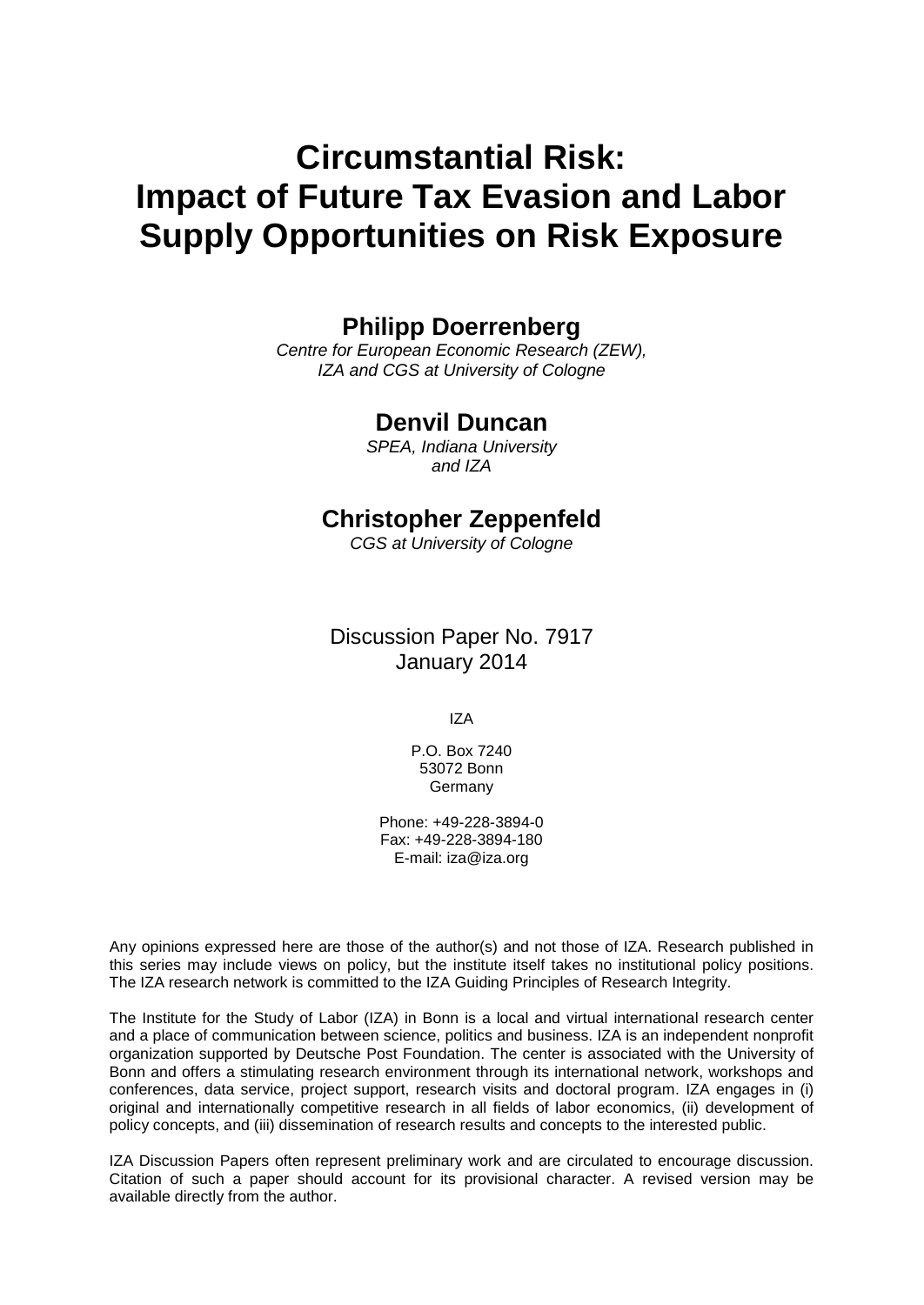IZA Discussion Paper No. 7917 January 2014

# **ABSTRACT**

# **Circumstantial Risk: Impact of Future Tax Evasion and Labor Supply Opportunities on Risk Exposure[\\*](#page-1-0)**

This paper examines whether risk-taking in a lottery depends on the opportunity to respond to the lottery outcome through additional labor effort and/or tax evasion. Previous empirical attempts to answer this question face identification issues due to self-selection into jobs that facilitate tax evasion and labor effort flexibility. We address these identification issues using a laboratory experiment ( $N = 180$ ). Subjects have the opportunity to invest earned income in a lottery and, depending on randomly assigned treatment states, have the opportunity to respond to the lottery outcome through evasion and/or extra labor effort. We find strong evidence that ex-post access to labor opportunities reduces ex-ante risk willingness while access to tax evasion has no effect on risk behavior. We discuss possible explanations for this result based on the existing literature.

JEL Classification: G11, H21, H24, H26, J22

Keywords: tax evasion, labor supply, risk behavior, lab experiment

Corresponding author:

Philipp Doerrenberg ZEW Mannheim L7,1 68161 Mannheim Germany E-mail: [doerrenberg@zew.de](mailto:doerrenberg@zew.de)

\* Financial support from "KölnAlumni - Freunde und Förderer der Universität zu Köln e.V." is gratefully acknowledged. We would like to thank Peter Kuhn, Andreas Peichl, Bettina Rockenbach, Justin Ross, Christian Weyand, and participants at the 2013 Economic Science Association World Conference (Zurich), the 2013 National Tax Association conference and Colby College's department of economics seminar series for helpful comments and suggestions. The usual disclaimer applies.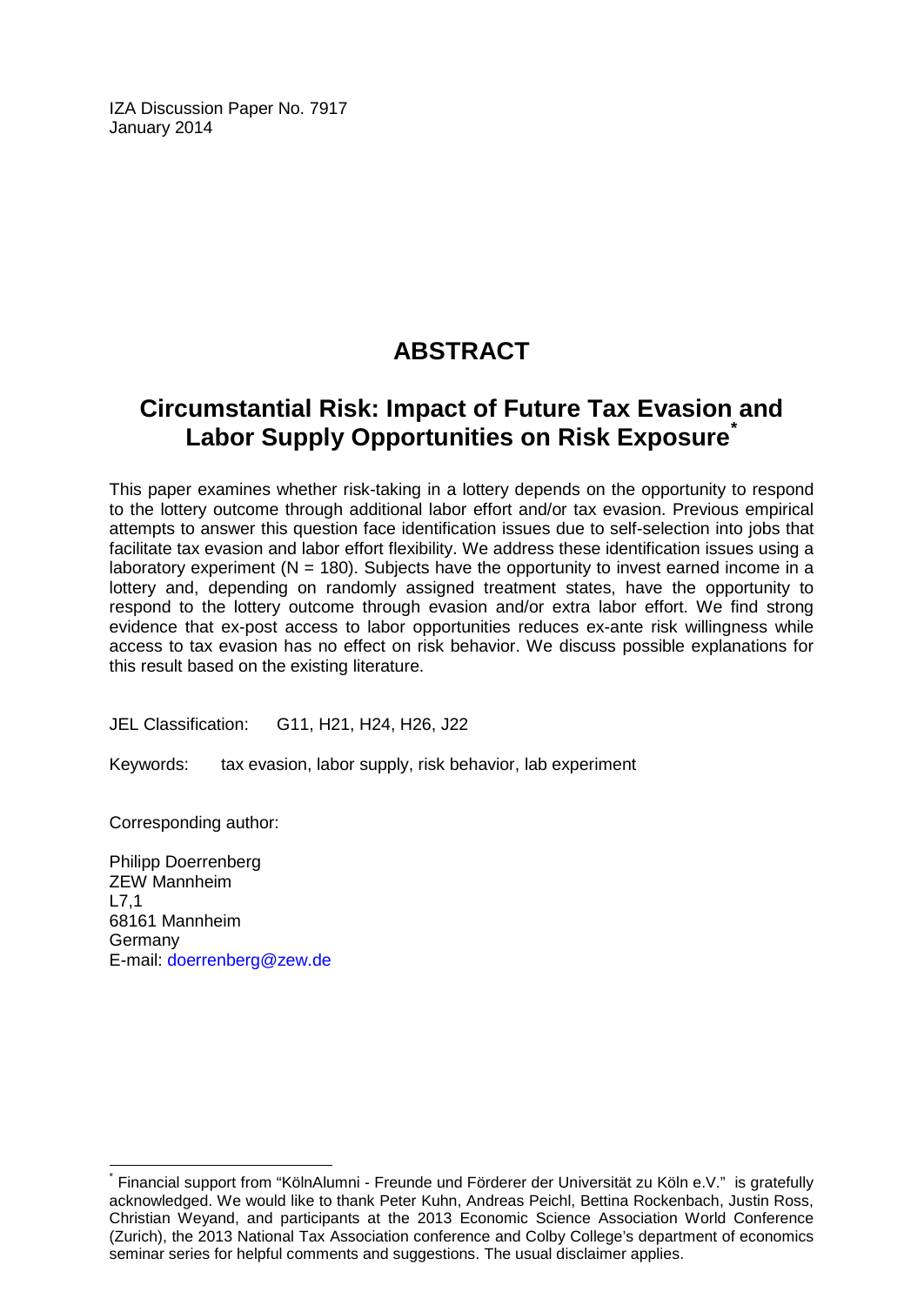# 1 Introduction

Although approximately 94% of households in the United States hold some type of financial asset, there is significant variation in the type and amount of financial assets held [\(Bricker et al. 2012\)](#page-26-0). For example, 15% of families hold stocks, 50% hold retirement accounts, 8.7% hold pooled investment accounts and 92.5% hold transaction accounts.[1](#page-3-0) Financial asset holdings also vary greatly across individual and household characteristics. While 24.5% of households headed by self-employed individuals have stocks in their portfolios, only 13.8% of households headed by employed individuals do. Additionally, the trends described by [Bricker et al. \(2012\)](#page-26-0) show evidence of significant variation in risk exposure. For example, the median amount of money invested in bonds by an employed household is approximately eight times as much as that invested in stocks; the comparable ratio for self-employed households is five. There is also evidence of variation in risk exposure across other individual and household characteristics: age, family structure, education level, race and income. An extensive literature in finance and economics has been devoted to explaining these observed variations in risk exposure. Two questions that have received a lot of attention are: how do investors decide how much of their income to invest in risky assets and why do some individuals have greater risk exposure than others [\(Heaton and Lucas 2000\)](#page-27-0).

The theoretical finance literature has provided many insights into this problem. For example, [Heaton and Lucas \(2000\)](#page-27-0) argue that if risk decisions are driven by utility maximizing behavior then the drivers of risk exposure can be separated into two broad categories: risk preference and 'circumstances'. It is clearly the case that some individuals are more risk averse than others and that this variation in risk preference affects the amount of risk to which individuals voluntarily expose themselves. 'Circumstances' generally refer to the future opportunities individuals know they will have access to at the time of making risky investment decisions. These circumstances usually have two features - *flexibility* and *background risks* - that may have opposing effects on risk exposure. Flexibility acts as a type of insurance against adverse outcomes and is therefore predicted to increase risk exposure [\(Bodie et al. 1992;](#page-26-1) [Franke et al. 2011\)](#page-27-1). For example, the ability to vary labor hours or take an additional job maybe used as insurance against negative investment outcomes and therefore increase current risk exposure. Future opportunities with uncertain and uninsurable income also represents a type of background risk that

<span id="page-3-0"></span><sup>&</sup>lt;sup>1</sup>These statistics are taken from the Survey of Consumer Finances. [Bricker et al. \(2012\)](#page-26-0) provides a detail summary of the results including definitions of the various financial assets. Transactions accounts include checking, savings, and money market deposit accounts; money market mutual funds; and call or cash accounts at brokerages. Retirement accounts include personally established individual retirement accounts (IRAs) or job-based 401(k) accounts. Pooled investment funds exclude money market mutual funds and indirectly held mutual funds and include all other types of directly held pooled investment funds, such as traditional open-end and closed-end mutual funds, real estate investment trusts, and hedge funds.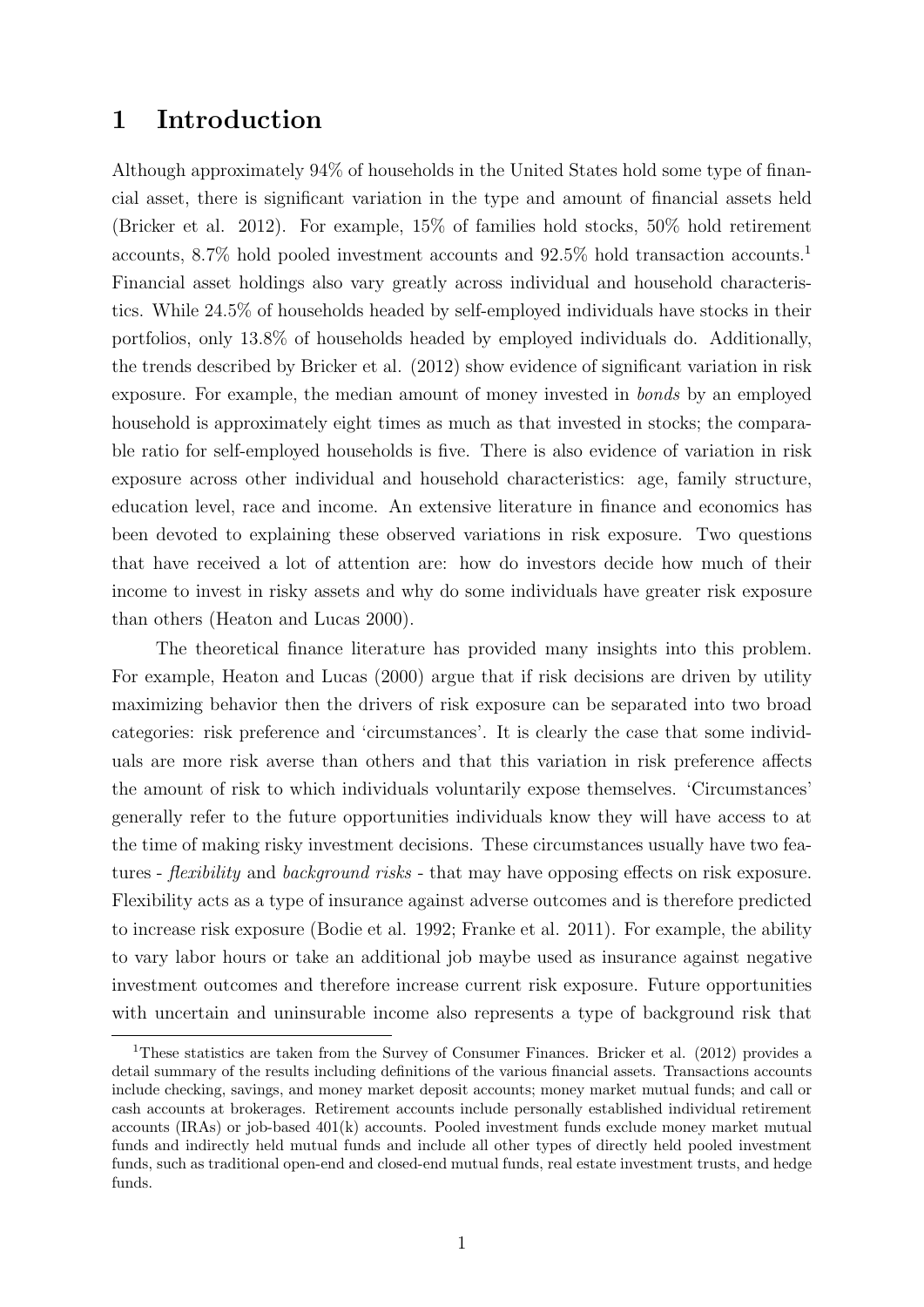may cause the current risk exposure of individuals to increase, decrease or remain unchanged depending on the form of risk aversion [\(Gollier and Zeckhauser 2002\)](#page-27-2). As a result, the impact of background risk on current risk exposure remains an empirical question. Furthermore, because future 'circumstances' generally include both flexibility and background risk, which may have opposing effects on risk exposure, the impact of future 'circumstance' on current risk exposure is also an empirical question. Understanding the impact of the interaction of these two characteristics is also important, but difficult to determine in a theoretical framework.

Empirical efforts to identify the impact of circumstances produce inconclusive results. For example, [Benitez-Silva \(2002\)](#page-25-0) tests the theory in the context of labor supply flexibility and find that individuals who have flexible work hours tend to hold significantly more (risky) stocks. Although this result is consistent with the theoretical work of [Bodie](#page-26-1) [et al. \(1992\),](#page-26-1) there remains some identification concerns due to self-selection. To the extent that individuals with greater labor supply flexibility also have greater preference for risk exposure, it is not clear that the identified effect is due to labor supply flexibility or risk preferences.[2](#page-4-0) The empirical efforts to identify the impact of background risk is more extensive, but the results are mixed. Although a number of studies find that the presence of background risks reduce risk exposure, the magnitude of the effect varies [\(Heaton and](#page-27-0) [Lucas 2000\)](#page-27-0). A more recent study by [Klos \(2004\)](#page-28-0) find that access to a future risky investment has no effect on current risk exposure. This finding not only runs opposite the flexibility argument, the results are also different from the results summarized in [Heaton](#page-27-0) [and Lucas \(2000\).](#page-27-0) More importantly, the results from the existing literature suggest that the impact of background risk depends on the source of background risk; labor income seems to reduce risk exposure while investment income seems to have little or no effect on risk exposure.

We contribute to this literature by identifying whether access to future labor and tax evasion opportunities affect current risk exposure. In particular, our research question is: Does the opportunity to earn additional labor income and/or evade taxation affect risky asset investment? By studying these two sources of flexibility and background risk in the same setting, we are able to cleanly identify the impact of both circumstances as well as their interaction on risk exposure. We are also able to determine if the effects depend on the type of circumstance. In particular, does the effect of labor income background risk differ from the effect of tax evasion background risk?

As indicated above, answering these questions with observational data leads to identification problems that are very difficult to overcome. Namely, it can be presumed that individuals with a high intrinsic willingness to take risks self-select into occupations

<span id="page-4-0"></span><sup>2</sup>To our knowledge, [Benitez-Silva \(2002\)](#page-25-0) is the only paper to study the link between labor supply flexibility and portfolio choice empirically.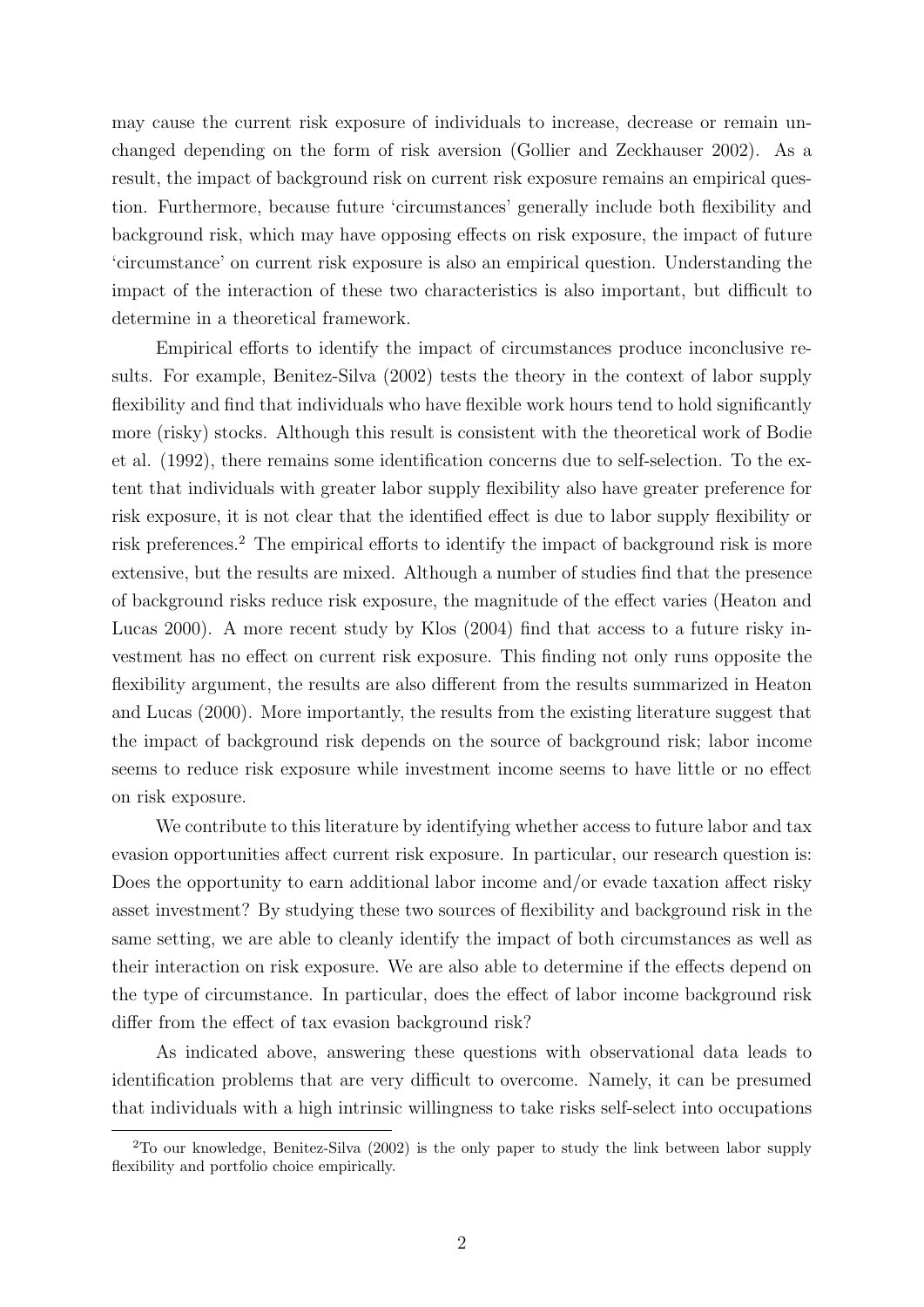with greater access to tax evasion and additional labor supply opportunities such as selfemployment [\(Cramer et al. 2002;](#page-26-2) [Hartog et al. 2002\)](#page-27-3). As a result, a positive empirical correlation between self-employment and risk willingness is difficult to interpret in a causal manner, and is instead likely to be confounded by intrinsic, personality-based risk willingness. For clean identification, one would ideally like to randomly assign labor supply and tax evasion opportunities to different workers. Because this is not feasible in the real world, we design a laboratory experiment where each subject participates in a labor task and then makes an investment decision. Subjects are then given an opportunity to respond to the outcome of the lottery before paying taxes. The opportunity to respond to the outcome of the lottery depends on the group to which subjects are randomly assigned: some subjects can evade taxes; some can supply extra labor; some can both evade taxes and supply extra labor; and some can neither evade taxes nor supply extra labor.

Our results show that the opportunity for labor supply and tax evasion have different effects on risk taking and partly cancel each other. The control group, which lacked opportunities for additional labor supply or tax evasion, invested 38% of their gross income into the risky asset. Access to extra labor opportunities reduces the investment share by approximately eleven percentage points. This represents a thirty percent decrease from the baseline that is statistically different from zero. Evasion opportunity has no effect on the investment share – neither economically nor statistically. When subjects can both supply extra labor and evade taxes, the investment share is 3.5 percentage points lower than in the baseline treatment, but this difference is not statistically different from zero. These results are in line with the theoretical and empirical literature on background risk, which support a negative relationship between uninsurable future risks and current risk exposure[\(Heaton and Lucas 2000\)](#page-27-0). More importantly, our findings suggest that the effect of background risk depends on the source of background risk. While labor income uncertainty reduces risk exposure as in [\(Gakidis 1997\)](#page-27-4), the zero tax evasion effect is in line with [Klos \(2004\)](#page-28-0) who finds that current risk exposure is not affected by the presence of future independent risks.

Our paper contributes to the literature in important ways. This is the first known study we are aware of to examine the effect of tax evasion on current risk exposure.[3](#page-5-0) Although the decision to evade taxes is similar to that of other risky decisions, it may have a different effect due to cognitive and morale biases on the part of the investor. Furthermore, it is widely accepted that access to tax evasion opportunities is heterogeneously distributed across individuals. For example, employees who are subject to third-party re-

<span id="page-5-0"></span><sup>3</sup>[Wrede \(1995\)](#page-28-1) theoretically analyzes the joint problem of risk taking and tax evasion in a static economy. He, however, focuses on the effect of taxation on expected utility and does not explicitly study the dynamic effect of evasion opportunities on initial risk behavior. He concludes that eliminating evasion is likely to discourage risk taking.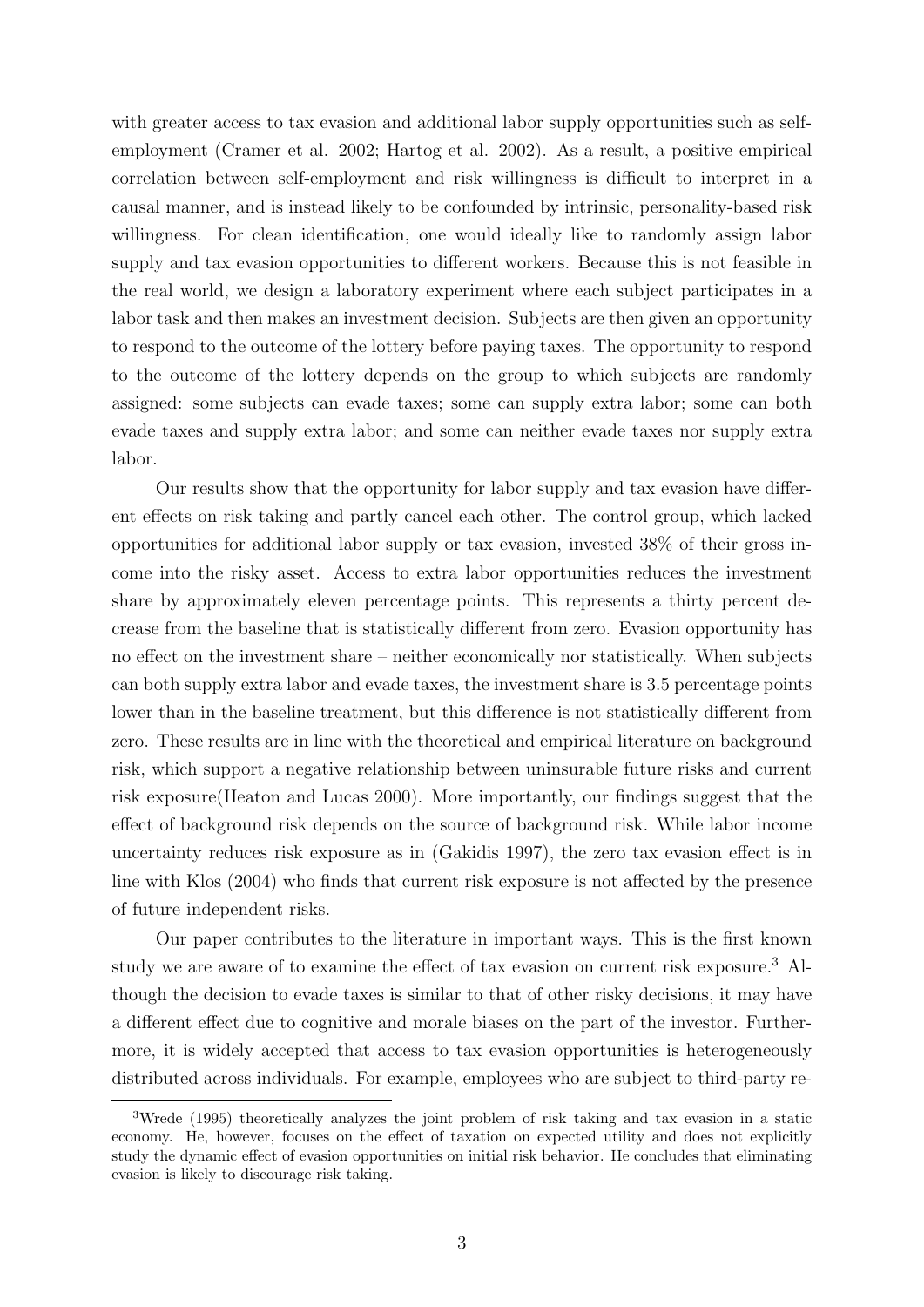porting have less opportunity to evade taxes than their counterparts who are not [\(Kleven](#page-28-2) [et al. 2011\)](#page-28-2). This difference in access to tax evasion has been shown to have an effect on other economic outcomes that are of interest to policy makers. For example, [Doerrenberg](#page-26-3) [and Duncan \(2012\)](#page-26-3) find evidence that workers with evasion opportunities have different labor supply elasticities with respect to taxes than workers without access to evasion. There is also evidence that tax evasion has both income distributional implications [\(Alm](#page-25-1) [and Sennoga 2011\)](#page-25-1) and welfare implications [\(Chetty 2009;](#page-26-4) [Gorodnichenko et al. 2009\)](#page-27-5). Our study contributes to this growing literature by identifying the impact of tax evasion opportunities on risk exposure, which is it-self an important economic variable for policy makers.

We are also the first to identify the impact of future labor supply opportunities on current risk exposure in a laboratory setting.<sup>[4](#page-6-0)</sup> Existing studies of both labor flexibility and labor income background risk use observational data, which faces identification issues. Using a laboratory setting allows us to cleanly identify the impact of future labor supply opportunities on current risk exposure. Our results also provide some insights into the possible effect of the current incremental shift toward greater flexibility in the labor market - flexi-week work schedules and work-from-home initiatives - on risk exposure. We find no evidence that the added flexibility will increase risk exposure of affected workers. On the contrary, risk exposure is likely to decrease if the added flexibility is accompanied by greater income uncertainty. Additionally, unlike the existing literature, we explicitly account for any possible interaction effects between labor supply and evasion opportunities in our empirical design. Understanding this interaction effect is especially important given that labor flexibility is often bundled with tax evasion opportunities.

The results are also important and timely given a number of other recent developments. For example, the increased scrutiny of offshore bank accounts imply reduced tax evasion opportunities for many high income individuals. Although this change may to lead to higher tax revenues, we show that it is unlikely to affect risk exposure.

The paper proceeds as follows. Section [2](#page-6-1) presents the experimental design. We briefly discuss theoretical considerations in section [3](#page-11-0) and present results in section [4.](#page-15-0) Our findings are discussed in section [5](#page-21-0) and section [6](#page-24-0) concludes.

# <span id="page-6-1"></span>2 The Laboratory Experiment

Considering the empirical challenges and the impracticality of the ideal field experiment, we employ a laboratory experiment to study the effect of tax evasion and labor supply opportunities on risky investment behavior. The experimental design used to answer

<span id="page-6-0"></span><sup>4</sup>Unlike [Klos and Weber \(2006\)](#page-28-3) who analyze a portfolio-choice setting with exogenous income that was either certain or risky, we explore a case where labor-income risk is endogenous.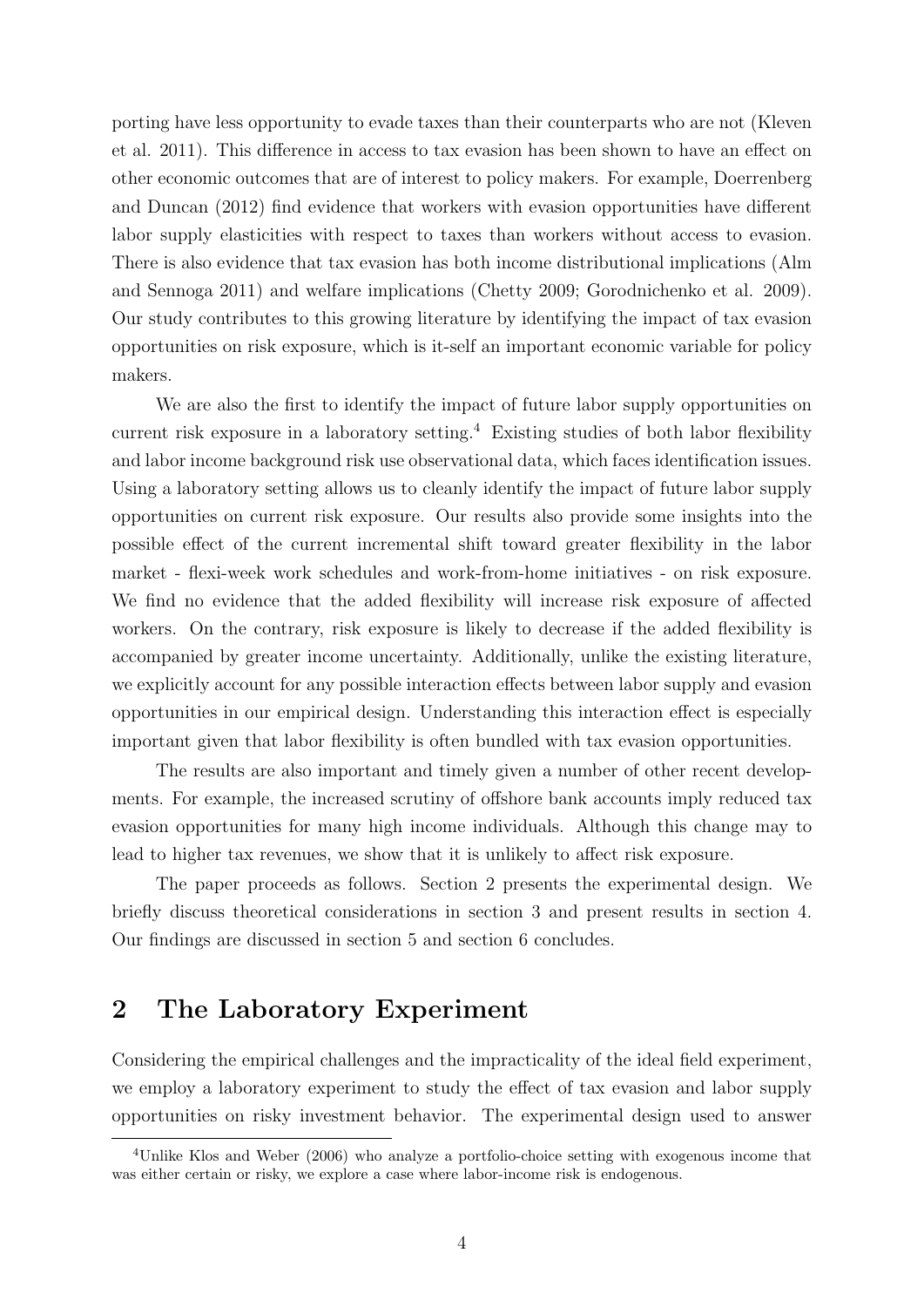our research question is based on widely-accepted experimental designs in the fields of risk behavior [\(Gneezy and Potters 1997;](#page-27-6) [Thaler et al. 1997;](#page-28-4) [Klos et al. 2005\)](#page-28-5), tax evasion [\(Alm 2012\)](#page-25-2) and labor supply [\(Charness and Kuhn 2011\)](#page-26-5). Although the laboratory environment is artificial, we argue that a clean and clear experiment design, such as ours, allows for causal identification of treatment effects.<sup>[5](#page-7-0)</sup>

## 2.1 Experimental Design

We design a one-shot experiment with between-subject variation to answer our research question. The experiment has three stages. First, subjects complete a real-effort task for which they earn experimental currency units (ECU). Second, subjects decide how much of their labor earnings to invest in a risky lottery. Finally, subjects are given an opportunity to respond to the lottery outcome before paying taxes on their income.

The first two stages are identical for all subjects and we solely vary how subjects can respond to the lottery outcome in the third stage. Depending on which of four treatment groups a subject is assigned to, she either has  $i)$  no opportunity to respond, or she has the opportunity to respond through  $ii)$  additional labor effort,  $iii)$  a tax reporting decision, or iv) both extra labor effort and tax reporting. Hence, we cross two dichotomous factors, "evasion opportunity" and "labor-supply opportunity", in a 2x2 fully-factorial design. The following section describes each of the three experimental stages in greater detail and highlights our identification strategy.

The Labor-Task Stage Every subject first completes a labor task that involves moving a set of sliders across a computer screen (Gill and Prowse  $2012$ ).<sup>[6](#page-7-1)</sup> The sliders are initially positioned at zero and can be repositioned to any integer between 0 and 100, inclusive. Subjects are given two and a half minutes (150 seconds) to align 48 sliders at position 50. Subjects receive instant feedback on the position of the current slider only; this is indicated at the rightmost end of each slider. We disable the arrow keys on the key board to ensure the subjects only use the left mouse key to complete the task; use of the arrow keys makes the task trivial. Additionally "... no two sliders are aligned exactly one under the other" [\(Gill and Prowse 2012\)](#page-27-7). This design feature prevents subjects from positioning one slider at 50 and then visually matching the other sliders at this position. Subjects are paid an exogenously determined piece rate, which is fixed at 2.5 ECU for

<span id="page-7-0"></span><sup>&</sup>lt;sup>5</sup>We provide a thorough discussion of the external validity of our experimental design and results in section [5.3.](#page-23-0)

<span id="page-7-1"></span> ${}^{6}$ See figure [3](#page-29-0) in the appendix for a screenshot of the task. [Gill and Prowse \(2013a\)](#page-27-8) provide details and show how to implement the slider task. It has been used widely since its introduction: [Gill and](#page-27-9) [Prowse \(2013b\),](#page-27-9) [Riener and Wiederhold \(2011\),](#page-28-6) [Cettolin and Riedl \(2011\),](#page-26-6) [Gill and Prowse \(2012\),](#page-27-7) and [Hammermann et al. \(2012\).](#page-27-10) [Djawadi and Fahr \(2012\)](#page-26-7) also use the slider task in the context of tax compliance, but examine a different research question than we do and employ compliance as the dependent variable.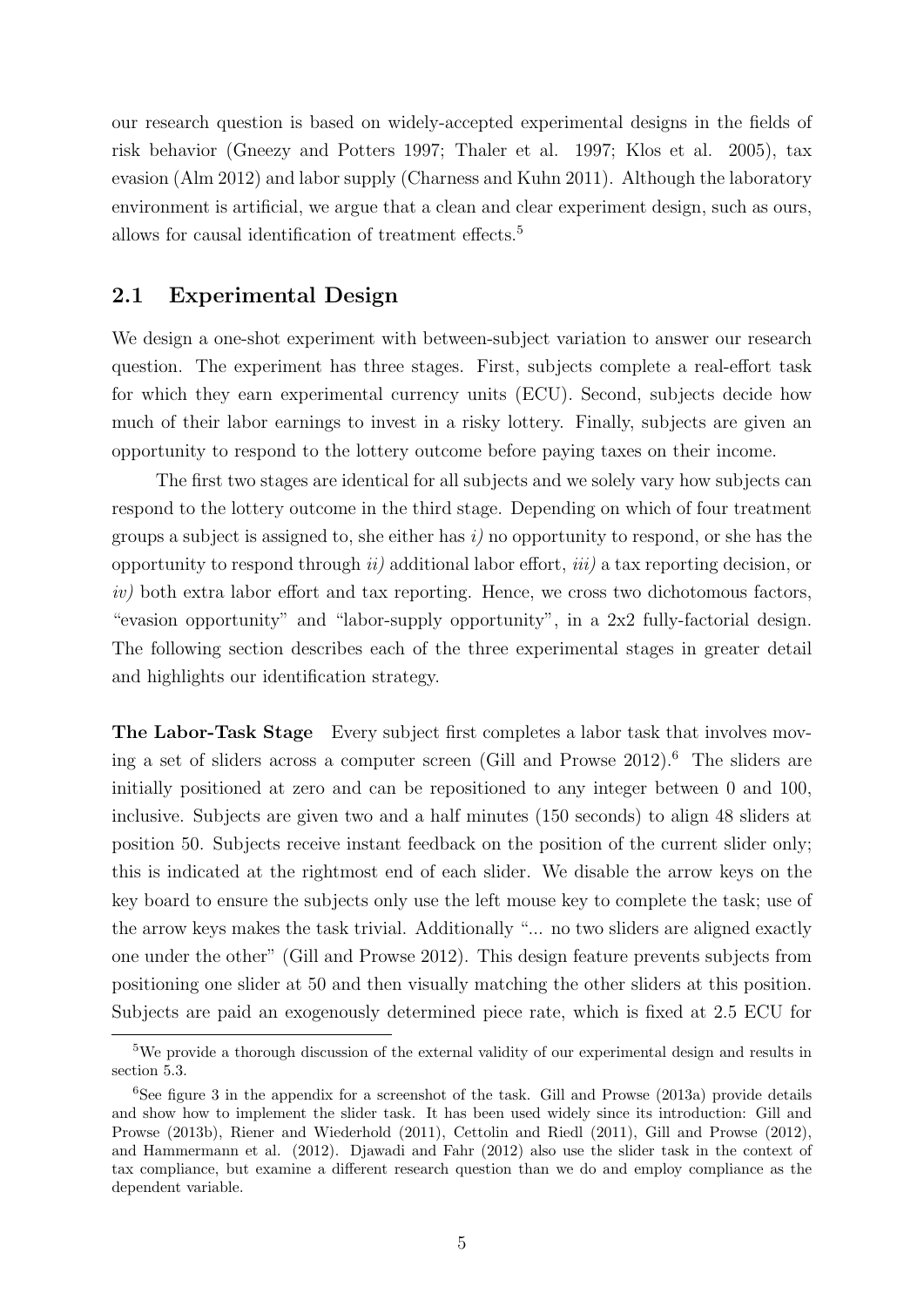each correctly-aligned slider. We used an exchange rate of 5 ECU to 1 EUR. Therefore, each subject earned 0.5 EUR for each correctly aligned slider.

The slider task has a number of advantages that are described in [Gill and Prowse](#page-27-7) [\(2012\).](#page-27-7) It is easy to explain and implement, does not require prior knowledge, does not allow guessing, and most importantly, is identical across treatments and subjects. Although the number of correctly aligned sliders has been used as a measure of labor effort in the labor literature, our primary objective here is to induce a sense of ownership of income and the possibility to consider labor income as a potential background risk. We argue that participants are more likely to make reasonable and "realistic" decisions in a situation with endogenous incomes, relative to a situation with an exogenous endowment. Furthermore, individual variability in outcomes suggests that labor income may be viewed as uncertain. Subjects perform one full round of the slider task as an unincentivized practice round to familiarize themselves with the task.

Investment Stage Subjects are given an opportunity to invest a share of their labor earnings in a lottery after completing the labor task. They are allowed to invest any amount between zero and their total labor earnings in the lottery. The lottery is binary and the amount invested in the lottery is either doubled or halved with equal probability. The actual outcome of the lottery is determined by the throw of a ten sided die. One of the experimenters walks up to each subject's booth after the investment decision is complete and throws a ten sided die. The amount invested in the lottery is doubled if the number on the face of the die is less than or equal to five, and halved if the number on the face of the die is greater than or equal to six. The experimenter enters the number on the face of the die on the computer and the subject verifies that the number is correct before hitting enter. The computer then reports the outcome of the lottery to the subject along with her post-lottery income.[7](#page-8-0)

The lottery is designed such that the expected pay-off is greater than the invested amount, i.e., the expected return is positive, which implies that a risk-averse person invests a strictly positive share of his wealth into the lottery. The binary structure and the conditional investment outcomes are easy to grasp and calculate. However, we also provided a computerized calculator at every decision stage.

Response to the Lottery Outcome (Treatment Groups) The next stage of the experiment gives subjects an opportunity to respond to the outcome of the lottery. Recall that our research objective is to determine whether an individual's risk exposure is affected by opportunities to respond to the outcome of risky decisions via tax-evasion and/or labor-supply opportunities. Therefore, we randomly assign subjects to four groups

<span id="page-8-0"></span><sup>&</sup>lt;sup>7</sup>Note that the experimenter could at no point see the amount invested by the subject as the feedback screen was only shown after the experimenter went on and the subject clicked the "next" button.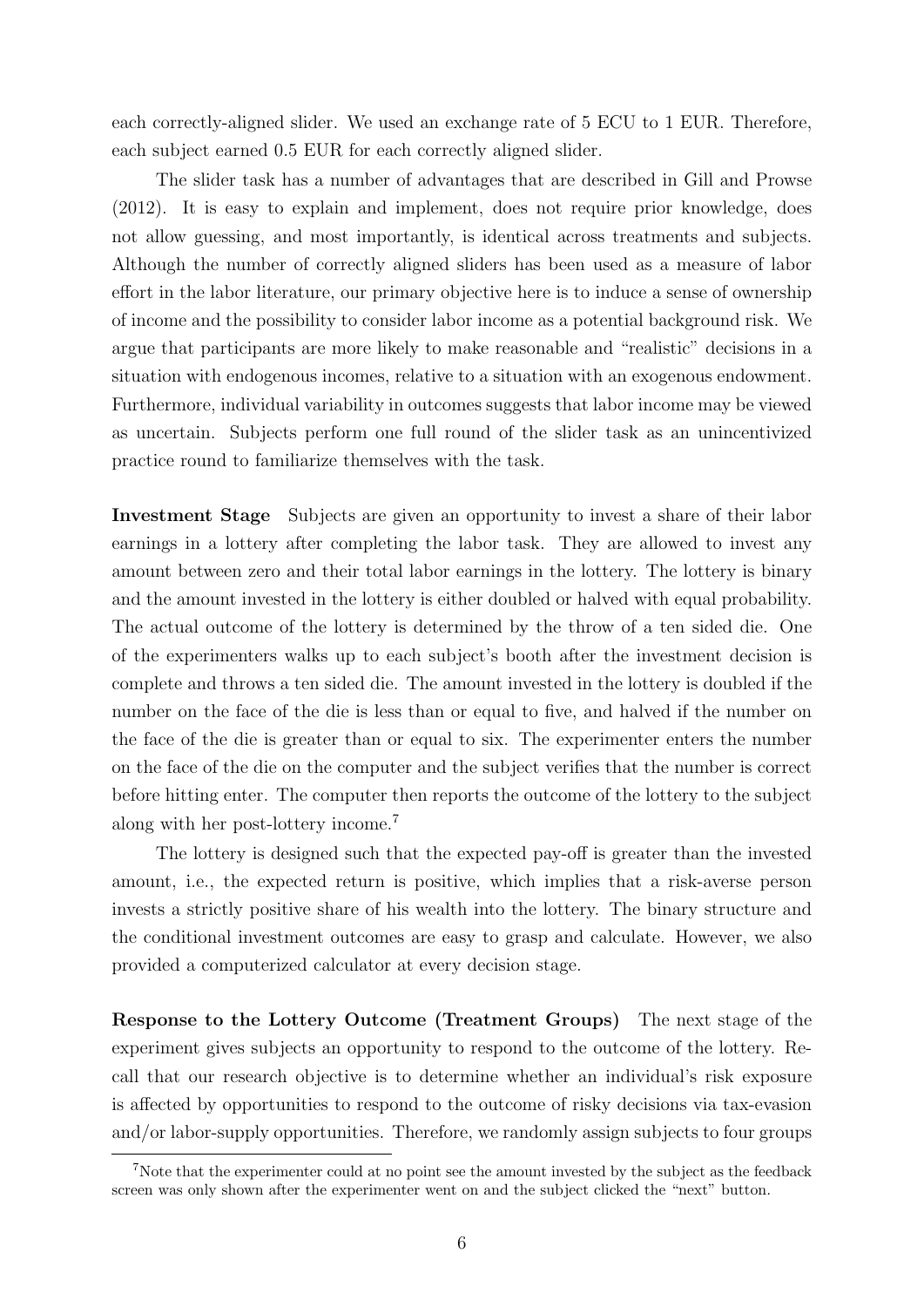that are identical in every way except in how they can respond to the outcome of the lottery. Following the 2x2 crossing, the four cells read as follows: Some subjects have no opportunity to respond, i.e., they can neither supply extra labor nor evade taxes; some subjects can supply extra labor; some subjects can evade taxes; and finally, some can both evade taxes and supply extra labor. In other words, a subject's ability to respond to the outcome of the lottery depends on which of the following groups she is randomly assigned to:

- **Baseline:** Subjects in the *baseline* group do not have an opportunity to respond to the outcome of the lottery. After the lottery outcome is realized, their total income is taxed at a proportional rate of 30 percent, and they are simply informed of their final payoff (their net income). The tax rate is fixed exogenously, and is the same for all subjects and all groups. Therefore, subjects in the baseline treatment cannot respond to the lottery. This group serves as the control treatment.
- Labor: After the outcome of the lottery is determined, subjects in the *labor treat*ment play another round (90 seconds) of the real-effort task and thereby earn additional income. After this second round of supplying labor effort, their total income is taxed and subjects are informed of their final payoff (their net income). Therefore, subjects in the labor treatment can respond to the lottery *only* through a second labor supply choice.
- Evasion: In the *evasion treatment*, subjects have to make a tax reporting decision. After they learn the outcome of the lottery, participants are asked how much income they wish to report for tax purposes. As is standard in the experimental tax evasion literature, there is an exogenous probability that the tax evasion decision is audited, and a penalty applies in the case of audit and underreporting. After the reporting decision has been made, the audit status is determined and the payoff (net income) is paid accordingly. Therefore, subjects in the evasion treatment can respond to the lottery only through their reporting decision.
- Full: Subjects in the *full treatment* group have two channels to respond to the lottery outcome. They play another round of the real effort task (90 seconds), as in the labor group, and then make an income reporting decision, as in the evasion group. Their final payoff (net income) is a function of the two rounds of labor supply, the investment decision, the lottery outcome, the reporting decision, and the audit status. Therefore, subjects in this fourth treatment group have access to two channels to respond to the lottery outcome: evasion and labor supply.

Subjects are only informed of the set-up of the experiment in their treatment state, and they receive this information prior to the initial labor supply and investment decisions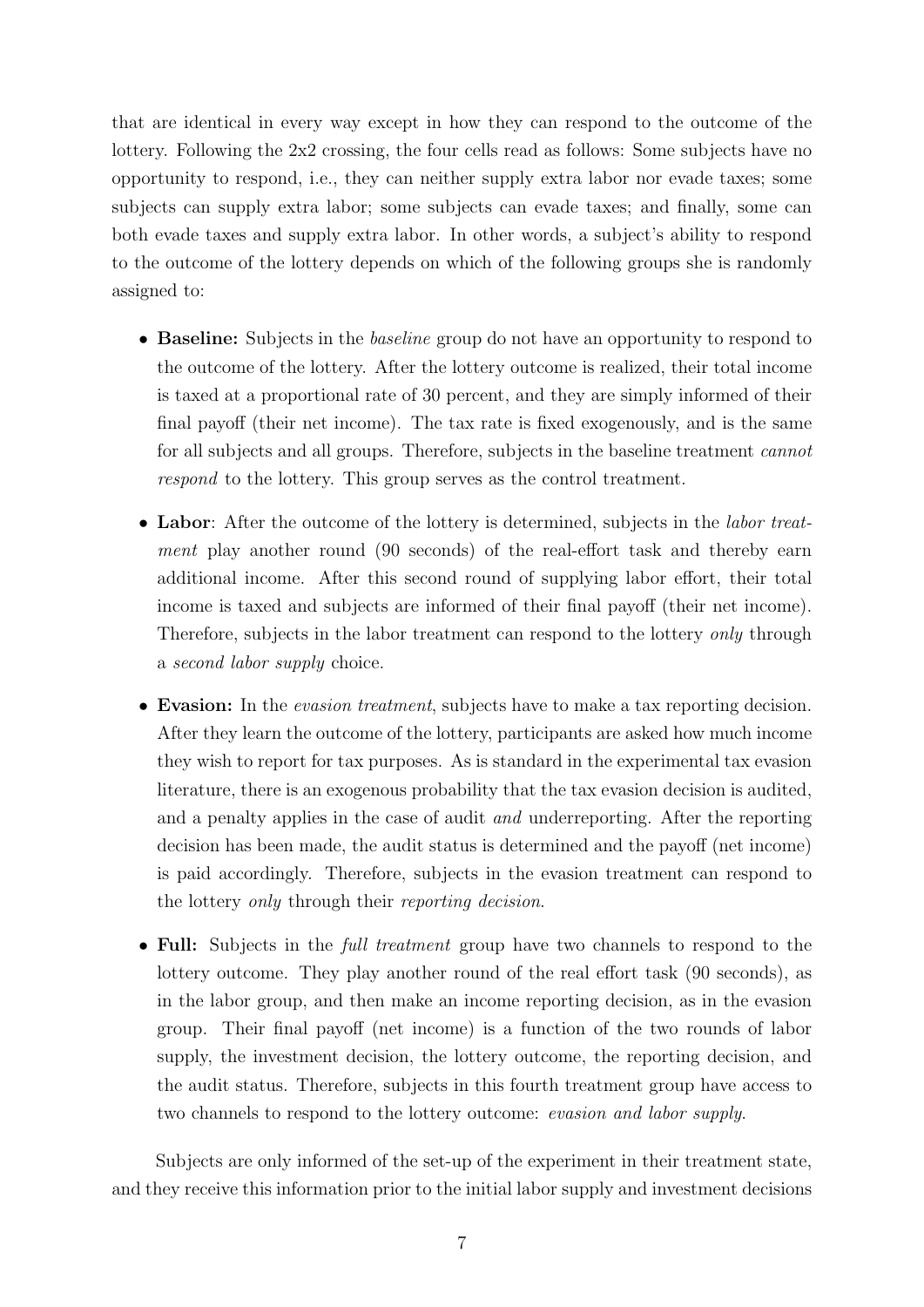(in the paper based instructions). Therefore, subjects know ex ante whether and how they are able to respond to the lottery outcome, and that they can only respond ex post.

Tax and Audit Mechanism As indicated above, all subjects face an exogenously determined proportional marginal tax rate of 30 percent.<sup>[8](#page-10-0)</sup> Additionally, subjects in the evasion and full treatments face an exogenous audit probability of 10 percent and a penalty that is equal to twice any evaded taxes due (i.e., a fine rate of 2). The audit outcome is determined by the throw of a 10-sided die; subjects are audited if the number one is shown on the face of the die.[9](#page-10-1) Audit leads to the discovery of true income, and subjects who underreport their income pay a penalty equal to twice their evaded taxes (i.e., the underreported amount multiplied by twice the tax rate). All other subjects who either report honestly or underreport but throw a die number between two and ten receive a net income equal to their true gross income less the tax rate multiplied by the reported income. This audit and penalty structure is commonly used in the tax evasion literature [\(Alm et al. 2009\)](#page-25-3). In order to make the tax reporting decision as realistic as possible, we include an exogenous audit risk and donate all tax revenues and fines to the administrative governing body of the City of Cologne, Germany.[10](#page-10-2)

We argue that this is the cleanest experimental design to answer the research question posed above: a one-shot game in a between-subject design that produces 180 independent observations (45 per treatment) on a metric dependent variable. We are therefore guaranteed sufficient statistical power to answer our research question. All participants face the same labor effort, investment decision, and marginal tax rates, and therefore only differ with respect to the channel that is available to respond to the lottery outcome ex post. This allows us to compare the share of income invested in the lottery across the four groups and attribute any differences to the difference in response opportunities. Additionally, since subjects know ex ante whether and how they are able to respond to the lottery outcome, and that they can only respond ex post, any treatment effect we identify must be driven purely by anticipation of the response opportunity. Methodologically, this is achieved by changing only that part of the instructions governing second-period

<span id="page-10-0"></span><sup>8</sup>Because subjects in the baseline and the labor treatment do not make an income reporting decision, they pay 30 percent on their total income in taxes. On the other hand, subjects in the evasion and full treatment groups pay a tax rate of 30 percent on their reported income because they are able to respond to the lottery outcome by underreporting income.

<span id="page-10-1"></span><sup>&</sup>lt;sup>9</sup>The procedure was as follows: After the reporting decision was complete for the evasion and full treatment groups, one of the experimenters walked up to each computer booth and threw a 10-sided die; the experimenter entered the number on the face of the die on the computer; the subject confirmed this number, which results in a screen with one of the following sentences: You have been audited or You have not been audited. The subject had to press "ENTER" again to see the screen summarizing the round's payment. By this time the experimenter had already moved on to the next subject. Hence, the experimenter could at no point see subjects' reported share.

<span id="page-10-2"></span><sup>10</sup>Subjects received a copy of the donation receipt (stating the total amount donated) via e-mail after the experiment has been conducted. This procedure was also explicitly stated in the instructions.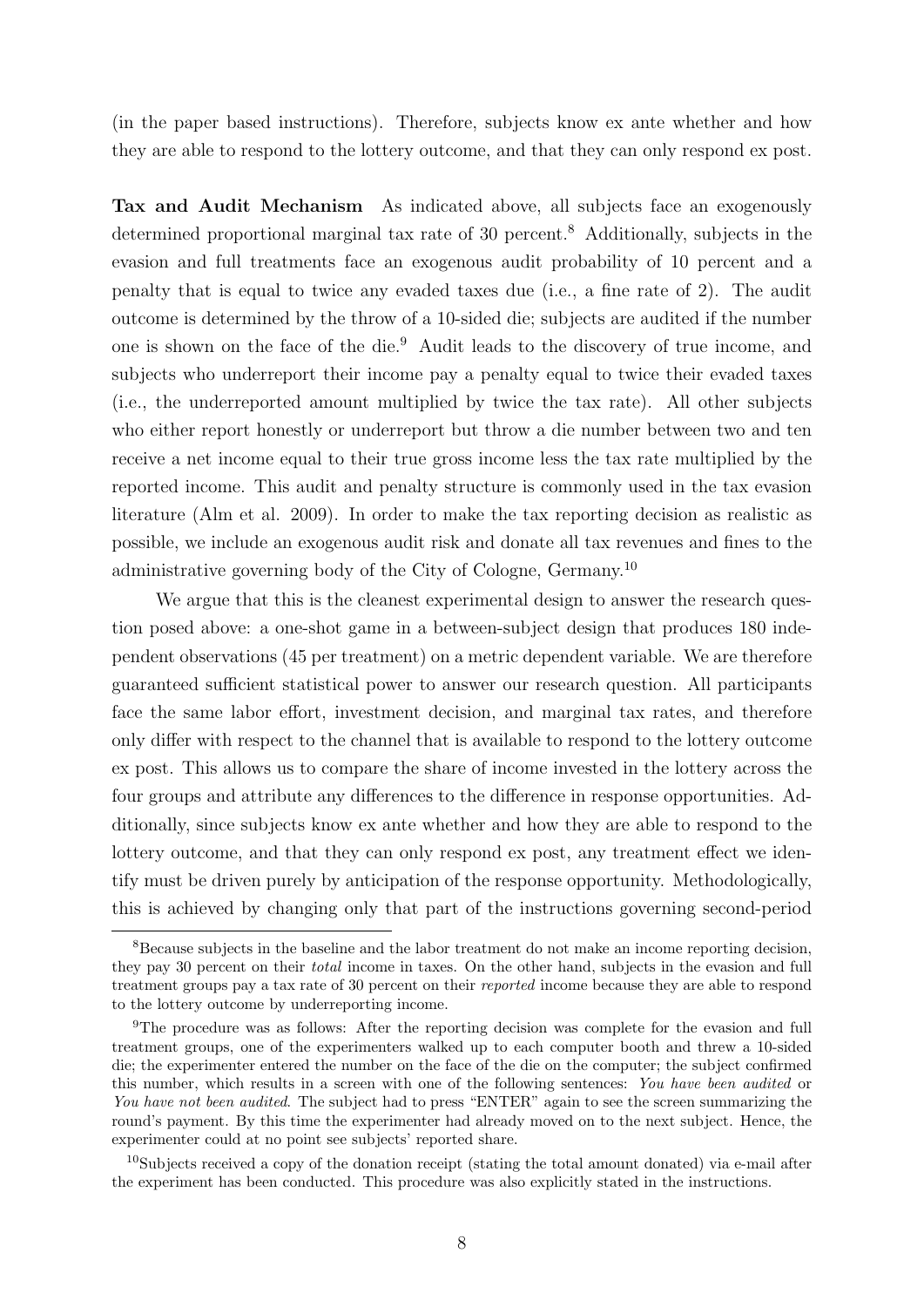opportunities; the first period is identical across instructions.

### 2.2 Organization

The experiment was conducted in the Cologne Laboratory for Economic Research (CLER), University of Cologne, Germany. A random sample of the laboratory's subject pool of approximately 4000 persons was invited via email – using the recruitment software ORSEE [\(Greiner 2004\)](#page-27-11) – to participate in the experiment. Potential participants signed up on a first-come-first-serve basis. A total of 180 subjects, mostly undergraduate students from the University of Cologne, participated in the experiment (see section [4.1](#page-15-1) for summary statistics). Neither the content of the experiment nor the expected payoff were stated in the invitation email. The computerized experiment was programmed utilizing  $z$ -tree software [\(Fischbacher 2007\)](#page-27-12).

We conducted twelve sessions over three regular school days in May and June 2013.<sup>[11](#page-11-1)</sup> Each session included one practice round, one paying round, 15 subjects, and lasted approximately 40 minutes on average (including review of instructions and payment of participants). The exchange rate between Experimental Currency Units (ECU) and Euro was such that five ECU corresponded to one Euro. Random assignment to computer booths was implemented by asking each subject to draw an ID number out of a box upon entering the lab. The decisions and payments of the subjects were linked to their ID and the experimenter had no way of matching this information to their names. Subjects also received a hard copy of the instructions when they entered the lab (See appendix [D\)](#page-33-0) and were allowed as much time as they needed to familiarize themselves with the procedure of the experiment. They were then given the opportunity to ask any clarifying questions in private.

## <span id="page-11-0"></span>3 Theoretical Background

In this section, we discuss the conditions under which the opportunity to react to the investment outcome in the future affects the current exposure to investment risks. Agents maximize the expected utility of terminal wealth given disutility of effort, i.e., working. Agents have direct utility function  $u$  which is strictly increasing and strictly concave in wealth z. Effort causes increasing and convex costs c. We consider a two-period economy.

In the first period, the agent is endowed with an initial endowment  $w_0$  and can work to gain additional income. Subsequently, he decides how much of his total period-one wealth to invest in a risk-free storage and how much to invests in a risky asset. The

<span id="page-11-1"></span><sup>&</sup>lt;sup>11</sup>There are two regular semesters at the tertiary level in Germany; winter semester lasting from October to March and Summer Semester between April and July. Therefore, the experiment was implemented during the regular lecture season.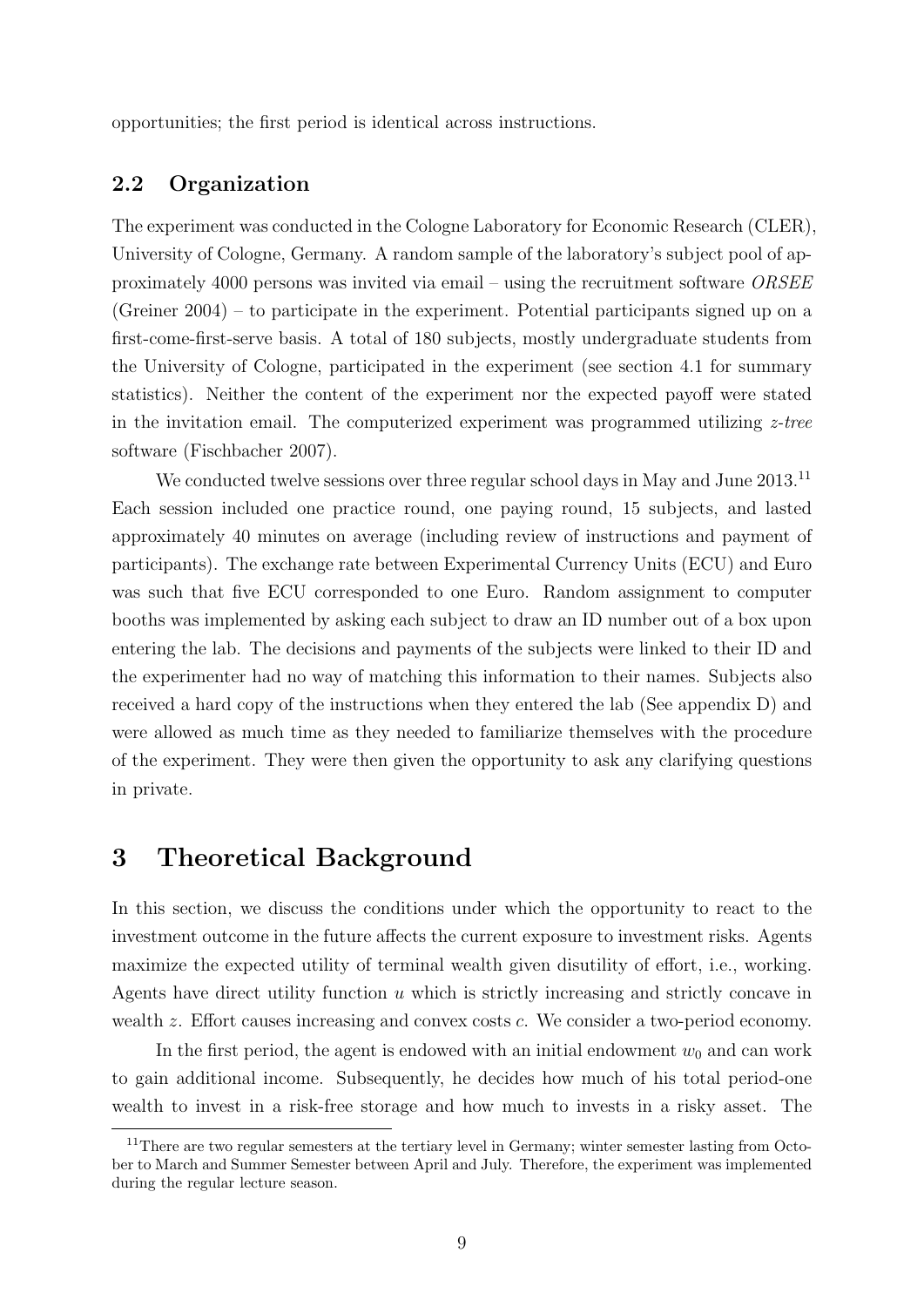risk-free rate is zero. The risky asset has a random return  $\tilde{r}$  distributed according to the cumulative distribution function  $F(r)$  with  $E_F \tilde{r} > 0$ .

In the second period, the agent learns the realization of  $\tilde{r}$ . Depending on the treatment, he either has different opportunities to further increase his wealth or not. Final gross wealth is subject to taxation at rate  $0 < t < 1$ . To increase his wealth, the agent can either work again for additional income, or he can evade taxes by underreporting his true final wealth, or both.

### 3.1 The Baseline Problem without Adjustment Opportunities

We begin by characterizing the agent's optimal action when he has no adjustment opportunities in period two. The agent faces the following static objective:

<span id="page-12-0"></span>
$$
\max_{l_1, a} E_F u((w_0 + wl_1 - a)\tau + a(1 + \tilde{r})\tau) - c(l_1) = \max_{l_1, a} E_F u(w_0\tau + w\tau l_1 + a\tau\tilde{r}) - c(l_1), (1)
$$

where  $w > 0$  is the wage rate per unit of work,  $l_t$  is the units worked in period  $t = 1, 2$ , and  $a \geq 0$  is the absolute amount invested in the risky asset. For brevity, we write  $\tau = 1 - t > 0$ .

It is well-known that an agent invests a positive fraction of his wealth in the risky asset due the positive expectation of excess returns (e.g., [Gollier 2001\)](#page-27-13). Call the solution to the static problem without adjustment opportunities  $a_{NoAdjust}$ .

We now turn to the conditions under which adjustment opportunities in the second period leads to increased or decreased risk taking in the first period. That is, the conditions under which adjustment opportunities increase or decrease a. For this, it is sufficient to show that these opportunities reduce (increase) the agent's risk aversion, or increase (reduce) his risk tolerance, respectively, in the first-period problem. More specifically, the agent's value function  $v$  in the dynamic problem has to be less (more) concave than the direct utility function u in the sense of Arrow  $(1965)$  and Pratt  $(1964)$ .

### 3.2 The Dynamic Problem with Adjustment Opportunities

Consider an agent who faces the same first-period portfolio choice as in the baseline problem but knows that he will have an adjustment opportunity in the subsequent period. The discussion of his optimal investment results from backward induction.

In the second period, the investment return realizes and the agent observes the resulting wealth  $z \equiv z(l_1, a; r)$ . Hence, the set of outcomes from first-period decisions is entirely captured by the resulting wealth  $z$  which is the state variable in the dynamic problem. In period two, the agent may now respond to the realization of z. Consequently, the agent decides on units of work,  $l_2$ , or the amount of wealth evaded,  $e$ , i.e., the amount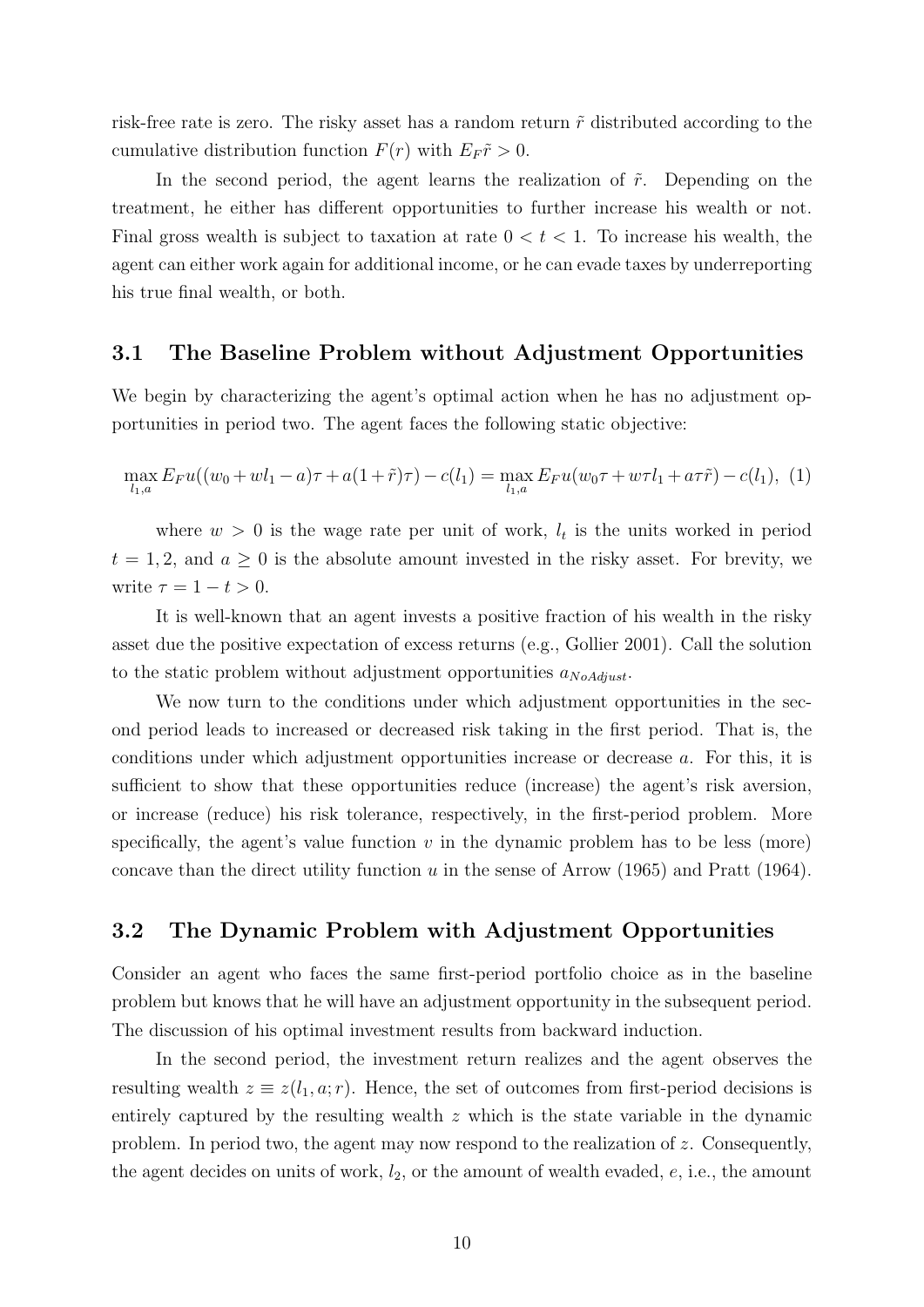of non-reported income, or both.

Future income with positive variance may serve as an insurance against adverse current investment outcomes but can also be seen as a background risk relative to the current period-one risk. Hence, it depends on the shape of risk aversion and risk tolerance, respectively, whether first-period risk taking is actually increased in the presence of adjustment opportunities or whether the agent chooses to be less exposed to current investment risk.

### 3.2.1 Labor Supply Opportunity

We first examine how the opportunity to adjust labor supply in the second period affects risk taking in the first period. The opportunity to supply additional labor represents the ability to respond to the risky investment outcome by additional effort. For each unit of work,  $l_2$ , the agent receives wage w but also suffers costs  $c(l_2)$ .

[Bodie et al. \(1992\)](#page-26-1) and [Franke et al. \(2011\)](#page-27-1) show that under non-stochastic income, agents increase their risky investment. Intuitively, a certain way to increase income expost serves as a kind of insurance towards adverse investment outcomes. The agent knows that he will be able to offset potential losses. Non-stochastic income substitutes the risk-free storage and the agent invests a larger fraction of his wealth in the risky asset.

Note, however, that income in our experiment is not unambiguously predictable. Given the real-effort task utilized in the experiment, it is hard for the subjects to anticipate their productivity in the second period. As we will show later, subjects exhibit a large variability in their performance. This limits their ability to forecast to what extent they will be able to offset potential losses. We capture this uncertainty by allowing the agent to tremble, i.e., we add some noise,  $\tilde{\eta} \sim G(\eta)$ , to his effort choice.

Hence, in period 2, the investor has the following value function

$$
v^{l_2} = \max_{l_2} E_G u(z\tau + w\tau(l_2 + \tilde{\eta})) - c(l_2). \tag{2}
$$

The first-period problem is hence given by

<span id="page-13-0"></span>
$$
\max_{l_1, a} E_F v^{l_2}(w_1 + a\tilde{r}) - c(l_1). \tag{3}
$$

Call the solution to the dynamic problem with labor-supply opportunity  $a_{Labor}$ . The difference between the first-period problem without adjustment opportunities [\(1\)](#page-12-0) and [\(3\)](#page-13-0) is that the agent now maximizes a different objective function. He will invest more in the risky asset, i.e.,  $a_{Labor} > a_{NoAdjust}$ , if his value function is less concave than his direct utility function. On the other hand, if his value function is more concave, he will reduce his risk exposure in period one, i.e.,  $a_{Labor} > a_{NoAdiust}$ .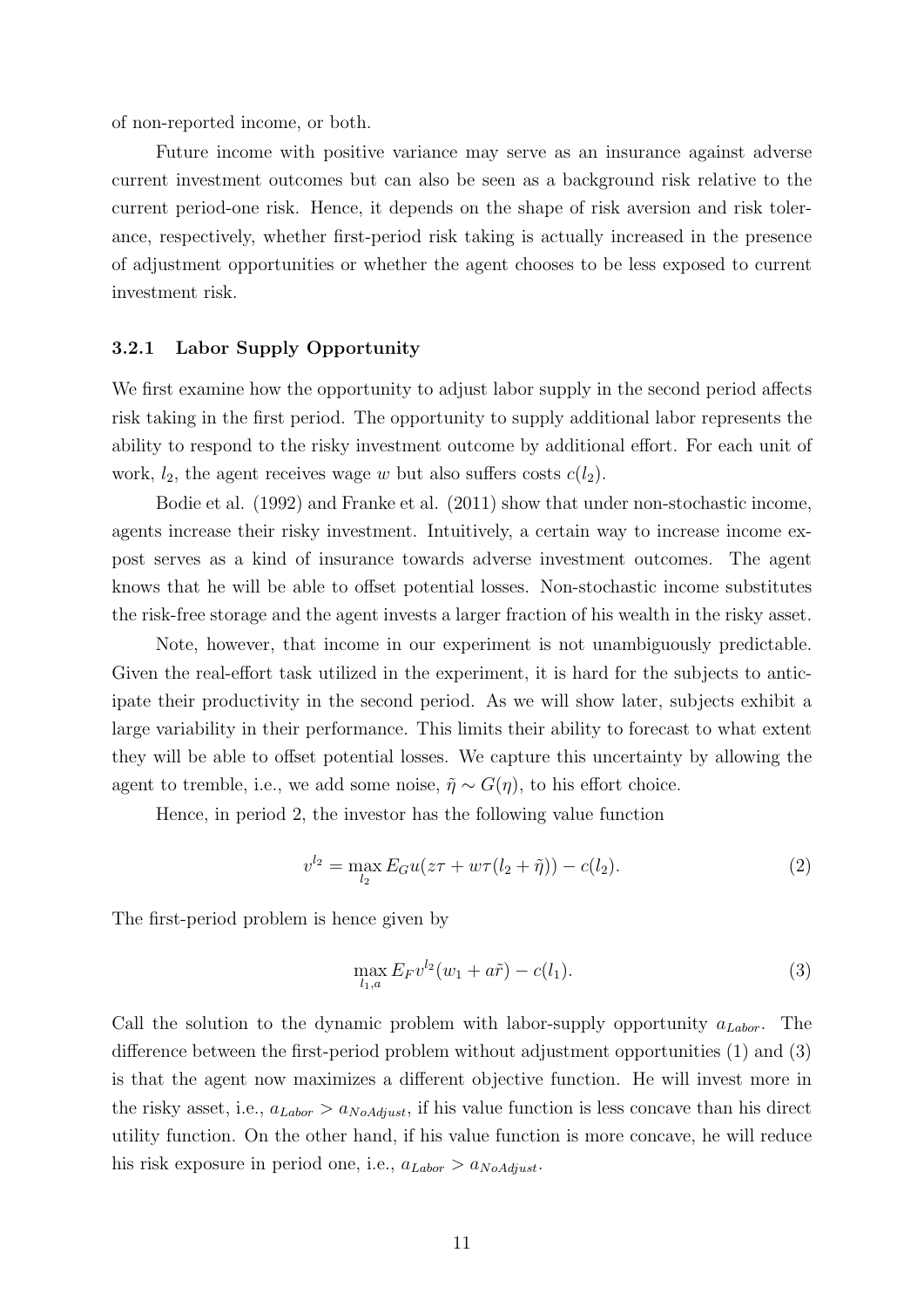Note that making the agent tremble is equivalent to adding an uncertain non-market component to the overall income.[12](#page-14-0) Uncertain non-market wealth has two effects. First, if the minimum income is bounded away from zero and the variance of this income is sufficiently small, agents should again invest more in the risky asset in the first period [\(Franke et al. 2011\)](#page-27-1), i.e.,  $a_{Labor} > a_{NoAdjust}$ . This is one likely scenario for the performance in the real-effort task. The amount of labor income available from second-round performance varies but can be considered non-negative. However, [Franke et al. 2011](#page-27-1) also note that this result may not hold if the variance of income is sufficiently large.

Second, consider an agent having problems generating income in the labor task. He will not only generate very low income but he will also have highly convex costs in doing so. Combined, this may yield negative overall utility as marginal costs exceed marginal earnings. Hence, it is possible that for some agents the labor task may actually bear the risk of achieving negative utility though it has a positive expectation in general. [Franke](#page-27-1) [et al. 2011](#page-27-1) show that in this case risk aversion is range dependent. The more likely a bad performance is, the more risk averse the agent becomes as he tries to avoid negative utility.

#### 3.2.2 Evasion Opportunity

We now examine how the opportunity to evade taxes in the second period affects the agent's first-period exposure to investment risks. The opportunity to evade taxes represents the ability to respond to the risky investment outcome by taking an additional risk. We write the tax evasion decision as a second-period portfolio choice in the spirit of [Allingham and Sandmo \(1972\).](#page-25-5) This allows us to apply the results of [Gollier \(2001\)](#page-27-13) and [Gollier and Zeckhauser \(2002\)](#page-27-2) to characterize the conditions under which an additional risk induces more or less risk taking.

One unit of evaded taxes yields a random return  $\tilde{\epsilon}$  distributed according to  $(p, -\zeta; 1-\zeta)$  $p$ , 0), i.e., the tax reporting decision is audited with probability  $p > 0$  and the fine rate is  $\zeta > 0$ . Starting in the second period, the agent has the following value function

$$
v^{e}(z) = \max E_{P} u(z\tau + e\tilde{\xi}), \qquad (4)
$$

where  $\tilde{\xi} \sim P(\xi) = (p, t - \zeta; 1 - p, t)$  is the excess return per unit of evaded taxes. We model the parameters such that  $E_P \tilde{\xi} > 0$ .

By backward induction, in period one, the agent now chooses the amount invested

<span id="page-14-0"></span><sup>&</sup>lt;sup>12</sup>To see this write  $z\tau + w\tau(l_2 + \tilde{\eta}) = z\tau + w\tau l_2 + w\tau \tilde{\eta}$ . The last term is a random component of wealth that does neither depend on the agent's choices nor on the investment return realization.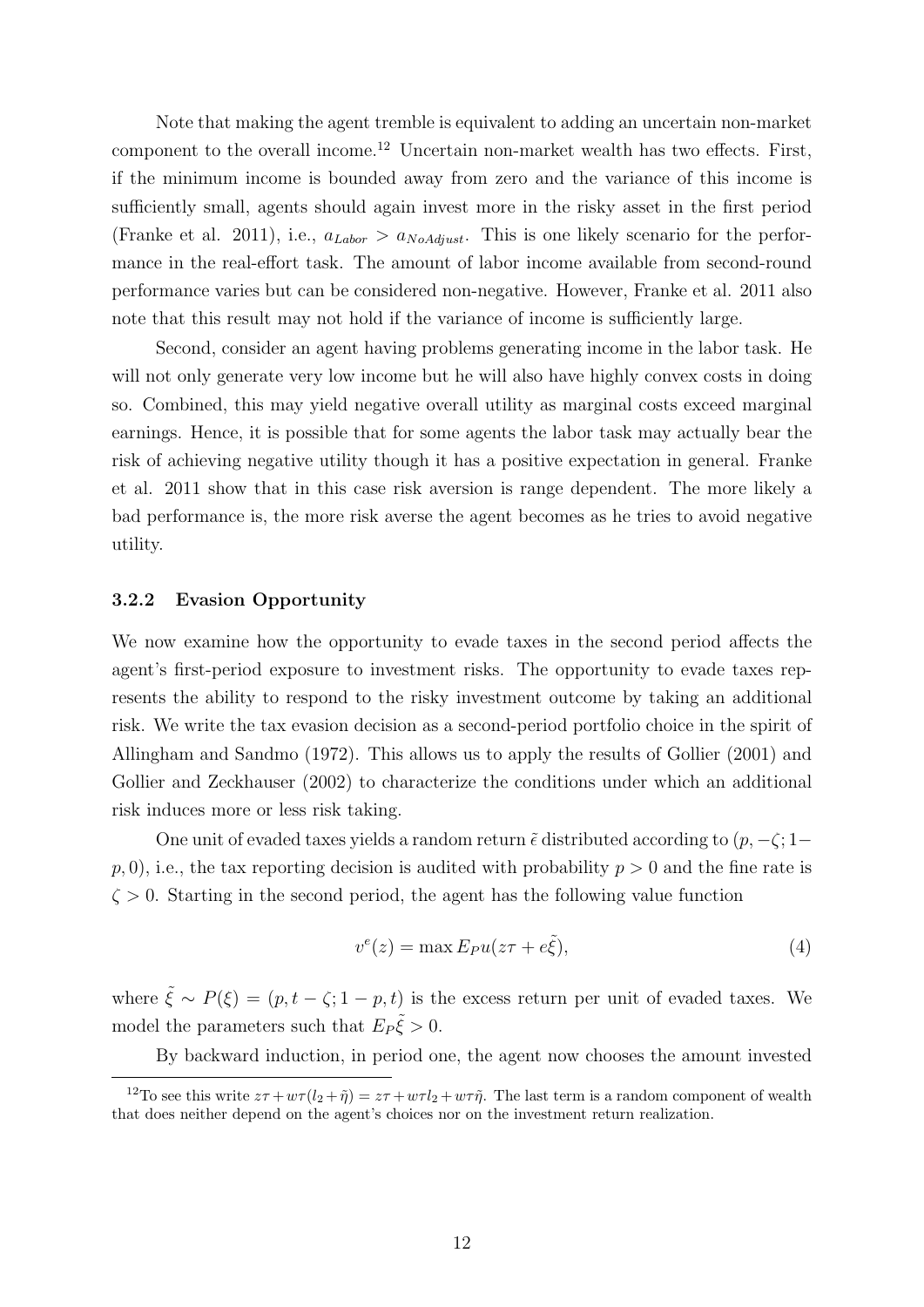in the risky asset that solves the following objective

$$
\max_{a} E_F v^e(w_0 + a\tilde{r}) - c(l_1). \tag{5}
$$

Call the solution to the dynamic problem with tax-evasion opportunity  $a_{Evasion}$ . Again, the agent will invest more in the risky asset, i.e.,  $a_{Evasion} > a_{NoAdjust}$  if his value function is less concave than his direct utility function and vice versa.

[Gollier and Zeckhauser \(2002\)](#page-27-2) show that the opportunity to take an additional risk ex-post leads to more risk taking ex-ante if and only if absolute risk tolerance is convex. Their proposition applies if the second risk has a binary support which holds for our assumption on the auditing mechanism. Note that it is sufficient to assume that risk aversion is concave for a tax-evasion opportunity to induce more risk taking.<sup>[13](#page-15-2)</sup>

Whether risk tolerance is actually convex or concave is an empirical question. [Gol](#page-27-2)[lier and Zeckhauser \(2002\)](#page-27-2) list several empirical observations leading to arguments for either form. Hence, it remains an empirical question whether a subsequent risky decision leads to more risk taking initially. Note that the standard assumption in macroeconomics and finance postulates a linear risk tolerance. Given linearity, a second-period risk does not affect the optimal exposure to first-period risks. Hence, myopic investment decisions are optimal [\(Mossin 1968\)](#page-28-8).

The theoretical results discussed above suggest that the effect of 'circumstances' on risk exposure is ambiguous. This ambiguity extends to the case with both evasion and labor supply opportunities. Therefore, we rely on an empirical analysis to identify the effects of ex-post opportunities on risk exposure. The results from this analysis are reported in the next section.

## <span id="page-15-0"></span>4 Results

In this section, we first present summary statistics (section [4.1\)](#page-15-1) and simple non-parametric comparisons of the four treatment groups [\(4.2\)](#page-16-0), before we proceed to regression results in section [4.3.](#page-19-0)

### <span id="page-15-1"></span>4.1 Summary Statistics

Summary statistics for demographic and attitudinal variables which were surveyed through a questionnaire at the end of the experiment are presented in Table [1.](#page-16-1) The demographic

<span id="page-15-2"></span><sup>13</sup>Concave risk aversion implies convex risk tolerance and therewith increased risk taking. However, [Gollier and Zeckhauser \(2002\)](#page-27-2) state the proposition in terms of risk tolerance as this is more useful because they note that risk aversion cannot be decreasing, concave and positive everywhere. As [Gollier](#page-27-13) [\(2001\)](#page-27-13) notes, the convexity of risk tolerance is rather a restriction on risk aversion not to be too concave.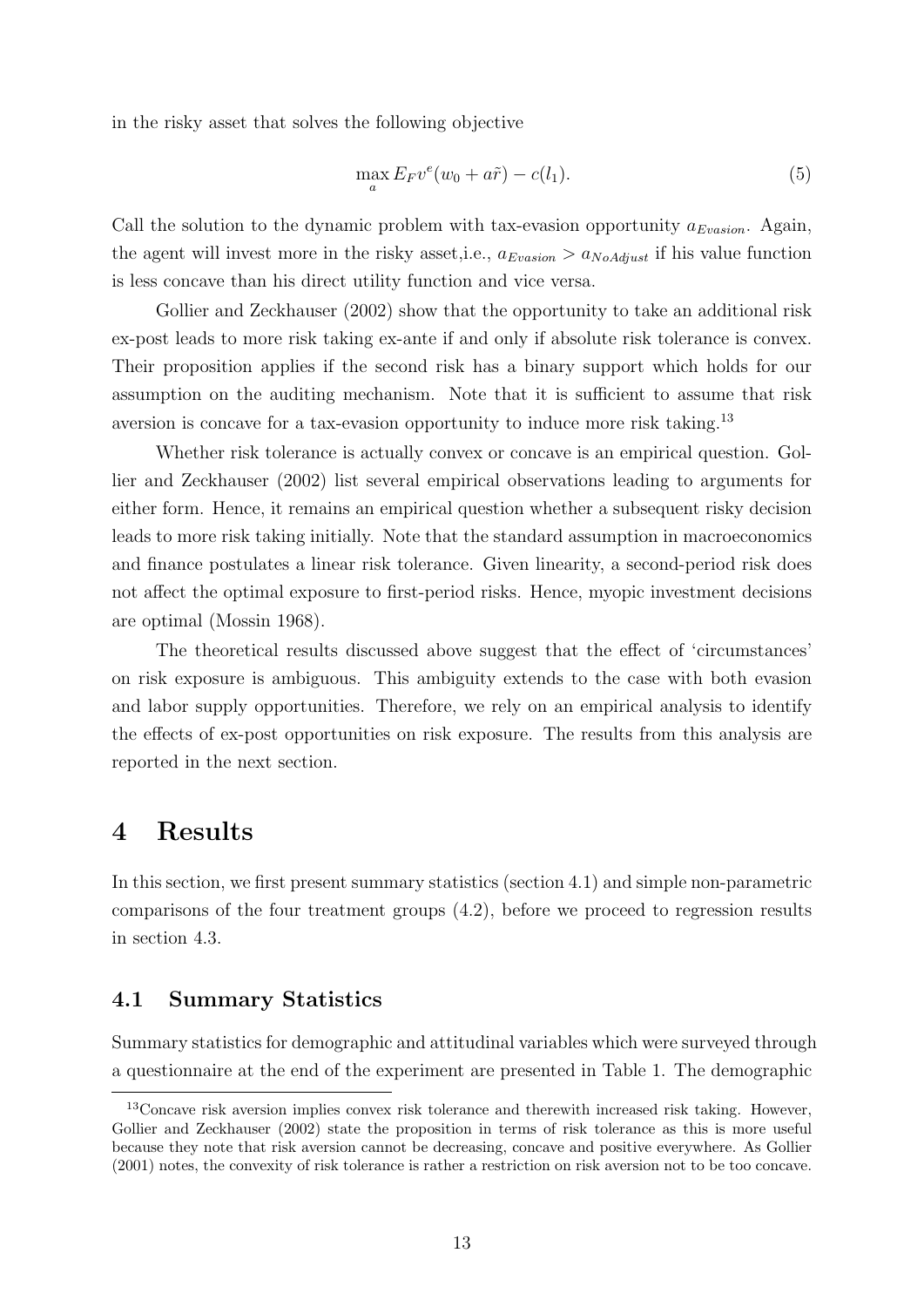variables include age, gender and native language. Because our experiment involves mak-ing investment and evasion decisions, we ask one question on risk aversion<sup>[14](#page-16-2)</sup> and one on tax morale.[15](#page-16-3)

The summary statistics reported in Table [1](#page-16-1) shows that males and native German speakers make up 42% and 79% of the sample, respectively, and that the average age is 24.4 years. Randomization into treatment groups worked mostly well as the variables are fairly balanced across treatment groups. Since the share of males is about 9 percentage points lower in the baseline treatment relative to the average share, we provide regression results that control for demographic variables to ensure that our results are not driven by differences in gender or other individual characteristics.

|            | Control | Treatments |         |         |         |
|------------|---------|------------|---------|---------|---------|
|            | Group   | Labor      | Evasion | Full    | Total   |
| Age        | 25.22   | 23.22      | 24.47   | 24.64   | 24.39   |
|            | (6.842) | (2.779)    | (3.546) | (7.371) | (5.512) |
| Male       | 0.333   | 0.422      | 0.467   | 0.489   | 0.428   |
|            | (0.477) | (0.499)    | (0.505) | (0.506) | (0.496) |
| German     | 0.711   | 0.756      | 0.889   | 0.800   | 0.789   |
|            | (0.458) | (0.435)    | (0.318) | (0.405) | (0.409) |
| Tax Morale | 7.711   | 7.289      | 6.689   | 6.800   | 7.122   |
|            | (2.427) | (2.873)    | (2.670) | (3.005) | (2.760) |
| Risk       | 1.200   | 1.244      | 1.311   | 1.222   | 1.244   |
|            | (0.505) | (0.609)    | (0.668) | (0.599) | (0.594) |

<span id="page-16-1"></span>Table 1: Summary Statistics by Treatment Status: Demographic and Attitudinal Variables

Notes: Reported is the mean of demographic and attitudinal variables by treatment status. Standard deviations in parentheses.  $N = 180$ . Subjects in the Labor and Evasion treatments had the opportunity to supply extra effort and evade taxes, respectively. Full treatment indicates that both labor and evasion adjustments were available. Subjects in the control group had no adjustment opportunities. All information were surveyed through a questionnaire at the end of the experiment.

### <span id="page-16-0"></span>4.2 Non-parametric Comparisons of Treatment Groups

Table [2](#page-17-0) presents summary statistics for the choice variables: Labor effort, investment decision and compliance behavior. In the following, we compare the treatment groups

<span id="page-16-2"></span><sup>&</sup>lt;sup>14</sup>The measure of risk aversion is obtained by asking subjects to choose between a certain pay-off of \$50 and a gamble that pays \$100 with probability of 0.5 and \$0 with probability of 0.5.

<span id="page-16-3"></span><sup>&</sup>lt;sup>15</sup>The tax morale question is adopted from World Values Survey [\(Inglehart nd\)](#page-27-14). "Please tell me for the following statement whether you think it can always be justified, never be justified, or something in between: 'Cheating on taxes if you have the chance'." This is the most frequently used question to measure tax morale in observational studies (e.g., [Slemrod 2003,](#page-28-9) [Alm and Torgler 2006,](#page-25-6) and [Halla 2012\)](#page-27-15).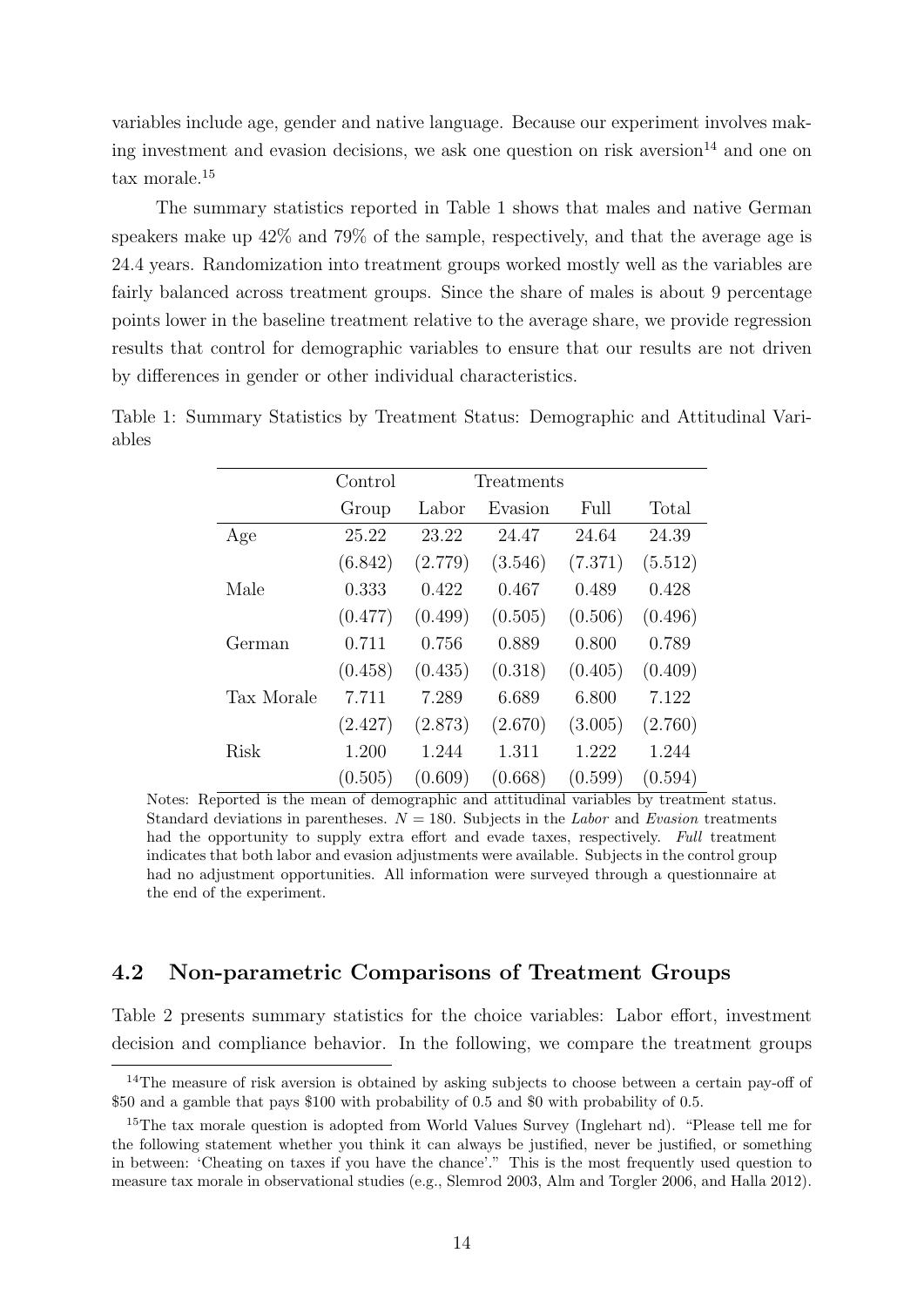<span id="page-17-0"></span>with respect to these variables.

|                        | Control | Treatments |         |         |         |
|------------------------|---------|------------|---------|---------|---------|
|                        | Group   | Labor      | Evasion | Full    | Total   |
| <b>Effort Practice</b> | 13.31   | 13.51      | 12.69   | 13.47   | 13.24   |
|                        | (4.547) | (5.968)    | (4.828) | (4.998) | (5.081) |
| Effort Round 1         | 17.78   | 18.44      | 17.51   | 17.96   | 17.92   |
|                        | (4.680) | (4.429)    | (4.841) | (4.472) | (4.583) |
| Effort Round 2         |         | 12.20      |         | 11.47   | 11.83   |
|                        |         | (3.259)    |         | (2.951) | (3.113) |
| Investment share       | 0.381   | 0.271      | 0.375   | 0.346   | 0.343   |
|                        | (0.297) | (0.206)    | (0.267) | (0.279) | (0.266) |
| Share Reported         |         |            | 0.141   | 0.309   | 0.225   |
|                        |         |            | (0.248) | (0.401) | (0.342) |

Table 2: Summary Statistics by Treatment Status: Choice Variables

Notes: Reported is the mean of choice variables by treatment status. Standard deviations in parentheses.  $N = 180$ . Subjects in the Labor and Evasion treatments had the opportunity to supply extra effort and evade taxes, respectively. Full treatment indicates that both labor and evasion adjustments were available. Subjects in the control group had no adjustment opportunities.

Effort decisions On average, over all treatment groups, roughly 18 sliders were correctly positioned in the first payoff relevant round. Table [2](#page-17-0) shows that, labor effort is fairly balanced across the four treatment groups. Though slightly higher in the labor treatment relative to the other groups, this difference in correctly positioned sliders in the first round is not statistically significant (Mann-Whitney test relative to control group:  $p = 0.4914$ . The slight difference in round 2 effort between the two groups that have the opportunity to respond to the lottery outcome by working is not significant either.[16](#page-17-1)

Investment decisions Our main variable of interest is the share of round-one income invested in the lottery, which we simply refer to as investment share. This variable is presented in the fourth row of Table [2](#page-17-0) as well as in Figure [1.](#page-18-0) We observe that the share of round-one income that is invested in the lottery is 38.1% in the baseline, 27.1% in the labor treatment, 37.5% in the evasion treatment, and 34.6% in the full treatment. There is no statistically significant difference in the investment share between the baseline and evasion treatment (Mann-Whitney test:  $p < 0.88$ ). Though the investment share in the full treatment is approximately four percentage points lower than the baseline, this difference is not statistically different from zero either (Mann-Whitney test:  $p < 0.66$ ).

<span id="page-17-1"></span><sup>&</sup>lt;sup>16</sup>Tables [6](#page-31-0) and [7](#page-31-1) in the Appendix show the distribution of correctly positioned sliders in each treatment group.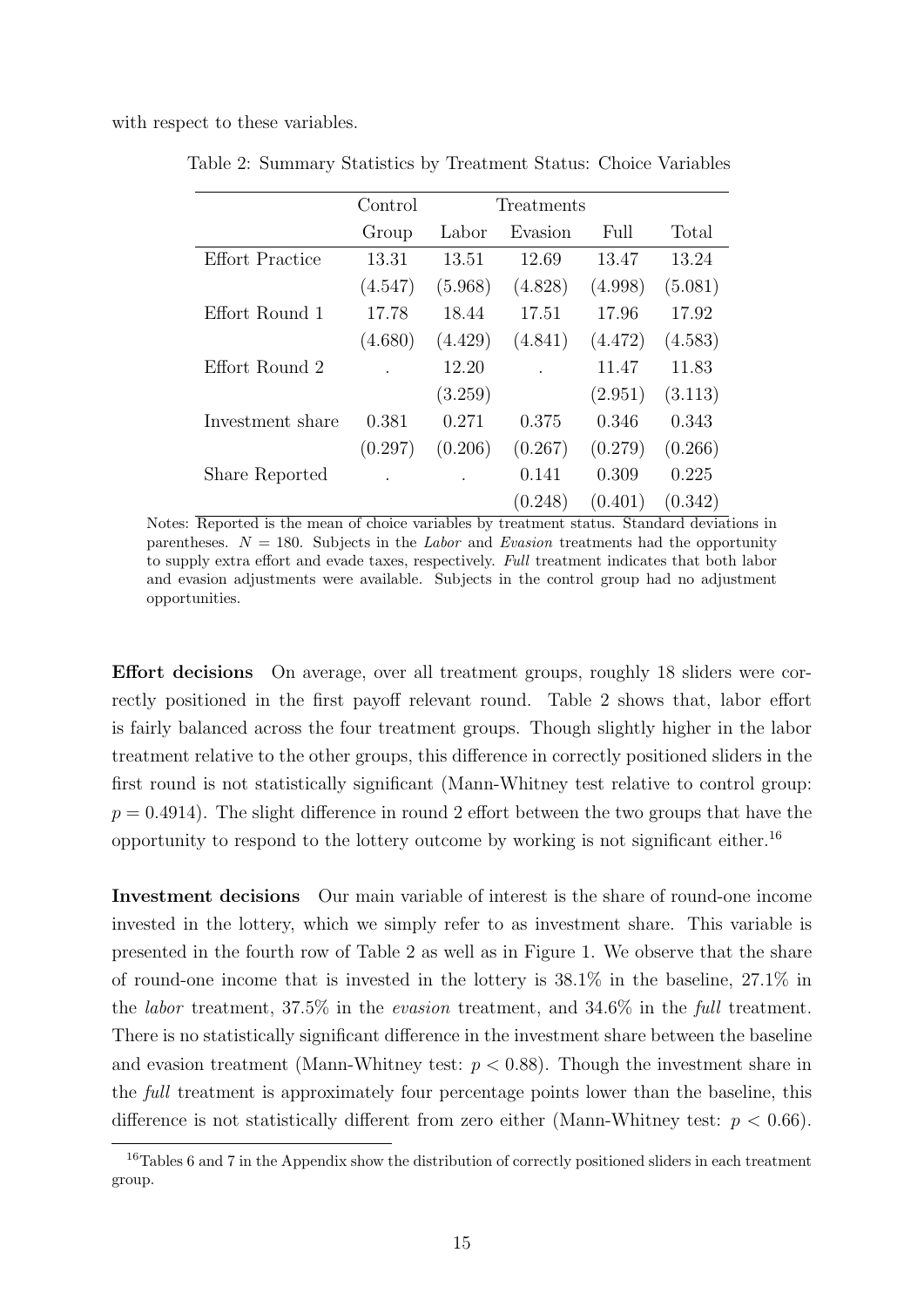On the other hand, we observe a large treatment effect in the labor treatment; the investment share is eleven percentage points lower relative to the baseline. This treatment effect is both economically large and statistical different from zero (Mann-Whitney test:  $p < 0.066$ ).

Our results therefore suggest that the opportunity to provide extra labor effort after learning the outcome of the lottery (ex-post) reduces subjects' willingness to take on investment risk (ex-ante). This effect is almost fully countered if these subjects also have an opportunity to evade taxes. Curiously, subjects whose only response to the investment outcome is to evade taxes are no more or less risky than subjects without response opportunities. The fact that the investment decisions of subjects in the control and evasion groups are close to each other (given that the choice variable is metric between 0 and 1) shows that the significant difference between the labor and control group is very high and reflects a causal treatment effect.

<span id="page-18-0"></span>

Figure 1: Investment Share by Treatment Group

Notes: Reported is the share of round 1 labor income that is invested in the lottery by treatment status.  $N = 180$ . Subjects in *Labor* and *Evasion* treatments had the opportunity to supply extra effort and evade taxes, respectively. Full treatment indicates that both labor and evasion adjustments were available. Subjects in the control group had no adjustment opportunities.

Compliance behavior Additional insights come from examining the compliance behavior in the two groups with the opportunity to underreport. On average, subjects in these two groups reported 22.5% of their income for tax purposes. However, there are large differences between the two groups as can be seen in Figure [2;](#page-19-1) while subjects in the evasion treatment reported, on average, 14% of their income, subjects in the full treatment group were more honest and reported almost 31% of their income. This 17 percentage points difference is statistically different from zero (Mann-Whitney test: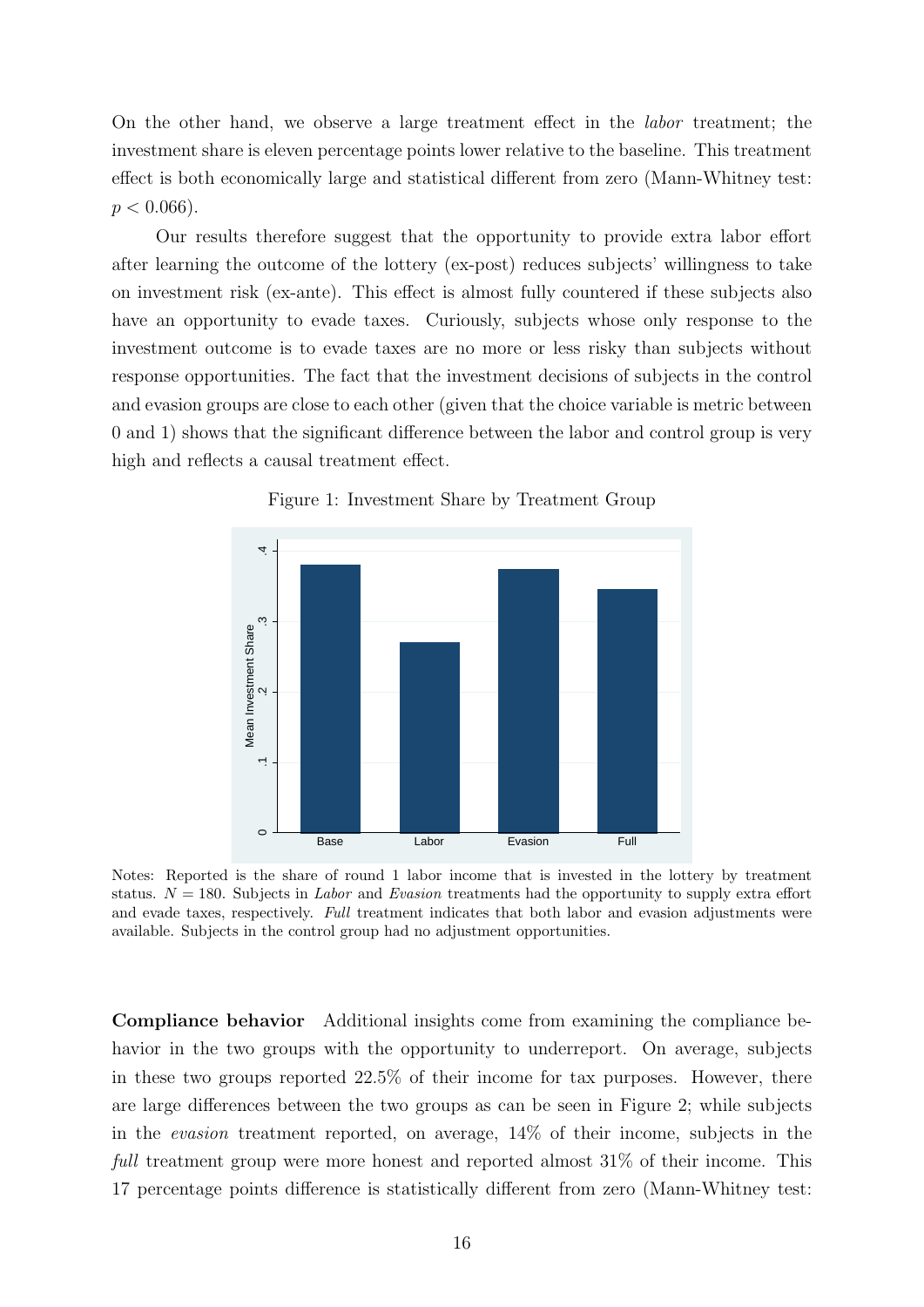<span id="page-19-1"></span> $p < 0.0871$ ).



Figure 2: Reporting Behavior by Treatment Group

Notes: Reported is the share of income that is reported for tax purposes by treatment group.  $N = 90$ . Subjects in Evasion treatment had evasion adjustment opportunities. Full treatment indicates that both labor and evasion adjustments were available.

## <span id="page-19-0"></span>4.3 Regression Results

This section describes parametric results based on the following regression model:

<span id="page-19-3"></span>
$$
\psi_{ig} = \alpha + \beta \cdot Treat_g + \phi \cdot \mathbf{X}_{ig} + \epsilon_{ig},\tag{6}
$$

where subscripts indicate a subject i who is in treatment group  $q = 0, 1, 2, 3$  (with  $q = 0$ : control,  $g = 1$ : labor treatment,  $g = 2$ : evasion treatment,  $g = 3$ : full treatment). The dependent variable  $\psi_{ig}$  is the share of round 1 labor income that is invested in the lottery. *Treat<sub>g</sub>* is a categorical indicator variable for a subject's treatment group<sup>[17](#page-19-2)</sup> and  $\beta$  is the coefficient of interest. The coefficients for each treatment group will be relative to the omitted control group with  $g = 0$ . Some specifications also control for demographic and attitudinal variables that are captured in  $\mathbf{X}_{ig.}$   $\epsilon_i$  is an error term; we use heteroscedasticity-robust standard errors.

Specification (I) of Table [3](#page-20-0) shows OLS estimates of the effect of treatment status on the share of invested income. The estimated treatment effects confirm our non-parametric analysis. The investment share of subjects who have the opportunity to provide additional labor effort is 10 to 11 percentage points lower than the control group. This effect is

<span id="page-19-2"></span><sup>&</sup>lt;sup>17</sup>Recall that we employ a between-subjects design where each subject is exclusively in one of the four treatment groups.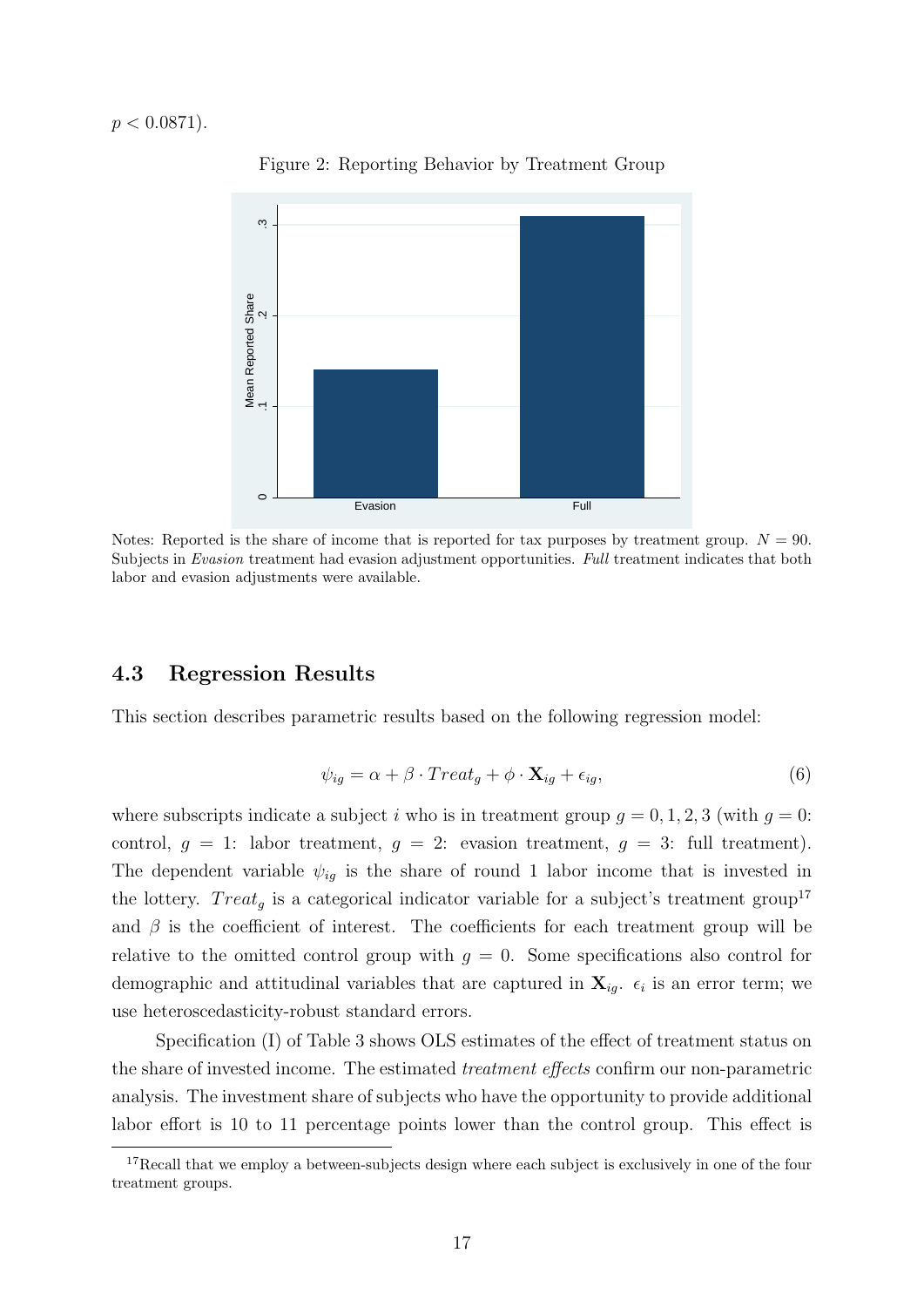large and statistically significant at the 5% level. On the other hand, the investment share of subjects in the evasion and full treatment groups is not statistically different from that of the control group. These results are robust to the inclusion of demographic and attitudinal variables in specification (II); age, gender, a dummy indicating German as the native language, and the questionnaire answers to the risk and morality questions. The results are also robust to estimating two-censored Tobit regressions (specifications (III) and (IV) ) which account for the fact that subjects were restricted by borrowing constraints, i.e., they could only invest their total income but not more, and they could not short the lottery.

As expected, males and subjects who are characterized as risk seeking invest a larger share of income in the lottery. These estimates are in line with the risk literature and therefore support our claim that the lottery in the experiment captures risk behavior well. For example, [Charness and Gneezy \(2012\)](#page-26-8) find that males are more risk seeking than women in laboratory experiments. We also find that older subjects invest a larger share of income in the lottery. Although this estimate is statistically different from zero, it is economically small.<sup>[18](#page-20-1)</sup>

| Model      | (I)          | (II)       | (III)      | (IV)       |
|------------|--------------|------------|------------|------------|
| Estimation | $_{\rm OLS}$ | <b>OLS</b> | Tobit      | Tobit      |
| Labor      | $-0.111**$   | $-0.102**$ | $-0.128**$ | $-0.114**$ |
|            | (0.054)      | (0.051)    | (0.063)    | (0.057)    |
| Evasion    | $-0.007$     | $-0.018$   | $-0.016$   | $-0.027$   |
|            | (0.060)      | (0.061)    | (0.071)    | (0.070)    |
| Full       | $-0.035$     | $-0.041$   | $-0.058$   | $-0.062$   |
|            | (0.061)      | (0.058)    | (0.073)    | (0.069)    |
| Constant   | $0.381***$   | $0.261**$  | $0.387***$ | 0.213      |
|            | (0.044)      | (0.118)    | (0.053)    | (0.144)    |
| Controls   | No           | Yes        | No         | Yes        |
| N          | 180          | 180        | 180        | 180        |
| R2         | 0.028        | 0.176      | 0.030      | 0.219      |

<span id="page-20-0"></span>Table 3: Treatment Effects on Investment Behavior: OLS and Tobit Regressions

Notes: OLS and two-censored (at 0 and 1) Tobit regressions based on equation [6.](#page-19-3) Dependent variable is the share of first period labor income invested in the lottery. Treatment effects are relative to the omitted control group without adjustment opportunities. Subjects in the Labor and Evasion treatments had the opportunity to supply extra effort and evade taxes, respectively. Full treatment indicates that both labor and evasion adjustments were available. Robust standard errors in parentheses. Estimations (II) and (IV) include a full set of control variables (see Table [4](#page-32-0) for detailed results).  $* < 0.10, ** < 0.05, ** < 0.01$ 

<span id="page-20-1"></span><sup>&</sup>lt;sup>18</sup>For details on the measurement of risk and morale see footnotes [14](#page-16-2) and [15.](#page-16-3) The coefficients for all demographic and attitudinal variables are reported in Table [4](#page-32-0) in the Appendix.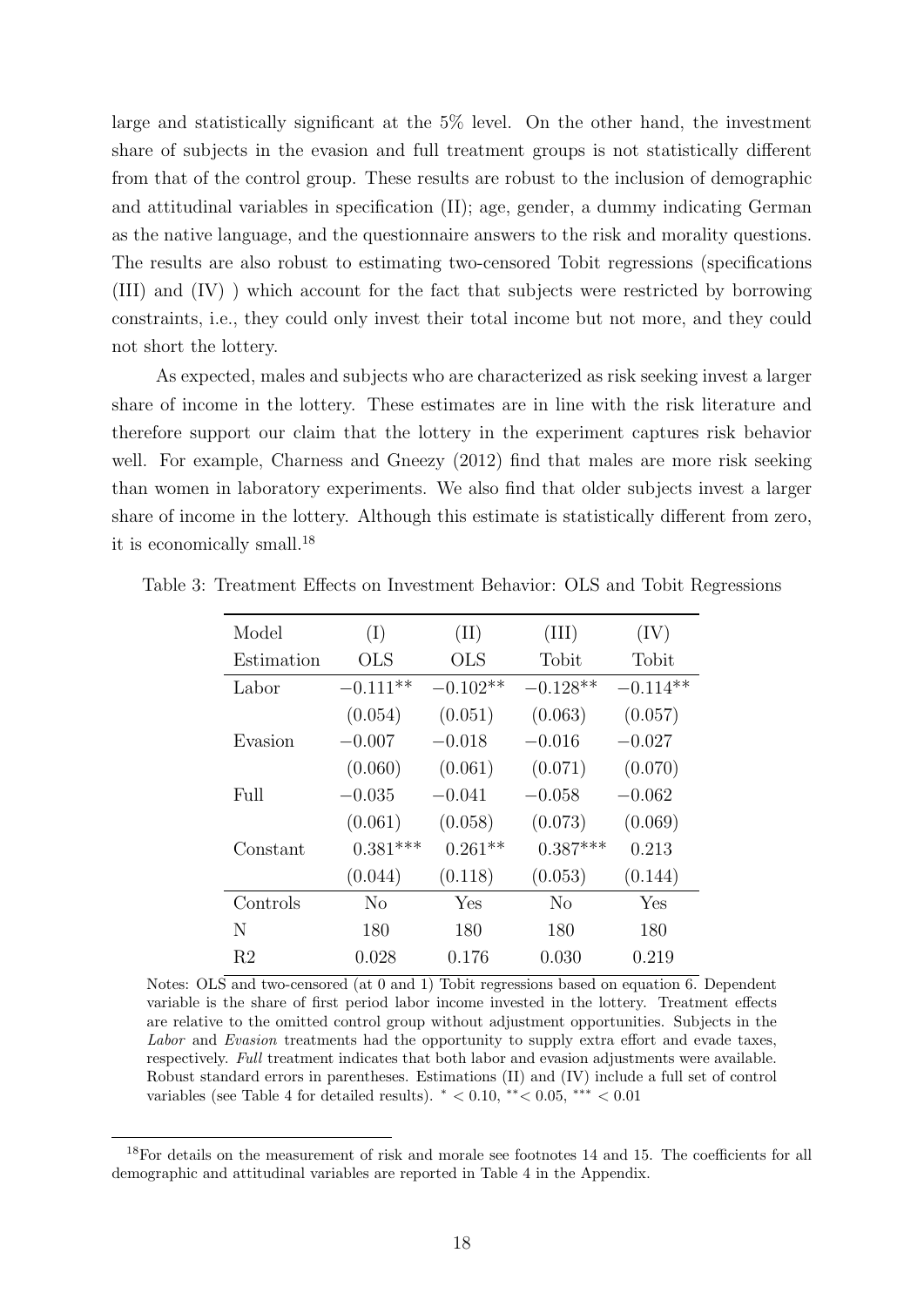# <span id="page-21-0"></span>5 Discussion

Our empirical analysis highlights three important findings: future labor supply opportunity reduces risk exposure, access to evasion has no effect on exposure and, combined, tax evasion nearly fully cancels the labor effect. This section of the paper discusses these findings in the context of the existing theoretical and empirical literature. We also discuss issues of internal and external validity of the experimental design.

### 5.1 Discussion of the Results

The existing theoretical literature suggests that proving individuals with a future income source induces flexibility and background risk effects. While flexibility induces greater risk exposure, background risks may cause current risk exposure to increase, decrease or remain unchanged if individuals are risk seeking, risk averse or risk neutral, respectively. Our findings are consistent with the theoretical results of background risk.

Consider the labor treatment effect. We argue that the future labor effort offered both a means of flexibly responding to the outcome of the lottery and a source of background risk. Flexibility stems from the ability to offset potential adverse return realizations with additional income. Background risk stems from the low predictability of performance in the labor task combined with the disutility of earning income. Although subjects in the labor treatment knew ex-ante that they had an opportunity to supply labor after learning the outcome of the lottery, the income associated with this labor task was unclear for two reasons. First, the difficulty of the slider task implies that subjects could only predict their labor income with large errors. This is confirmed by the large standard deviations on labor effort reported in Table [2.](#page-17-0) Second, subjects had 150 seconds to complete the first labor task and 90 seconds to complete the second labor task. We argue that this one minute difference in labor time, made it even more difficult for subjects to accurately predict their future labor income based on the income earned in the first labor task. The inability to accurately predict future labor income along with the disutility of completing the labor task suggest that the future labor opportunity acted as both a source of flexibility and labor income background risk. Because we find that subjects in the labor treatment invested a lower share of income in the lottery, our findings suggest that the background risk effect dominated the flexibility effect.[19](#page-21-1)

<span id="page-21-1"></span><sup>19</sup>We are not the first to study the effect of flexibility on risk exposure in a laboratory setting. For example, [Gneezy and Potters \(1997\)](#page-27-6) find that flexibility does not increase risk exposure even though they model flexibility differently than we do. In particular, they conduct a laboratory experiment where subjects make a series of investment decisions. Subjects in one group make their investment decisions for each period separately and receive feedback after each investment. Subjects in the other group make investment decisions for multiple periods simultaneously, and they only receive feedback for each block of investment instead of period by period evaluations. The results from their study show that the first group, which has greater flexibility, exposed their endowment to lower risk. [Gneezy et al. \(2003\)](#page-27-16) find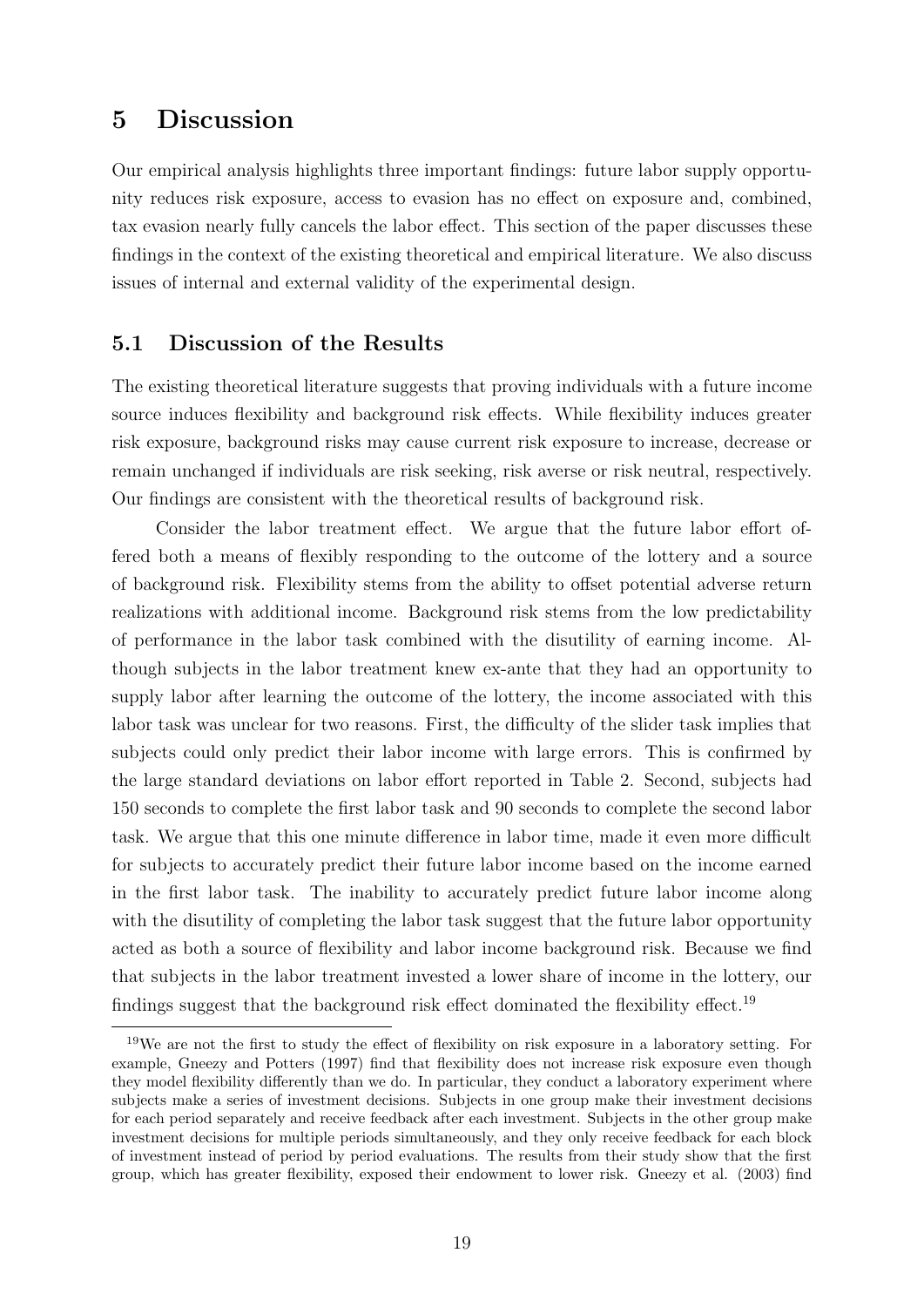Similarly, the opportunity to evade taxes also act as a source of flexibility and background risk. In other words, individuals in the evasion treatment who lose the lottery have the opportunity to underreport income for tax purposes. This lowers their tax payment, increase their net income and thus allows them to recoup some of the income lost in the lottery. At the same time, the probability of being caught and the fine associated with evasion implies a source of background risk as well. Our results show that flexibility and background risk seem to exactly offset each other; evasion opportunity has no effect on risk exposure.

Finally, we find no evidence that having both evasion and labor supply opportunities affect risk exposure. The treatment effect of 3.5% is not statistically different from zero. This finding suggests that the effect of labor effort on risk exposure is conditional on the presence of evasion. In other words, individuals with labor income background risk will expose themselves to greater risk if they have the opportunity to evade taxes.

This result, along with the contrasting background risk effects in the labor and evasion treatments further imply that the source of background risk matters. This conclusion is supported by existing empirical evidence. For example, our evasion result is similar to that of [Klos \(2004\)](#page-28-0) who finds that a having a future investment opportunity has no effect on current risk exposure. Our labor supply result is consistent with [Gakidis \(1997\)](#page-27-4) who finds that individuals with uncertain future labor income have lower risk exposure.<sup>[20](#page-22-0)</sup> This raises an additional question; why does the source of background risk matter? The existing theoretical literature seems to be mute on this question.<sup>[21](#page-22-1)</sup>

A possible alternative explanation for our results in the labor treatment is income targeting. If subjects begin the experiment with a certain target income in mind, then having an extra labor task would allow them to achieve that target with lower investment risk. However, this explanation is inconsistent with the findings in the full treatment where subjects also have a second labor opportunity. If the labor treatment results are being driven by income targeting, then we would expect a fairly similar treatment effect in the full treatment where subjects also have a second labor opportunity in addition to the option to subsequently evade taxes. Instead, the risk exposure in the full treatment is not statistically different from that of the control group.

similar results in an investment market.

<span id="page-22-0"></span><sup>&</sup>lt;sup>20</sup>We are not aware of any laboratory studies of the effect of labor supply flexibility or labor income background risk on current risk exposure. See [Heaton and Lucas \(2000\)](#page-27-0) for a survey of other observational studies with similar findings.

<span id="page-22-1"></span><sup>&</sup>lt;sup>21</sup>Although we find this question interesting, addressing it requires additional design features that take us away from the central research question of this paper. We therefore view this question as somewhat outside the scope of the specific objective of this study, and believe it is best pursued in future work.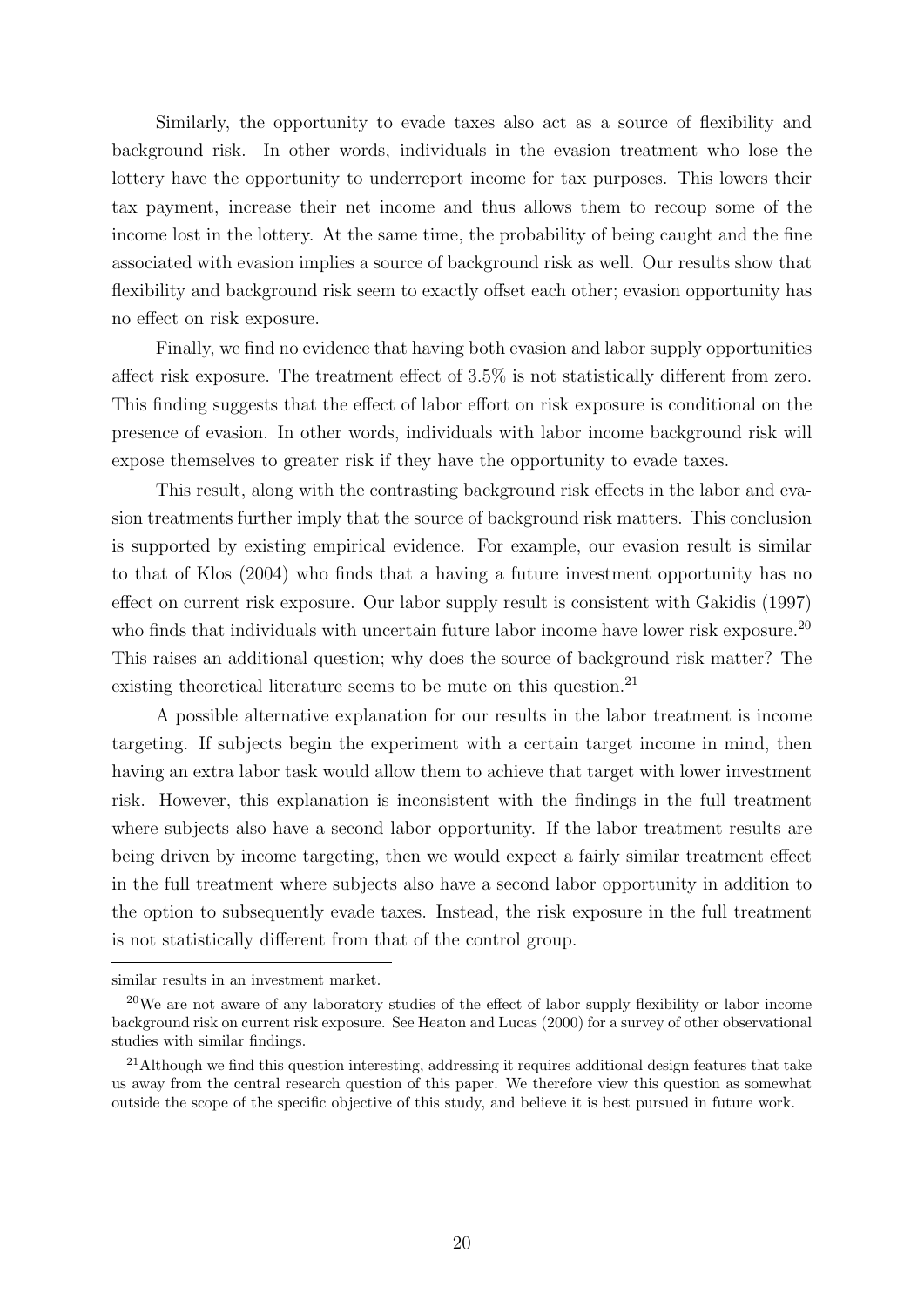## 5.2 Internal Validity

The results described above are based on data generated in a one-shot experiment using a between subject design and four randomly determined groups that are identical except for treatment status. Descriptive statistics of observable characteristics show that the groups are balanced along observables. This suggests that randomization into groups worked, which is crucial for identification in between-subject designed experiments [\(Char](#page-26-9)[ness et al. 2012\)](#page-26-9). Additionally, the experimental instructions for the different treatment groups were identical in every aspect except for the opportunity to respond to the lottery. Since investment decisions in all groups are made before subjects proceed to the adjustment-stage, any differences in the outcome variable of interest, risk exposure, between groups are only driven by the knowledge about and anticipation of future (ex post) adjustment possibilities. The number of participants in the experiment is relatively large and we are able to rely on 45 independent observations per group because there is no interaction among participants. We find no evidence that the experimental design choices and parametrization induced extreme behaviors that conflict with standard theoretical modeling approaches. For example, the lottery outcomes are not clustered on extremes (0 or 1), which suggests that the resulting distribution of investment shares supports the theoretical modeling of an interior solution. Furthermore, labor supply is strictly positive but not statistically different across treatments. Additionally, the labor task yielded sufficient variation to support the idea of labor-income uncertainty.

## <span id="page-23-0"></span>5.3 External Validity

As with all economic laboratory experiments, there remains doubt about the external validity of our results.<sup>[22](#page-23-1)</sup> One major concern is that the setting in the lab is abstract and artificial. However, subjects in our experiment must complete a "real-effort" task for which they earn money dependent on their performance. While not perfectly equivalent to a naturally occurring environment, the effort task represents real economic choices and is similar to many "real-world" labor tasks in the sense that it is annoying and somewhat "painful". We argue that the sense of ownership induced by the labor task implies that subjects are more likely to make realistic choices in the investment stage of the experiment, which is important for the external validity of our results. In order to make the tax evasion decision as realistic as possible we used actual tax terminology and announced to the participants that all tax revenue will be donated to the administration of the City of Cologne. This latter feature mimics the spirit of taxes having no direct beneficial impact. We avoided charitable institutions to induce as much neutral attitude

<span id="page-23-1"></span><sup>&</sup>lt;sup>22</sup>See [Levitt and List \(2007\)](#page-28-10) for a critical discussion of the generalizability of lab experiments. [Falk](#page-26-10) [and Heckman \(2009\)](#page-26-10) offer a defense of most concerns, some of which are also discussed here.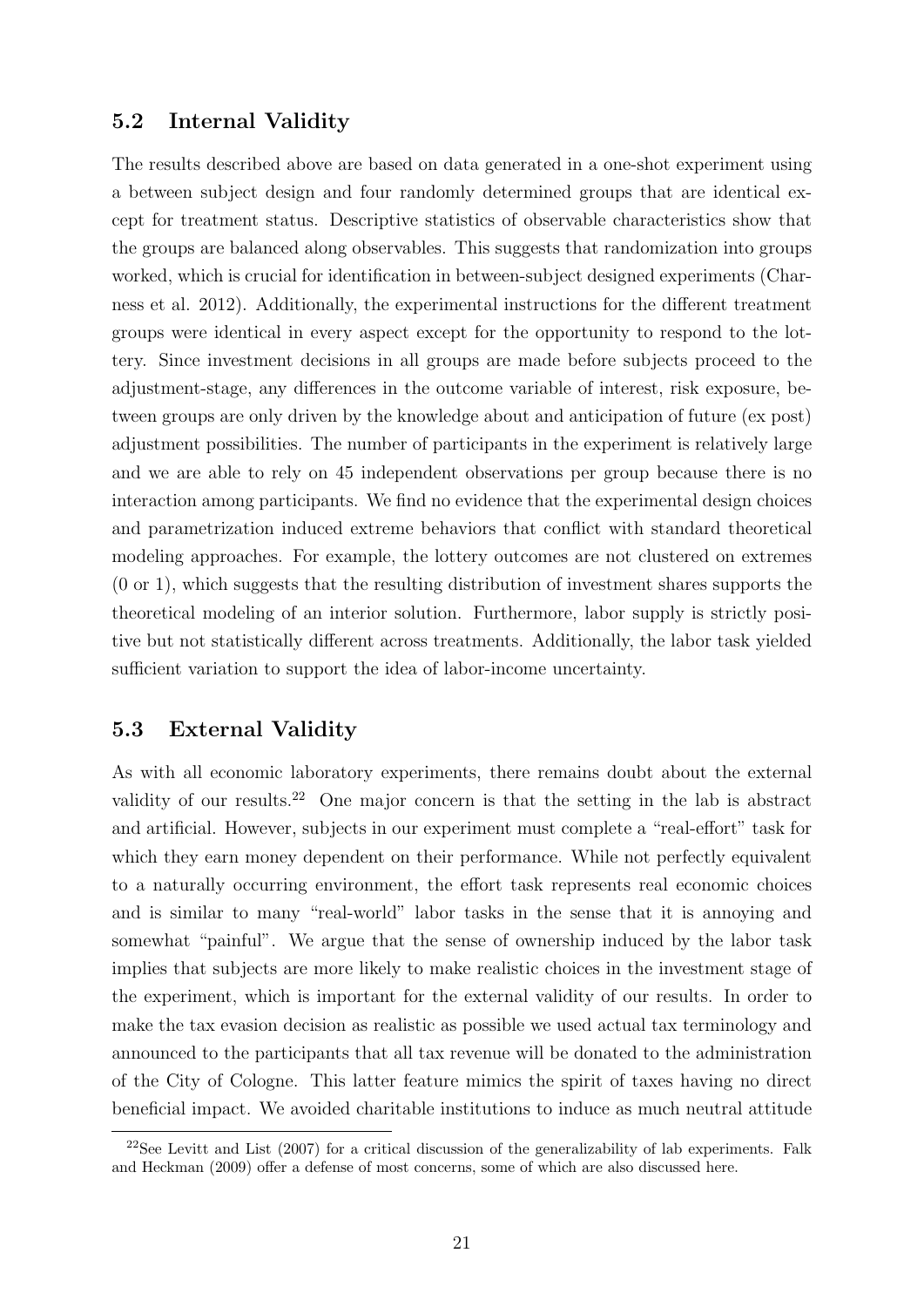as possible.[23](#page-24-1)

It is also often argued that the stakes in lab experiments are too small to interpret the outcomes as realistic. This is unlikely to be true in our case because subjects earned an average pay-off of EUR 13.13 in approximately 40 minutes, which corresponds to an hourly wage of approx. 19.70 EUR/ 25.64 USD or almost eight full lunch meals in the student cafeteria at Cologne University.<sup>[24](#page-24-2)</sup> Another concern is the reliance on university students as participants. Many experiments with non-student populations find results comparable to experiments with students [\(Charness and Kuhn 2011;](#page-26-5) [Falk et al. 2012\)](#page-26-11). Furthermore, [Alm et al. \(2011\)](#page-25-7) compare students to non-students in tax compliance experiments and find that reporting responses of students to policy innovations are largely the same as non-students in identical experiments and "real" people in non-experiment environments.

# <span id="page-24-0"></span>6 Conclusion

While the literature acknowledges that labor supply flexibility and tax evasion opportunities are likely to affect investment outcomes, there is little empirical evidence on this relationship. Using a laboratory experiment, we examine if individuals who have the opportunity to (ex post) respond to lottery outcomes through evasion and/or labor supply show different (ex ante) risk willing behavior than individuals without any response opportunities. We find that the opportunity to supply extra labor has a different effect on the willingness to take risks than the opportunity to evade taxes. While extra labor opportunity largely and significantly reduces exposure to investment risks, tax evasion has no effect. The joint effect of both forms of adjustment opportunity is negative but not statistically different from zero.

Our study contributes to the tax evasion and finance literatures by identifying the impact of tax evasion opportunities on risk exposure. While heterogeneous access to tax evasion has been shown to affect labor supply elasticities with respect to taxes, income distribution and social welfare, we know of no other study to examine the effect of tax evasion on current risk exposure. Our results also contribute to the labor economic literature by providing insights into the possible effect of the current incremental shift toward greater flexibility in the labor market – e.g., flexi-week work schedules and workfrom-home initiatives – on risk exposure. We find that risk exposure is likely to decrease

<span id="page-24-1"></span><sup>23</sup>Tax morale research [\(Torgler 2007\)](#page-28-11) finds that taxpayers are more likely to comply with the tax laws if they believe that the tax revenue is spent transparently. [Eckel and Grossman \(1996\)](#page-26-12) show that dictators share more in dictator games if the recipient is the American Red Cross. Overall, we donated EUR 465.20 to the City of Cologne.

<span id="page-24-2"></span><sup>24</sup>The show-up fee is equivalent to one meal. The cafeteria at University of Cologne is the most popular spot for students to buy their daily lunch.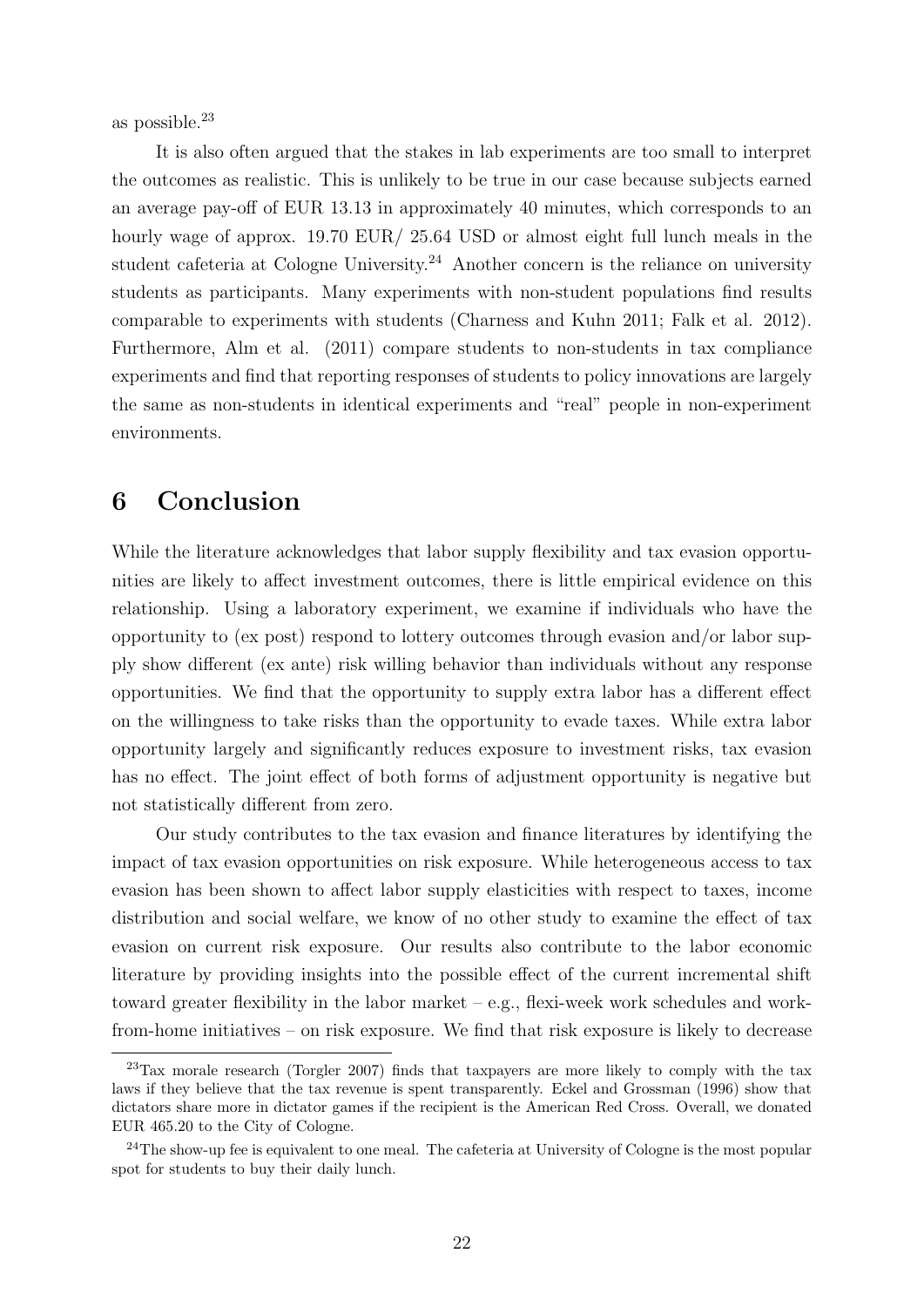if the added flexibility is accompanied by greater income uncertainty. Additionally, we explicitly account for any possible interaction effects between labor supply and evasion opportunities in our empirical design. Understanding these interaction effect is especially important given that labor flexibility and income uncertainty is often bundled with tax evasion opportunities (e.g., among the self-employed).

The results further contribute to the long standing financial asset puzzle; what explains the lower than expected stock market exposure of individuals. Our results suggest that heterogenous access to additional labor income, tax evasion opportunities and their interaction play a non-trivial role in determining risk exposure. This finding is both important and timely given a number of recent developments. For example, the increased scrutiny of offshore accounts imply reduced tax evasion opportunities for many high income individuals. Although this change may to lead to higher revenues, we show that it is unlikely to affect risk exposure.

# References

- <span id="page-25-5"></span>Allingham, M. G. and A. Sandmo (1972). Income tax evasion: A theoretical analysis. Journal of Public Economics 1(3-4), 323–338.
- <span id="page-25-2"></span>Alm, J. (2012). Measuring, explaining, and controlling tax evasion: lessons from theory, experiments, and field studies. International Tax and Public Finance 19(1), 54–77.
- <span id="page-25-7"></span>Alm, J., K. M. Bloomquist, and M. McKee (2011). Comparing student and non-student reporting behavior in tax compliance experiments. In A. Plumley (Ed.), IRS Research Bulletin (Publication 1500), pp. 93–99. Washington D.C.: International Revenue Service.
- <span id="page-25-3"></span>Alm, J., B. R. Jackson, and M. McKee (2009). Getting the word out: Enforcement information dissemination and compliance behavior. Journal of Public Economics  $93(3-4)$ ,  $392-402$ .
- <span id="page-25-1"></span>Alm, J. and E. Sennoga (2011). Mobility, competition, and the distributional effects of tax evasion. Tulane Economics Working Paper Series No 1108.
- <span id="page-25-6"></span>Alm, J. and B. Torgler (2006). Culture differences and tax morale in the United States and in Europe. Journal of Economic Psychology  $27(2)$ , 224–246.
- <span id="page-25-4"></span>Arrow, K. J. (1965). Aspects of the Theory of Risk Bearing. Helsinki: Yrjo Johansson Saatio.
- <span id="page-25-0"></span>Benitez-Silva, H. (2002). Labor supply flexibility and portfolio choice: An empirical analysis. In D. K. L. W. Zame, A. Case, R. Fernandez, J. Rust, and K. Wolpin (Eds.), Proceedings of the 2002 North American Summer Meetings of the Econo-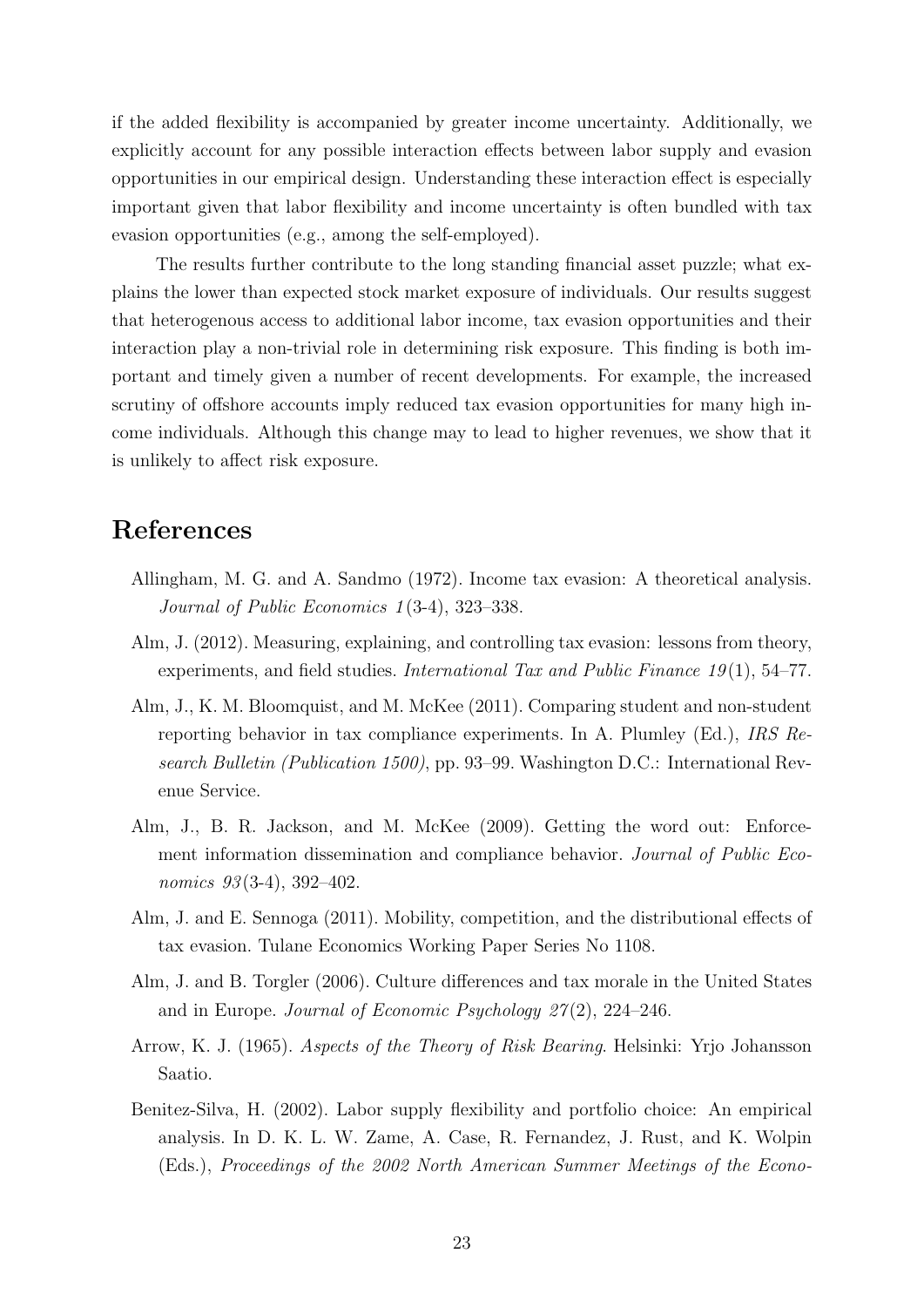metric Society: Labor Economics and Applied Econometrics. North Holland. [http:](http://www.dklevine.com/proceedings/labor-economics.htm) [//www.dklevine.com/proceedings/labor-economics.htm](http://www.dklevine.com/proceedings/labor-economics.htm).

- <span id="page-26-1"></span>Bodie, Z., R. C. Merton, and W. F. Samuelson (1992). Labor supply flexibility and portfolio choice in a life cycle model. Journal of Economic Dynamics and Control  $16(3-4)$ ,  $427-449$ .
- <span id="page-26-0"></span>Bricker, J., A. Kennickell, K. Moore, and J. Sabelhaus (2012). Changes in u.s. family finances from 2007 to 2010: Evidence from the survey of consumer finances. Federal Reserve Bulletin  $98(2)$ , 1–80.
- <span id="page-26-6"></span>Cettolin, E. and A. Riedl (2011). Fairness and uncertainty. mimeo, Maastricht University.
- <span id="page-26-8"></span>Charness, G. and U. Gneezy (2012). Strong evidence for gender differences in risk taking. Journal of Economic Behavior & Organization  $83(1)$ , 50–58.
- <span id="page-26-9"></span>Charness, G., U. Gneezy, and M. A. Kuhn (2012). Experimental methods: Betweensubject and within-subject design. Journal of Economic Behavior & Organization  $81(1), 1-8.$
- <span id="page-26-5"></span>Charness, G. and P. Kuhn (2011). Lab labor: What can labor economists learn from the lab? In O. Ashenfelter and D. Card (Eds.), Handbook of Labor Economics Vol 4A, pp. 229–330. Amsterdam: North Holland.
- <span id="page-26-4"></span>Chetty, R. (2009). Is the taxable income elasticity sufficient to calculate deadweight loss? the implications of evasion and avoidance. American Economic Journal: Eco*nomic Policy*  $1(2)$ ,  $31-52$ .
- <span id="page-26-2"></span>Cramer, J. S., J. Hartog, N. Jonker, and C. M. Van Praag (2002). Low risk aversion encourages the choice for entrepreneurship: an empirical test of a truism. Journal of Economic Behavior & Organization  $48(1)$ , 29-36.
- <span id="page-26-7"></span>Djawadi, B. M. and R. Fahr (2012). The impact of tax knowledge and budget spending influence on tax compliance. mimeo, University of Paderborn.
- <span id="page-26-3"></span>Doerrenberg, P. and D. Duncan (2012). Experimental evidence on the relationship between tax evasion opportunities and labor supply. IZA Discussion Paper No. 6941.
- <span id="page-26-12"></span>Eckel, C. C. and P. J. Grossman (1996). Altruism in anonymous dictator games. Games and Economic Behavior  $16(2)$ , 181-191.
- <span id="page-26-10"></span>Falk, A. and J. J. Heckman (2009). Lab experiments are a major source of knowledge in the social sciences. Science  $326(5952)$ , 535–538.
- <span id="page-26-11"></span>Falk, A., S. Meier, and C. Zehnder (2012). Do lab experiments misrepresent social preferences? The case of self-selected student samples. Journal of the European Economic Association. Forthcoming.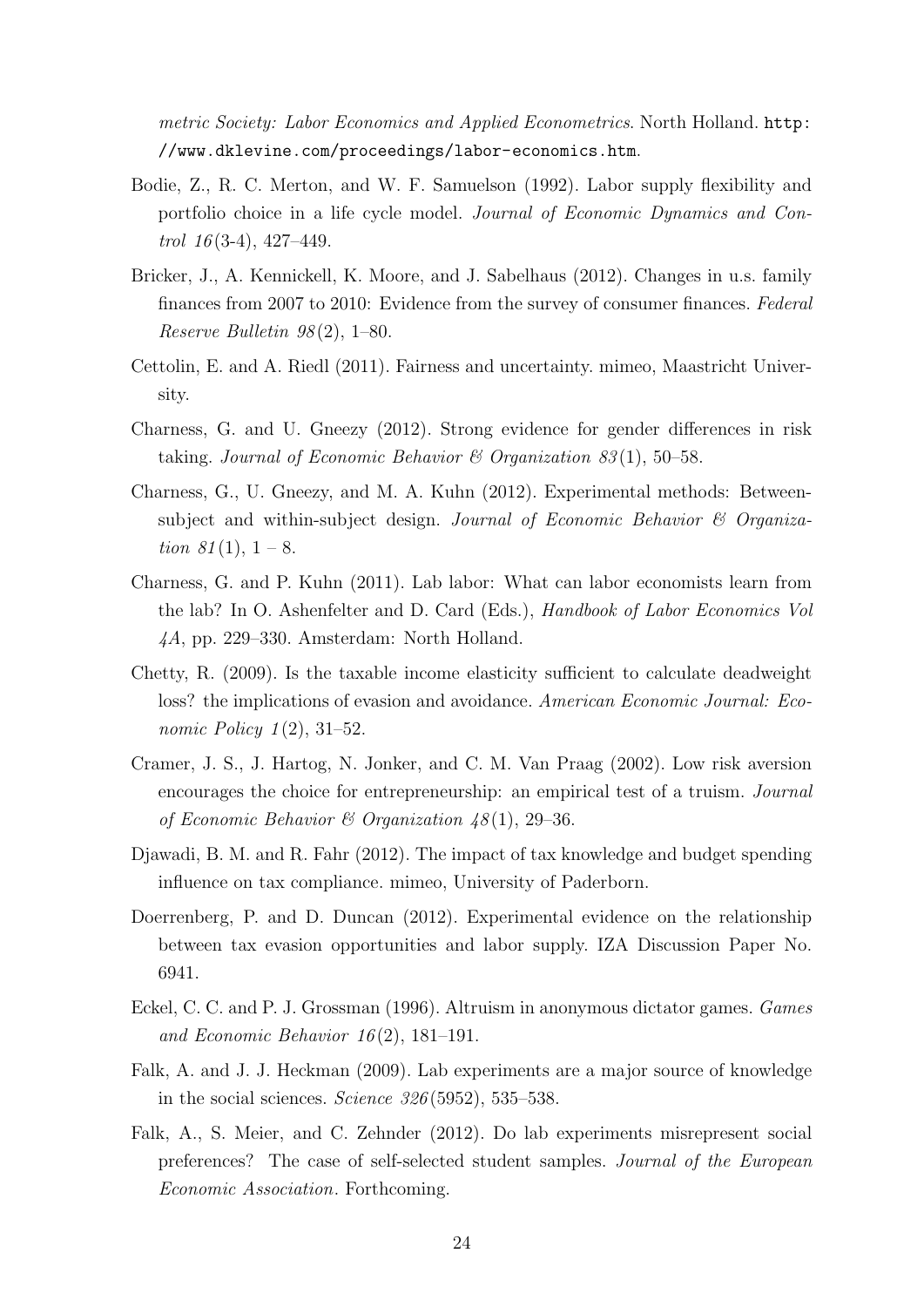- <span id="page-27-12"></span>Fischbacher, U. (2007). z-tree: Zurich toolbox for ready-made economic experiments. Experimental Economics  $10(2)$ , 171–178.
- <span id="page-27-1"></span>Franke, G., H. Schlesinger, and R. C. Stapleton (2011). Risk taking with additive and multiplicative background risks. Journal of Economic Theory  $146(4)$ , 1547–1568.
- <span id="page-27-4"></span>Gakidis, H. (1997). Stocks for the old? Earnings uncertainty and life-cycle portfolio choice. manuscript.
- <span id="page-27-7"></span>Gill, D. and V. Prowse (2012). A structural analysis of disappointment aversion in a real effort competition. American Economic Review 102(1), 469–503.
- <span id="page-27-8"></span>Gill, D. and V. Prowse (2013a). A novel computerized real effort task based on sliders. Oxford Department of Economics Discussion Paper 435.
- <span id="page-27-9"></span>Gill, D. and V. L. Prowse (2013b). Gender differences and dynamics in competition: The role of luck. *Quantitative Economics*. forthcoming.
- <span id="page-27-16"></span>Gneezy, U., A. Kapteyn, and J. Potters (2003, 04). Evaluation periods and asset prices in a market experiment. Journal of Finance  $58(2)$ , 821–838.
- <span id="page-27-6"></span>Gneezy, U. and J. Potters (1997). An experiment on risk taking and evaluation periods. The Quarterly Journal of Economics 112 (2), pp. 631–645.
- <span id="page-27-13"></span>Gollier, C. (2001). The economics of risk and time, Volume 68. MIT Press.
- <span id="page-27-2"></span>Gollier, C. and R. Zeckhauser (2002). Horizon length and portfolio risk. *Journal of* Risk and Uncertainty  $24(3)$ , 195–212.
- <span id="page-27-5"></span>Gorodnichenko, Y., J. Martinez-Vazquez, and K. Sabirianova Peter (2009). Myth and reality of flat tax reform: Micro estimates of tax evasion response and welfare effects in russia. Journal of Political Economy  $117(3)$ , 504–554.
- <span id="page-27-11"></span>Greiner, B. (2004). An online recruitment system for economic experiments. In K. Kremer and V. Macho (Eds.), Forschung und wissenschaftliches Rechnen 2003. GWDG Bericht 63, pp. 79–93. Goettingen: Ges. fuer Wiss. Datenverarbeitung.
- <span id="page-27-15"></span>Halla, M. (2012). Tax morale and compliance behavior: First evidence on a causal link. The B.E. Journal of Economic Analysis  $\mathcal C$  Policy 12(1).
- <span id="page-27-10"></span>Hammermann, A., A. Mohnen, and P. Nieken (2012). Whom to choose as a team mate? A lab experiment about in-group favouritism. IZA Discussion Papers 6286.
- <span id="page-27-3"></span>Hartog, J., A. Ferrer-i Carbonell, and N. Jonker (2002). Linking measured risk aversion to individual characteristics. Kyklos  $55(1)$ , 3–26.
- <span id="page-27-0"></span>Heaton, J. and D. Lucas (2000). Portfolio choice in the presence of background risk. The Economic Journal  $110(460)$ , 1–26.
- <span id="page-27-14"></span>Inglehart, R. (n.d.). Values change the world. <http://worldvaluessurvey.org/> (accessed April 2010).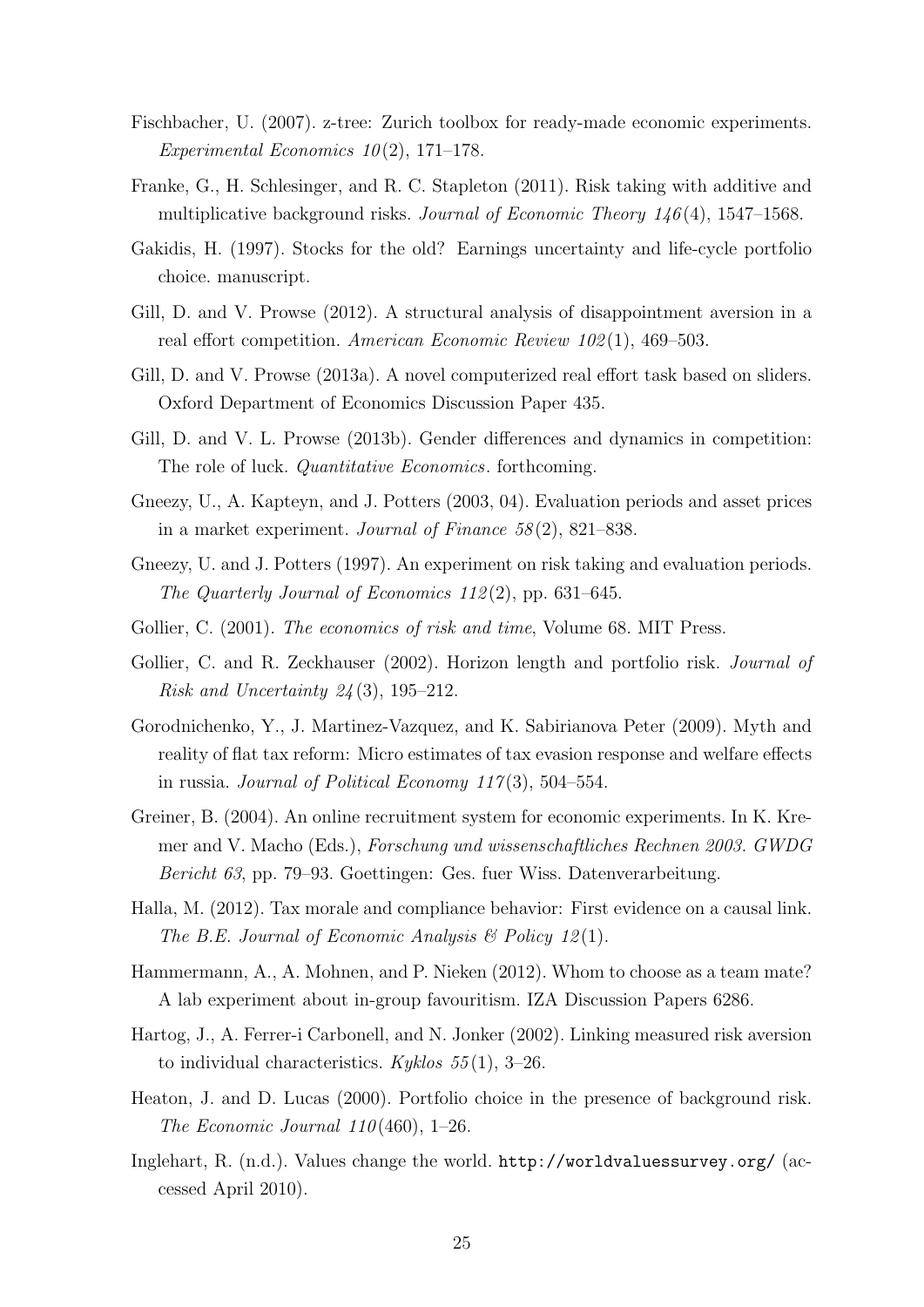- <span id="page-28-2"></span>Kleven, H. J., M. B. Knudsen, C. T. Kreiner, S. Pedersen, and E. Saez (2011). Unwilling or unable to cheat? Evidence from a tax audit experiment in Denmark. Econometrica 79 (3), 651–692.
- <span id="page-28-0"></span>Klos, A. (2004). The investment horizon and dynamic asset allocation–some experimental evidence. Economics Letters 85 (2), 167–170.
- <span id="page-28-5"></span>Klos, A., E. U. Weber, and M. Weber (2005). Investment decisions and time horizon: Risk perception and risk behavior in repeated gambles. Management Science  $51(12)$ , 1777–1790.
- <span id="page-28-3"></span>Klos, A. and M. Weber (2006). Portfolio choice in the presence of non-tradable income: An experimental analysis. German Economic Review  $7(4)$ , 427-448.
- <span id="page-28-10"></span>Levitt, S. D. and J. A. List (2007). What do laboratory experiments measuring social preferences reveal about the real world? The Journal of Economic Perspectives 21 (2), 153–174.
- <span id="page-28-8"></span>Mossin, J. (1968). Optimal multiperiod portfolio policies. The Journal of Business  $41(2)$ , 215–229.
- <span id="page-28-7"></span>Pratt, J. W. (1964). Risk aversion in the small and in the large. Econometrica 32, 122–136.
- <span id="page-28-6"></span>Riener, G. and S. Wiederhold (2011). On social identity, subjective expectations, and the costs of control. Jena Economic Research Papers 2011-035.
- <span id="page-28-9"></span>Slemrod, J. (2003). Trust in public finance. In S. Cnossen and H.-W. Sinn (Eds.), Public Finance and Public Policy in the New Century, pp. 49–88. Cambridge, USA: The MIT Press.
- <span id="page-28-4"></span>Thaler, R. H., A. Tversky, D. Kahneman, and A. Schwartz (1997). The effect of myopia and loss aversion on risk taking: An experimental test. The Quarterly Journal of Economics  $112(2)$ , 647–661.
- <span id="page-28-11"></span>Torgler, B. (2007). Tax Compliance and Tax Morale: A Theoretical and Empirical Analysis. Cheltenham, UK: Edward Elgar.
- <span id="page-28-1"></span>Wrede, M. (1995). Tax evasion and risk taking: Is tax evasion desirable? Public Finance / Finances Publique  $50(2)$ , 303-316.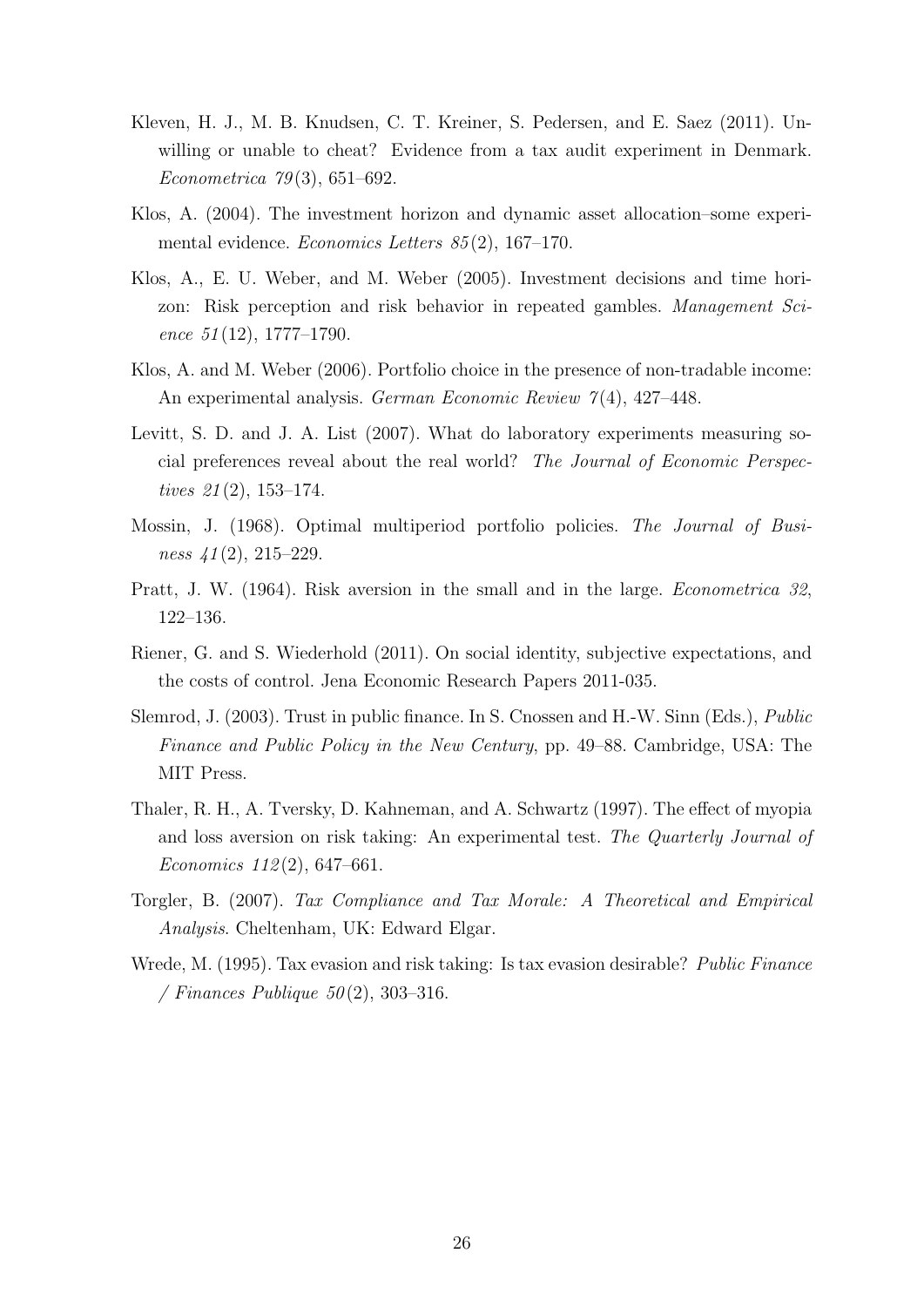# Appendices

# A Screens in the Lab Experiment

<span id="page-29-0"></span>

|                                                                                                                                                                                                                                                                                                                                                              |                                                                                                                                                                                                                                                                                                                                                                                                                                                                                 | Verbleibende Zeit [sek]: 28                                                                                                                                                                                                                                                                                                                                                                                     |  |  |  |  |
|--------------------------------------------------------------------------------------------------------------------------------------------------------------------------------------------------------------------------------------------------------------------------------------------------------------------------------------------------------------|---------------------------------------------------------------------------------------------------------------------------------------------------------------------------------------------------------------------------------------------------------------------------------------------------------------------------------------------------------------------------------------------------------------------------------------------------------------------------------|-----------------------------------------------------------------------------------------------------------------------------------------------------------------------------------------------------------------------------------------------------------------------------------------------------------------------------------------------------------------------------------------------------------------|--|--|--|--|
| Anzahl der zurzeit korrekt positionierten Schieber<br>$\overline{4}$                                                                                                                                                                                                                                                                                         |                                                                                                                                                                                                                                                                                                                                                                                                                                                                                 |                                                                                                                                                                                                                                                                                                                                                                                                                 |  |  |  |  |
| 50 <sub>1</sub><br>$\frac{1}{2}$ and $\frac{1}{2}$ and $\frac{1}{2}$ and $\frac{1}{2}$ and $\frac{1}{2}$ and $\frac{1}{2}$ and $\frac{1}{2}$ and $\frac{1}{2}$ and $\frac{1}{2}$ and $\frac{1}{2}$ and $\frac{1}{2}$ and $\frac{1}{2}$ and $\frac{1}{2}$ and $\frac{1}{2}$ and $\frac{1}{2}$ and $\frac{1}{2}$ a                                             | $\sim$ $\sim$ $\sim$ 0<br>$\sqrt{2}$                                                                                                                                                                                                                                                                                                                                                                                                                                            | $\overline{\mathbf{0}}$<br>$\overline{a}$                                                                                                                                                                                                                                                                                                                                                                       |  |  |  |  |
| $\overline{\phantom{a}}$ 51                                                                                                                                                                                                                                                                                                                                  | $\overline{\phantom{0}}$<br>$\overline{a}$ and $\overline{a}$ and $\overline{a}$ and $\overline{a}$ and $\overline{a}$                                                                                                                                                                                                                                                                                                                                                          | $\mathbf{0}$<br>$\overline{a}$ and $\overline{a}$ and $\overline{a}$ and $\overline{a}$ and $\overline{a}$ and $\overline{a}$ and $\overline{a}$ and $\overline{a}$ and $\overline{a}$ and $\overline{a}$ and $\overline{a}$ and $\overline{a}$ and $\overline{a}$ and $\overline{a}$ and $\overline{a}$ and $\overline{a}$ and $\overline{a}$ and                                                              |  |  |  |  |
| $\overline{\phantom{a}}$ 47                                                                                                                                                                                                                                                                                                                                  | $\bullet$<br>$\overline{1}$ $\overline{1}$ $\overline{1}$ $\overline{1}$ $\overline{1}$ $\overline{1}$ $\overline{1}$ $\overline{1}$ $\overline{1}$ $\overline{1}$ $\overline{1}$ $\overline{1}$ $\overline{1}$ $\overline{1}$ $\overline{1}$ $\overline{1}$ $\overline{1}$ $\overline{1}$ $\overline{1}$ $\overline{1}$ $\overline{1}$ $\overline{1}$ $\overline{1}$ $\overline{1}$ $\overline{$                                                                               | $\overline{\mathbf{0}}$<br>$\overline{a}$ and $\overline{a}$ and $\overline{a}$ and $\overline{a}$ and $\overline{a}$ and $\overline{a}$ and $\overline{a}$ and $\overline{a}$ and $\overline{a}$ and $\overline{a}$ and $\overline{a}$ and $\overline{a}$ and $\overline{a}$ and $\overline{a}$ and $\overline{a}$ and $\overline{a}$ and $\overline{a}$ and                                                   |  |  |  |  |
| 50<br>$\frac{1}{2}$ and $\frac{1}{2}$ and $\frac{1}{2}$ and $\frac{1}{2}$ and $\frac{1}{2}$ and $\frac{1}{2}$ and $\frac{1}{2}$ and $\frac{1}{2}$ and $\frac{1}{2}$ and $\frac{1}{2}$ and $\frac{1}{2}$ and $\frac{1}{2}$ and $\frac{1}{2}$ and $\frac{1}{2}$ and $\frac{1}{2}$ and $\frac{1}{2}$ a                                                          | $\overline{\phantom{a}}$ $\overline{\phantom{a}}$ $\overline{\phantom{a}}$ $\overline{\phantom{a}}$ $\overline{\phantom{a}}$ $\overline{\phantom{a}}$ $\overline{\phantom{a}}$ $\overline{\phantom{a}}$ $\overline{\phantom{a}}$ $\overline{\phantom{a}}$ $\overline{\phantom{a}}$ $\overline{\phantom{a}}$ $\overline{\phantom{a}}$ $\overline{\phantom{a}}$ $\overline{\phantom{a}}$ $\overline{\phantom{a}}$ $\overline{\phantom{a}}$ $\overline{\phantom{a}}$ $\overline{\$ | $\bullet$<br>$\overline{a}$ and $\overline{a}$ and $\overline{a}$ and $\overline{a}$ and $\overline{a}$ and $\overline{a}$ and $\overline{a}$ and $\overline{a}$ and $\overline{a}$ and $\overline{a}$ and $\overline{a}$ and $\overline{a}$ and $\overline{a}$ and $\overline{a}$ and $\overline{a}$ and $\overline{a}$ and $\overline{a}$ and                                                                 |  |  |  |  |
| 57<br>$\frac{1}{2}$ and $\frac{1}{2}$ and $\frac{1}{2}$ and $\frac{1}{2}$ and $\frac{1}{2}$ and $\frac{1}{2}$ and $\frac{1}{2}$ and $\frac{1}{2}$ and $\frac{1}{2}$ and $\frac{1}{2}$ and $\frac{1}{2}$ and $\frac{1}{2}$ and $\frac{1}{2}$ and $\frac{1}{2}$ and $\frac{1}{2}$ and $\frac{1}{2}$ a                                                          | $\sim$ $\sim$ $\sim$ $\sim$ $\sim$ $\sim$ $\sim$ $\sim$<br>$\overline{1}$ and $\overline{1}$ and $\overline{1}$ and $\overline{1}$ and $\overline{1}$ and $\overline{1}$ and $\overline{1}$ and $\overline{1}$ and $\overline{1}$ and $\overline{1}$ and $\overline{1}$ and $\overline{1}$ and $\overline{1}$ and $\overline{1}$ and $\overline{1}$ and $\overline{1}$ and $\overline{1}$ and                                                                                   | the control of the control of<br>$\sim$ $\sim$ $\sim$ 0<br>г                                                                                                                                                                                                                                                                                                                                                    |  |  |  |  |
| 50<br>$\overline{a}$ and $\overline{a}$ and $\overline{a}$ and $\overline{a}$ and $\overline{a}$ and $\overline{a}$ and $\overline{a}$ and $\overline{a}$ and $\overline{a}$ and $\overline{a}$ and $\overline{a}$ and $\overline{a}$ and $\overline{a}$ and $\overline{a}$ and $\overline{a}$ and $\overline{a}$ and $\overline{a}$ and                     | $\mathbf 0$<br>$\overline{1}$ and $\overline{1}$ and $\overline{1}$ and $\overline{1}$ and $\overline{1}$ and $\overline{1}$ and $\overline{1}$ and $\overline{1}$ and $\overline{1}$ and $\overline{1}$ and $\overline{1}$ and $\overline{1}$ and $\overline{1}$ and $\overline{1}$ and $\overline{1}$ and $\overline{1}$ and $\overline{1}$ and                                                                                                                               | $\mathbf{0}$<br>$\overline{a}$ and $\overline{a}$ and $\overline{a}$ and $\overline{a}$ and $\overline{a}$ and $\overline{a}$ and $\overline{a}$ and $\overline{a}$ and $\overline{a}$ and $\overline{a}$ and $\overline{a}$ and $\overline{a}$ and $\overline{a}$ and $\overline{a}$ and $\overline{a}$ and $\overline{a}$ and $\overline{a}$ and                                                              |  |  |  |  |
| $\overline{a}$ and $\overline{a}$ and $\overline{a}$ and $\overline{a}$ and $\overline{a}$ and $\overline{a}$ and $\overline{a}$ and $\overline{a}$<br>50                                                                                                                                                                                                    | $\bullet$<br>$\overline{a}$ and $\overline{a}$ and $\overline{a}$ and $\overline{a}$ and $\overline{a}$ and $\overline{a}$ and $\overline{a}$ and $\overline{a}$ and $\overline{a}$ and $\overline{a}$ and $\overline{a}$ and $\overline{a}$ and $\overline{a}$ and $\overline{a}$ and $\overline{a}$ and $\overline{a}$ and $\overline{a}$ and                                                                                                                                 | $\sim$ $\sim$ 0<br>$\overline{r}$ and $\overline{r}$ and $\overline{r}$ and $\overline{r}$ and $\overline{r}$ and $\overline{r}$ and $\overline{r}$ and $\overline{r}$ and $\overline{r}$ and $\overline{r}$ and $\overline{r}$ and $\overline{r}$ and $\overline{r}$ and $\overline{r}$ and $\overline{r}$ and $\overline{r}$ and $\overline{r}$ and                                                           |  |  |  |  |
| 40<br>$\frac{1}{2}$ and $\frac{1}{2}$ and $\frac{1}{2}$ and $\frac{1}{2}$ and $\frac{1}{2}$ and $\frac{1}{2}$ and $\frac{1}{2}$ and $\frac{1}{2}$ and $\frac{1}{2}$ and $\frac{1}{2}$ and $\frac{1}{2}$ and $\frac{1}{2}$ and $\frac{1}{2}$ and $\frac{1}{2}$ and $\frac{1}{2}$ and $\frac{1}{2}$ a                                                          | $\bullet$<br>$\overline{I}$ and $\overline{I}$ and $\overline{I}$ and $\overline{I}$ and $\overline{I}$                                                                                                                                                                                                                                                                                                                                                                         | $\overline{\phantom{a}}$<br>$\overline{I}$ and $\overline{I}$ and $\overline{I}$ and $\overline{I}$ and $\overline{I}$                                                                                                                                                                                                                                                                                          |  |  |  |  |
| $\frac{1}{2}$<br>$\sim$ 0                                                                                                                                                                                                                                                                                                                                    | $\sqrt{2}$ and $\sqrt{2}$ and $\sqrt{2}$ and $\sqrt{2}$ and $\sqrt{2}$ and $\sqrt{2}$ and $\sqrt{2}$ and $\sqrt{2}$ and $\sqrt{2}$ and $\sqrt{2}$ and $\sqrt{2}$ and $\sqrt{2}$ and $\sqrt{2}$ and $\sqrt{2}$ and $\sqrt{2}$ and $\sqrt{2}$ and $\sqrt{2}$ and $\sqrt{2}$ and $\sqrt{2$                                                                                                                                                                                         | the control of the control of<br>$\sim$ $\sim$ $\sim$ 0                                                                                                                                                                                                                                                                                                                                                         |  |  |  |  |
| $\mathbf 0$<br>$\overline{a}$ and $\overline{a}$ and $\overline{a}$ and $\overline{a}$                                                                                                                                                                                                                                                                       | $\overline{\phantom{0}}$<br>$\overline{a}$ and $\overline{a}$ and $\overline{a}$ and $\overline{a}$                                                                                                                                                                                                                                                                                                                                                                             | $\bullet$<br>$\overline{a}$ and $\overline{a}$ and $\overline{a}$ and $\overline{a}$ and $\overline{a}$                                                                                                                                                                                                                                                                                                         |  |  |  |  |
| $\sim$ $\sim$ $\sim$ 0<br>$\overline{r}$ and $\overline{r}$ and $\overline{r}$ and $\overline{r}$ and $\overline{r}$ and $\overline{r}$ and $\overline{r}$ and $\overline{r}$ and $\overline{r}$ and $\overline{r}$ and $\overline{r}$ and $\overline{r}$ and $\overline{r}$ and $\overline{r}$ and $\overline{r}$ and $\overline{r}$ and $\overline{r}$ and | $\sim$ $\sim$ 0<br>$\sqrt{2}$                                                                                                                                                                                                                                                                                                                                                                                                                                                   | $\overline{\mathbf{0}}$<br>$\overline{1}$ $\overline{1}$ $\overline{1}$ $\overline{1}$ $\overline{1}$ $\overline{1}$ $\overline{1}$ $\overline{1}$ $\overline{1}$ $\overline{1}$ $\overline{1}$ $\overline{1}$ $\overline{1}$ $\overline{1}$ $\overline{1}$ $\overline{1}$ $\overline{1}$ $\overline{1}$ $\overline{1}$ $\overline{1}$ $\overline{1}$ $\overline{1}$ $\overline{1}$ $\overline{1}$ $\overline{$ |  |  |  |  |
| $\overline{\phantom{0}}$<br>$\overline{a}$ and $\overline{a}$ and $\overline{a}$ and $\overline{a}$ and $\overline{a}$                                                                                                                                                                                                                                       | $\sim$ $\sim$ $\sim$ 0<br>$\overline{a}$ and $\overline{a}$ and $\overline{a}$ and $\overline{a}$                                                                                                                                                                                                                                                                                                                                                                               | $\overline{\phantom{0}}$<br>$\overline{a}$                                                                                                                                                                                                                                                                                                                                                                      |  |  |  |  |
| $\bullet$<br>the contract of the contract of the contract of                                                                                                                                                                                                                                                                                                 | $\bullet$<br>$\overline{1}$ and $\overline{1}$ and $\overline{1}$ and $\overline{1}$ and $\overline{1}$ and $\overline{1}$ and $\overline{1}$ and $\overline{1}$ and $\overline{1}$ and $\overline{1}$ and $\overline{1}$ and $\overline{1}$ and $\overline{1}$ and $\overline{1}$ and $\overline{1}$ and $\overline{1}$ and $\overline{1}$ and                                                                                                                                 | $\bullet$<br>$\overline{\phantom{a}}$<br>$\overline{a}$ and $\overline{a}$ and $\overline{a}$                                                                                                                                                                                                                                                                                                                   |  |  |  |  |
| $\mathbf{0}$<br>$\overline{r}$ and $\overline{r}$ and $\overline{r}$ and $\overline{r}$ and $\overline{r}$ and $\overline{r}$ and $\overline{r}$ and $\overline{r}$ and $\overline{r}$ and $\overline{r}$ and $\overline{r}$ and $\overline{r}$ and $\overline{r}$ and $\overline{r}$ and $\overline{r}$ and $\overline{r}$ and $\overline{r}$ and           | $\mathbf{0}$<br>$\overline{a}$ and $\overline{a}$ and $\overline{a}$ and $\overline{a}$ and $\overline{a}$ and $\overline{a}$ and $\overline{a}$ and $\overline{a}$ and $\overline{a}$ and $\overline{a}$ and $\overline{a}$ and $\overline{a}$ and $\overline{a}$ and $\overline{a}$ and $\overline{a}$ and $\overline{a}$ and $\overline{a}$ and                                                                                                                              | $\mathbf{0}$<br>$\overline{\phantom{a}}$                                                                                                                                                                                                                                                                                                                                                                        |  |  |  |  |
| $\overline{a}$                                                                                                                                                                                                                                                                                                                                               | $\sim$ $\sim$ 0<br>$\overline{a}$                                                                                                                                                                                                                                                                                                                                                                                                                                               | $\sqrt{2}$ and $\sqrt{2}$ and $\sqrt{2}$ and $\sqrt{2}$ and $\sqrt{2}$ and $\sqrt{2}$ and $\sqrt{2}$ and $\sqrt{2}$ and $\sqrt{2}$ and $\sqrt{2}$ and $\sqrt{2}$ and $\sqrt{2}$ and $\sqrt{2}$ and $\sqrt{2}$ and $\sqrt{2}$ and $\sqrt{2}$ and $\sqrt{2}$ and $\sqrt{2}$ and $\sqrt{2$                                                                                                                         |  |  |  |  |
| $\pmb{0}$<br>$\overline{1}$ and $\overline{1}$ and $\overline{1}$ and $\overline{1}$ and $\overline{1}$ and $\overline{1}$ and $\overline{1}$ and $\overline{1}$ and $\overline{1}$ and $\overline{1}$ and $\overline{1}$ and $\overline{1}$ and $\overline{1}$ and $\overline{1}$ and $\overline{1}$ and $\overline{1}$ and $\overline{1}$ and              | $\bullet$<br>$\overline{1}$ $\overline{1}$ $\overline{1}$ $\overline{1}$ $\overline{1}$ $\overline{1}$ $\overline{1}$ $\overline{1}$ $\overline{1}$ $\overline{1}$ $\overline{1}$ $\overline{1}$ $\overline{1}$ $\overline{1}$ $\overline{1}$ $\overline{1}$ $\overline{1}$ $\overline{1}$ $\overline{1}$ $\overline{1}$ $\overline{1}$ $\overline{1}$ $\overline{1}$ $\overline{1}$ $\overline{$                                                                               | $\bullet$<br>$\overline{a}$ $\overline{a}$ $\overline{a}$ $\overline{a}$ $\overline{a}$ $\overline{a}$ $\overline{a}$ $\overline{a}$ $\overline{a}$ $\overline{a}$ $\overline{a}$ $\overline{a}$ $\overline{a}$ $\overline{a}$ $\overline{a}$ $\overline{a}$ $\overline{a}$ $\overline{a}$ $\overline{a}$ $\overline{a}$ $\overline{a}$ $\overline{a}$ $\overline{a}$ $\overline{a}$ $\overline{$               |  |  |  |  |
|                                                                                                                                                                                                                                                                                                                                                              |                                                                                                                                                                                                                                                                                                                                                                                                                                                                                 |                                                                                                                                                                                                                                                                                                                                                                                                                 |  |  |  |  |
|                                                                                                                                                                                                                                                                                                                                                              |                                                                                                                                                                                                                                                                                                                                                                                                                                                                                 |                                                                                                                                                                                                                                                                                                                                                                                                                 |  |  |  |  |

Figure 3: Screen showing the slider task

Note: Screen showing the slider task which was designed by [Gill and Prowse \(2012\).](#page-27-7) In the displayed screen, the subject positioned four sliders correctly and four falsely. She currently works on positioning the ninth slider. 28 seconds are left in this round.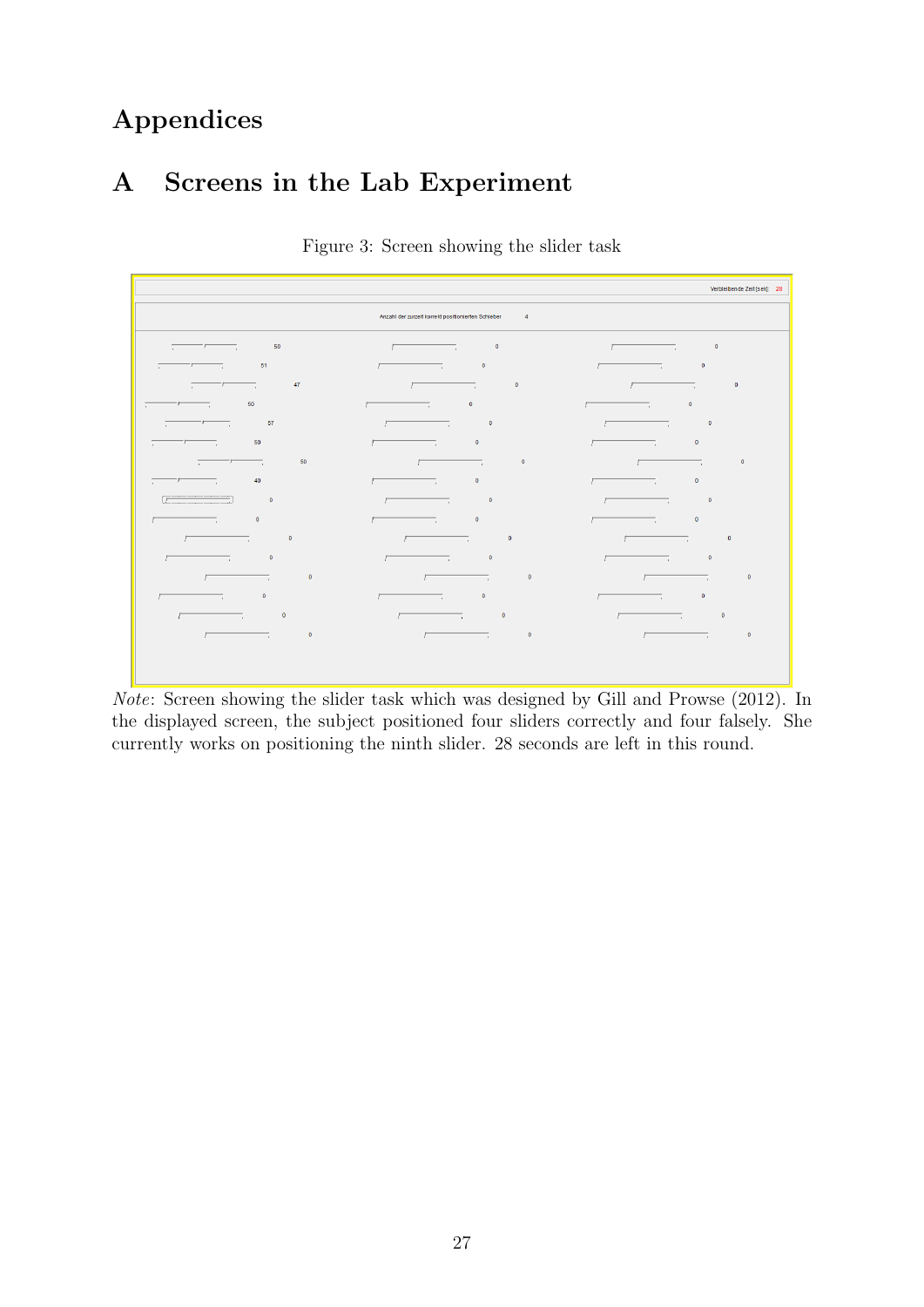|                     | Investitionsentscheidung<br>Ihr momentanes Einkommen beträgt:<br>42.50<br>Bitte geben Sie den Betrag an, den Sie investieren wollen:                                                                      |
|---------------------|-----------------------------------------------------------------------------------------------------------------------------------------------------------------------------------------------------------|
|                     | Wenn Sie Ihre Entscheidung getroffen haben, klicken Sie bitte auf "Weiter".<br>Anschließend kommt ein Experimentator zu Ihnen an den Platz und ermittelt das Investitionsergebnis durch einen Würfelwurf. |
| Taschenrechner<br>圃 | Weiter                                                                                                                                                                                                    |
|                     |                                                                                                                                                                                                           |

Figure 4: Screen showing the investment decision

Figure 5: Screen showing the investment decision

|                     | Steuererklärung                                                                                                                                                                                                                                  |
|---------------------|--------------------------------------------------------------------------------------------------------------------------------------------------------------------------------------------------------------------------------------------------|
|                     | Alle Arbeitsaufgaben sind nun abgeschlossen.                                                                                                                                                                                                     |
|                     |                                                                                                                                                                                                                                                  |
|                     | Ihr gesamtes Bruttoeinkommen beträgt:<br>73.00<br>Der Steuersatz beträgt 30%.<br>Wieviel von Ihrem gesamten Bruttoeinkommen möchten Sie für Steuerzwecke angeben?                                                                                |
|                     |                                                                                                                                                                                                                                                  |
| Taschenrechner<br>圖 | Wenn Sie Ihre Entscheidung getroffen haben, klicken Sie bitte auf "Weiter".<br>Anschließend kommt ein Experimentator zu ihnen an den Platz und ermittelt durch einen Würfelwurf, ob ihre Steuererklärung<br>überprüft wird oder nicht.<br>Weiter |
|                     |                                                                                                                                                                                                                                                  |
|                     |                                                                                                                                                                                                                                                  |

# B Distribution of Labor by Treatment group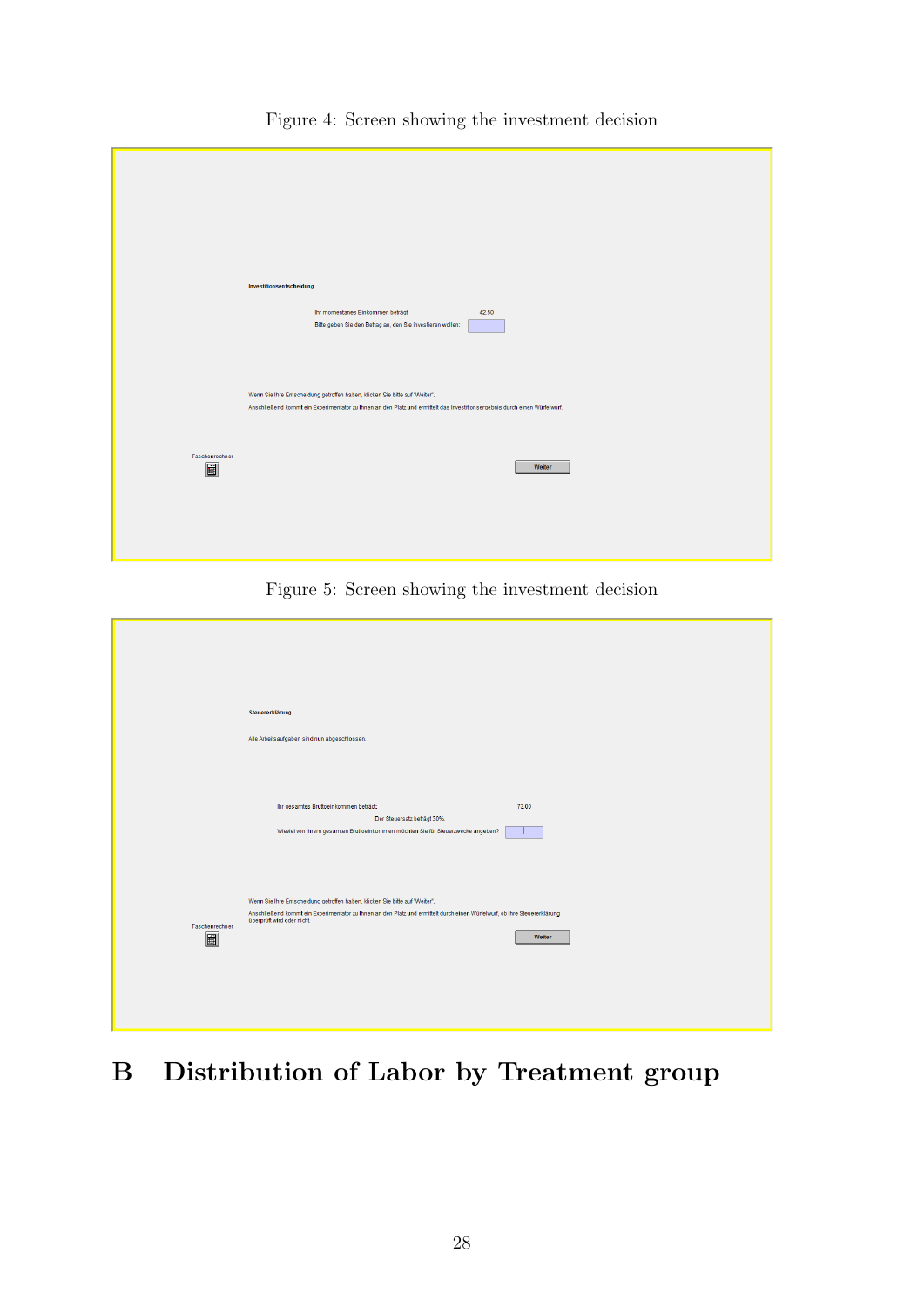<span id="page-31-0"></span>

Figure 6: Distribution of Round 1 Effort

<span id="page-31-1"></span>

Figure 7: Distribution of Round 2 Effort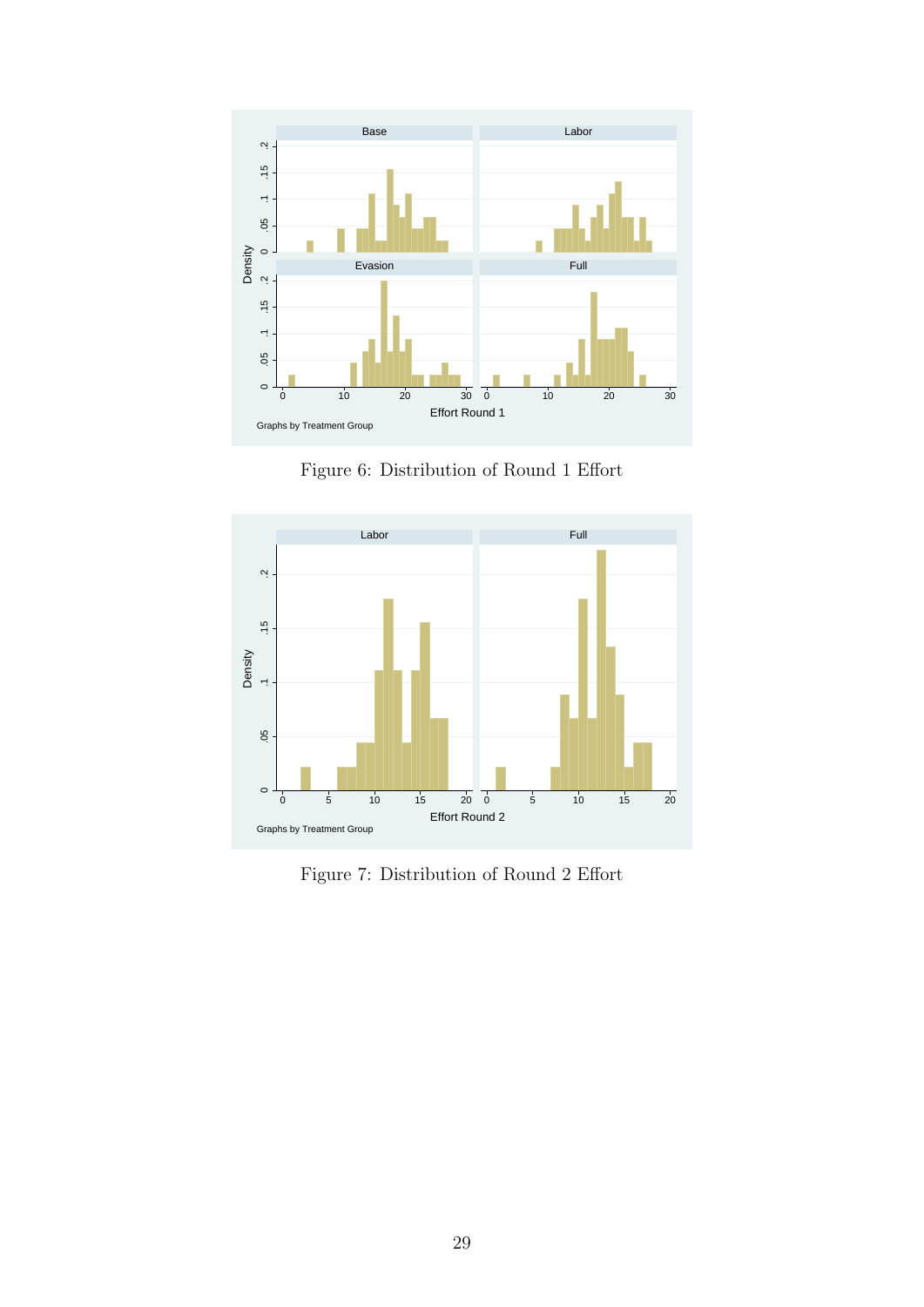# C Detailed Regression Results

| Model          | (I)        | (II)       | (III)      | (IV)       |
|----------------|------------|------------|------------|------------|
| Estimation     | <b>OLS</b> | <b>OLS</b> | Tobit      | Tobit      |
| Labor          | $-0.111**$ | $-0.102**$ | $-0.128**$ | $-0.114**$ |
|                | (0.054)    | (0.051)    | (0.063)    | (0.057)    |
| Evasion        | $-0.007$   | $-0.018$   | $-0.016$   | $-0.027$   |
|                | (0.060)    | (0.061)    | (0.071)    | (0.070)    |
| Full           | $-0.035$   | $-0.041$   | $-0.058$   | $-0.062$   |
|                | (0.061)    | (0.058)    | (0.073)    | (0.069)    |
| Age            |            | $0.009***$ |            | $0.012***$ |
|                |            | (0.003)    |            | (0.004)    |
| Male           |            | $0.098**$  |            | $0.108**$  |
|                |            | (0.040)    |            | (0.047)    |
| German         |            | $-0.004$   |            | $-0.012$   |
|                |            | (0.042)    |            | (0.046)    |
| Tax Morale     |            | 0.004      |            | 0.004      |
|                |            | (0.007)    |            | (0.008)    |
| Risk (indiff.) |            | 0.132      |            | 0.154      |
|                |            | (0.087)    |            | (0.097)    |
| Risk (seeking) |            | $0.202***$ |            | $0.222***$ |
|                |            | (0.061)    |            | (0.065)    |
| Constant       | $0.381***$ | $0.261**$  | $0.387***$ | 0.213      |
|                | (0.044)    | (0.118)    | (0.053)    | (0.144)    |
| $\mathbf N$    | 180        | 180        | 180        | 180        |
| R <sub>2</sub> | 0.028      | 0.176      | 0.030      | 0.219      |

<span id="page-32-0"></span>Table 4: Treatment Effects on Investment Behavior: OLS and Tobit Regressins

OLS and two-censored (at 0 and 1) Tobit regressions based on equation [6.](#page-19-3) Dependent variable is the share of period 1 labor income invested in the lottery. Treatment effects are relative to the omitted control group without adjustment opportunities. Subjects in the Labor and Evasion treatments had the opportunity to supply extra effort and evade taxes, respectively. Full treatment indicates that both labor and evasion adjustments were available. Subjects in the control group had no adjustment opportunities. Robust standard errors in parentheses. Estimations (II) and (IV) include control variables.  $* < 0.10, ** < 0.05, ** < 0.01$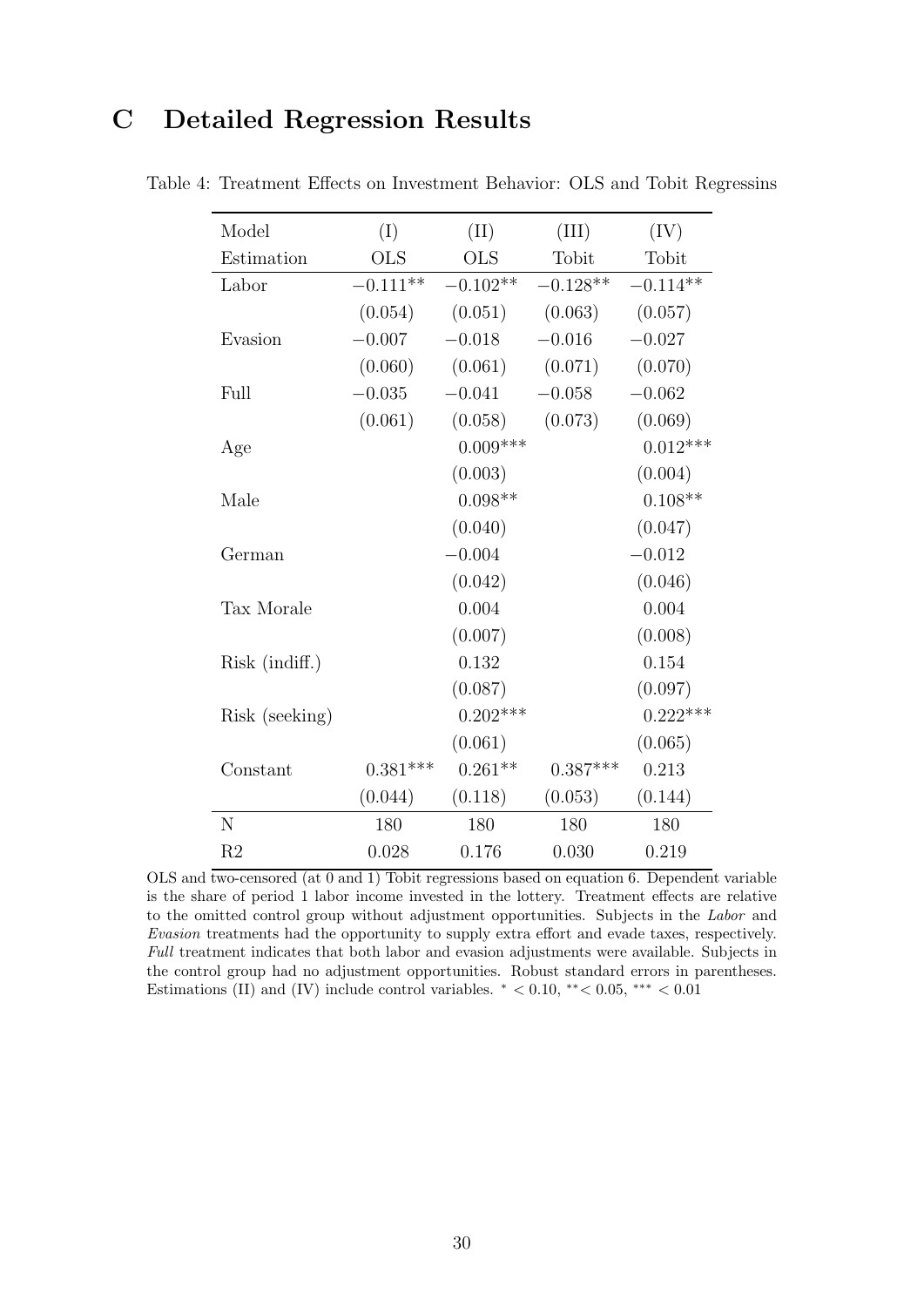# <span id="page-33-0"></span>D Original Instructions

The following pages display the instructions in German (original) and English (translated) for the "Full Treatment" Group. The instructions for the other groups are the same but exclude the parts which were not relevant for the respective group (these are available upon request).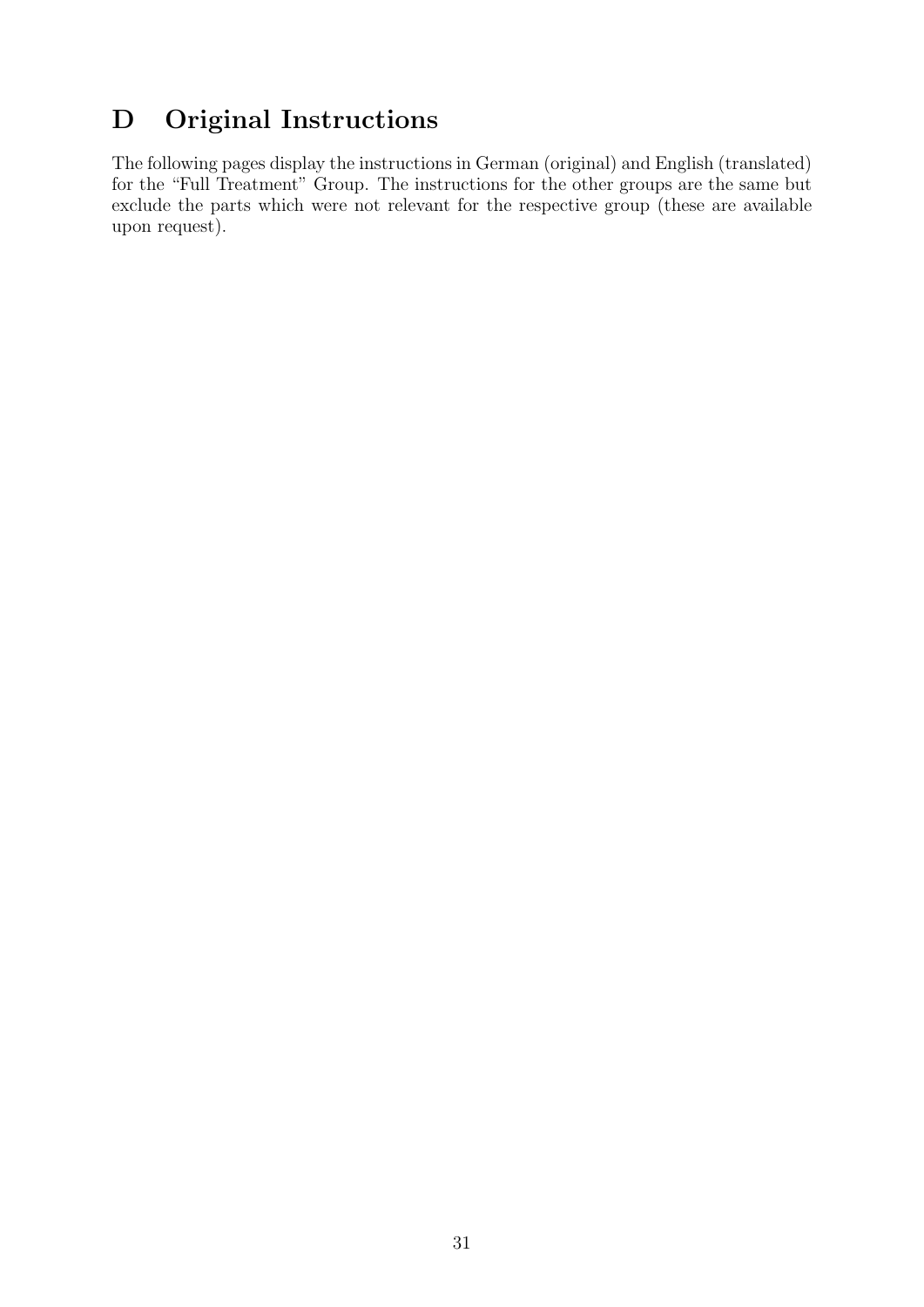## **Instruktionen**

Herzlich willkommen und vielen Dank für Ihre Teilnahme an diesem Experiment. Bitte kommunizieren Sie ab sofort und bis zum Ende des Experimentes nicht mehr mit den anderen Teilnehmern. Sollten Sie sich nicht an diese Regel halten, müssen wir Sie von dem Experiment ausschließen.

Wir bitten Sie, die Instruktionen sehr aufmerksam zu lesen. Wenn Sie nach dem Lesen oder während des Experiments noch Fragen haben, heben Sie bitte Ihre Hand. Einer der Experimentleiter wird dann zu Ihnen kommen und Ihre Frage persönlich beantworten. Ihre Auszahlung und Ihre Entscheidungen werden vertraulich behandelt. Keiner der anderen Teilnehmer erfährt während oder nach dem Experiment, welche Entscheidungen Sie getroffen haben oder wie hoch Ihre Auszahlung war.

Sie können in diesem Experiment Geld verdienen. Wie viel Sie verdienen, hängt von Ihren Entscheidungen ab und wird nicht von den Entscheidungen anderer Teilnehmer beeinflusst. Ihre Auszahlungen werden im Laufe des Experimentes in virtuellen Geldeinheiten, den Experimental Currency Units (ECU), angegeben**. 5 ECU entsprechen 1 EUR**. Ihre Auszahlung wird nach dem Ende des Experimentes in Euro umgerechnet und in bar an Sie ausgezahlt. Zusätzlich erhalten Sie für Ihr Erscheinen eine Teilnahmepauschale in Höhe von 2,50 EUR.

### **Das Experiment**

### **Überblick**

Das Experiment besteht aus einer Übungsrunde und einer Auszahlungsrunde. Sie können in der Übungsrunde kein Geld verdienen.

Die Auszahlungsrunde hat vier Phasen:

Phase 1 (Arbeitsaufgabe 1): Sie erledigen eine Arbeitsaufgabe und erhalten dafür, abhängig von Ihrer Leistung, Geldeinheiten.

Phase 2 (Investitionsentscheidung): Sie können Ihr in Phase 1 verdientes Geld entweder in eine Anlage mit zufälliger Auszahlung investieren oder aufbewahren. Sie entscheiden in dieser zweiten Phase, wie viel Sie investieren möchten.

Phase 3 (Arbeitsaufgabe 2): Sie wiederholen die Arbeitsaufgabe aus Phase 1 und erhalten dafür, abhängig von Ihrer Leistung, zusätzliche Geldeinheiten.

Phase 4 (Steuererklärung): Auf Ihr gesamtes Einkommen aus den ersten drei Phasen fällt eine Steuer an. In dieser vierten Phase des Experiments geben Sie eine Steuererklärung ab.

Die Übungsrunde zu Beginn des Experiments dient dazu, Sie mit der Arbeitsaufgabe vertraut zu machen und umfasst daher nur die Arbeitsaufgabe. Alle Phasen des Experiments werden im Folgenden ausführlicher erklärt.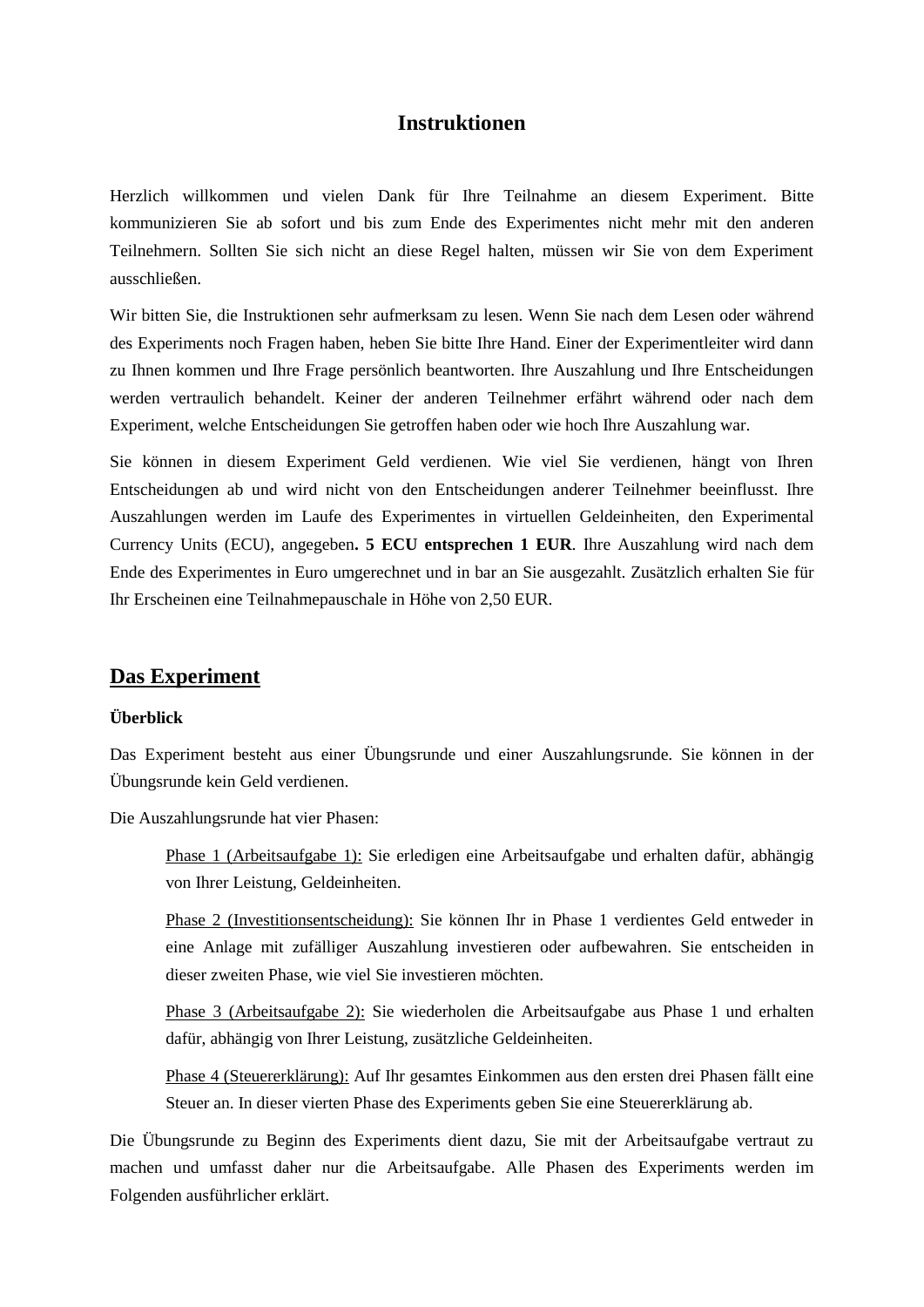#### **Phase 1: Arbeitsaufgabe 1**

Sie erledigen an Ihrem Bildschirm eine Arbeitsaufgabe mit Hilfe der Computermaus. Die Arbeitsaufgabe dauert 150 Sekunden. Während der Arbeitsaufgabe erscheint ein Bildschirm, auf dem 48 sogenannte "Schieber" zu sehen sind. Jeder Schieber ist zunächst auf "0" (Null) positioniert und kann von Ihnen verschoben werden. Sie können den Schieber mit der Computermaus auf jede ganze Zahl zwischen "0" und "100" verschieben. Sie können jeden Schieber so oft verschieben, wie Sie möchten. Sie erhalten **2,50 ECU** für jeden Schieber, den Sie innerhalb der 150 Sekunden **exakt** auf der Nummer "50" positionieren. Oben rechts am Bildschirm können Sie während der 150 Sekunden immer ablesen, wie viele Schieber Sie aktuell auf "50" positioniert haben. Zusätzlich zu Ihrer Bezahlung für die korrekt positionierten Schieber erhalten Sie eine fixe Ausstattung von 2,50 ECU.

#### **Phase 2: Investitionsentscheidung**

Sie haben die Wahl, einen Teil Ihres Geldes oder Ihr gesamtes Geld, welches Sie in Phase 1 verdient haben, aufzubewahren oder zu investieren. Das aufbewahrte Geld steht Ihnen unverändert im weiteren Verlauf des Experiments zur Verfügung. Durch Investieren können Sie zusätzliches Geld gewinnen oder einen Teil Ihres Geldes verlieren. Das Geld, das Sie investieren, wird entweder verdoppelt oder halbiert. Beide Ergebnisse sind gleich wahrscheinlich.

Nachdem Sie entschieden haben, wie viel Sie investieren möchten, wird ein Experimentator an Ihren Platz kommen und einen 10-seitigen Würfel mitbringen. Der Experimentator wird an Ihrem Platz auswürfeln, ob Ihr investiertes Geld verdoppelt oder halbiert wird. Zeigt der 10-seitige Würfel eine Zahl zwischen 1 und 5 (also 1, 2, 3, 4 oder 5), dann wird Ihre Investition halbiert. Wird eine Zahl zwischen 6 und 10 geworfen (also 6, 7, 8, 9 oder 10), dann wird Ihre Investition verdoppelt.

Ihr Einkommen, das Ihnen im weiteren Verlauf des Experiments zur Verfügung steht, besteht also aus dem aufbewahrten Betrag zuzüglich des entweder verdoppelten oder halbierten Investitionsbetrags. Somit gilt abhängig vom Würfelergebnis für Ihr Einkommen:

- Würfel zeigt eine Zahl zwischen 1 und 5:
	- Einkommen = Aufbewahrt +  $(0.5 \times$  Investition)
- Würfel zeigt eine Zahl zwischen 6 und 10:
	- Einkommen = Aufbewahrt +  $(2 \times$  Investition)

#### **Phase 3: Arbeitsaufgabe 2**

Das Investitionsergebnis wird bestimmt und auf ihrem Bildschirm angezeigt. Sie erledigen danach die gleiche Arbeitsaufgabe wie in Phase 1. Diesmal erhalten Sie jedoch keinen zusätzlichen Fixbetrag. Außerdem dauert diese zweite Arbeitsaufgabe 90 Sekunden. Das Geld, das Sie in dieser Arbeitsaufgabe verdienen, wird zu Ihrem bisherigen Geld hinzuaddiert.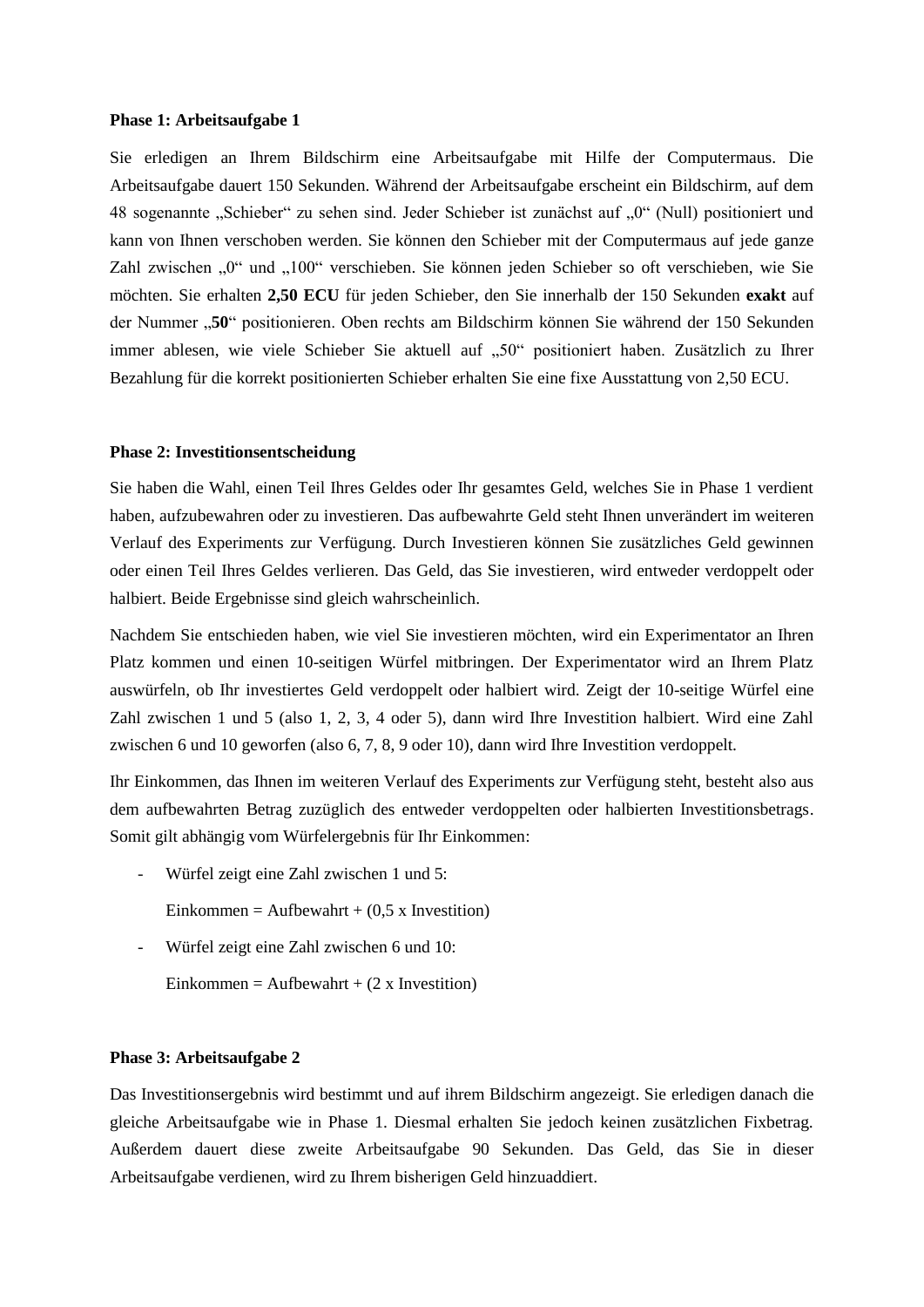### **Phase 4: Steuererklärung**

Ihnen wird zunächst Ihr gesamtes aktuelles Einkommen angezeigt. Dieses Einkommen bildet Ihr Bruttoeinkommen, auf das eine Steuer von 30% fällig wird.

Sie sind nun aufgefordert, eine Steuererklärungsentscheidung zu treffen. Dazu benennen Sie einen Betrag, der mit dem Steuersatz von 30% besteuert werden soll. Dieser genannte Betrag kann zwischen Null und der Höhe Ihres gesamten Bruttoeinkommens liegen.

Nachdem Sie Ihre Steuererklärungsentscheidung getroffen haben, warten Sie bitte bis einer der Experimentatoren an Ihren Platz kommt. Der Experimentator wird einen 10-seitigen Würfel mitbringen und an Ihrem Platz werfen.

Basierend auf dem Ergebnis des Würfelwurfs ergibt sich eines der zwei folgenden Szenarien für Ihr Nettoeinkommen, das Ihnen am Ende des Experiments zusammen mit der Teilnahmepauschale ausgezahlt wird:

### **Szenario a)** Der Würfel zeigt eine **Zahl zwischen 2 und 10**:

Es *wird nicht überprüft*, ob Sie in Ihrer Steuererklärungsentscheidung Ihr Bruttoeinkommen vollständig angezeigt haben. Ihre Auszahlung (das Nettoeinkommen) setzt sich in diesem Fall aus dem Bruttoeinkommen abzüglich der Steuerzahlung zusammen. Dabei ist die Steuerzahlung der Betrag, den Sie in der Steuererklärung angegeben haben, multipliziert mit dem Steuersatz von 30%. Also:

 $\rightarrow$  Nettoeinkommen = Bruttoeinkommen – (angegebener Betrag x 0,30)

### **Szenario b)** Der Würfel zeigt die **Zahl 1**:

Es *wird überprüft*, ob Sie in der Steuererklärung Ihr vollständiges Bruttoeinkommen angegeben haben. Abhängig von Ihrer vorher getroffenen Steuererklärungsentscheidung, gibt es in diesem Fall für Ihr Nettoeinkommen zwei Möglichkeiten:

- Ist der von Ihnen in der Steuererklärung angegebene Betrag *gleich* Ihrem gesamten Bruttoeinkommen, dann setzt sich Ihr Nettoeinkommen aus dem Bruttoeinkommen minus der Steuerverbindlichkeit zusammen. Also:
	- $\rightarrow$  Nettoeinkommen = Bruttoeinkommen (Bruttoeinkommen x 0,30)
- Ist der von Ihnen in der Steuererklärung angegebene Betrag *niedriger* als Ihr gesamtes Bruttoeinkommen, dann müssen Sie die volle Steuerzahlung basierend auf Ihrem gesamten Bruttoeinkommen zahlen. Außerdem fällt eine Extrazahlung an. Diese Extrazahlung errechnet sich durch den von Ihnen *nicht* angegebenen Betrag multipliziert mit dem Steuersatz von 30%. Also:

 $\rightarrow$  Nettoeinkommen = Bruttoeinkommen – (Bruttoeinkommen x 0,30)

– [ (Bruttoeinkommen – angegebener Betrag) x 0,30]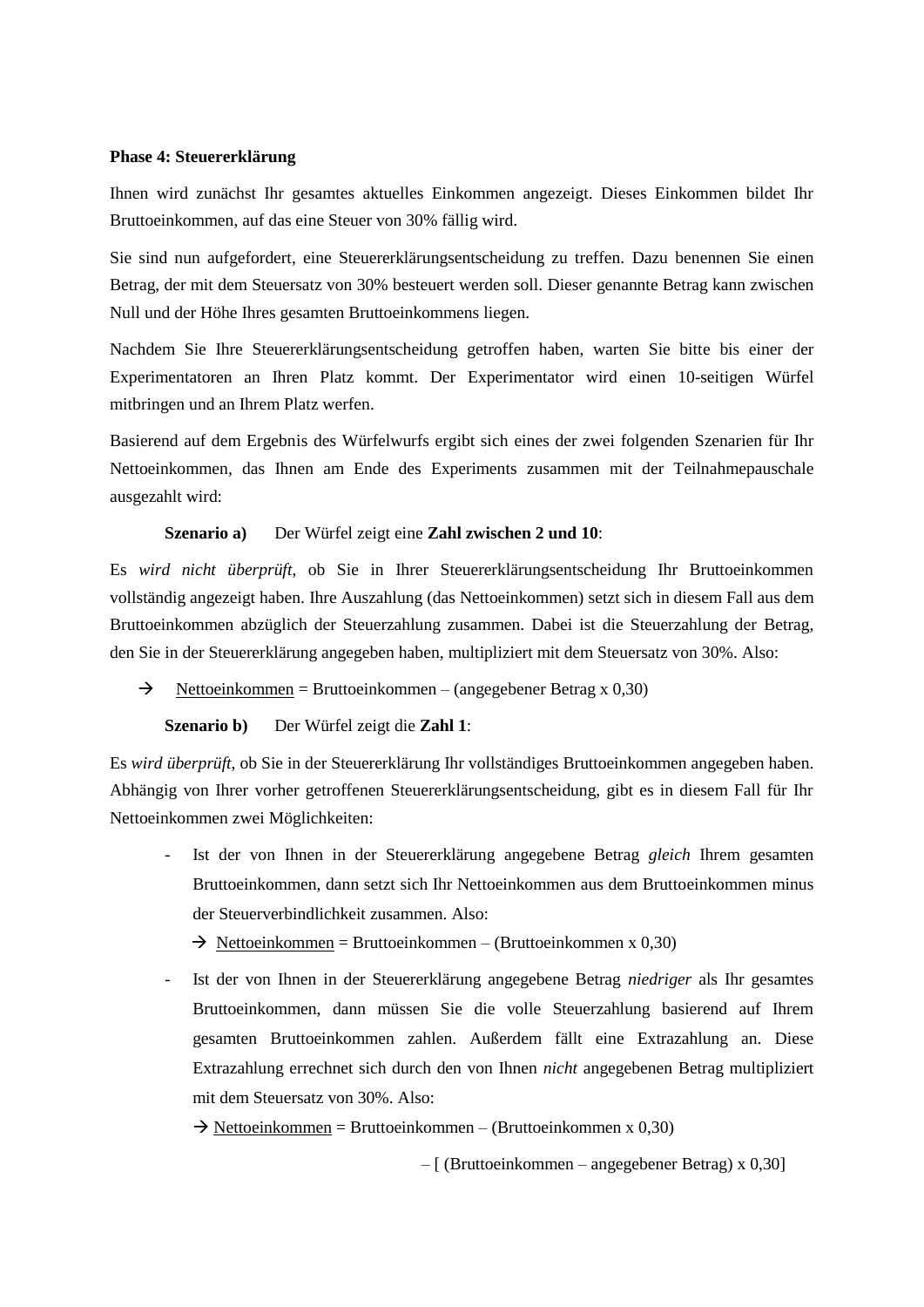Es besteht also eine Wahrscheinlichkeit von 10%, dass Ihre Steuererklärungsentscheidung überprüft wird. Dem Experimentator ist es selbstverständlich nicht möglich, einzusehen, ob Sie Ihr Bruttoeinkommen in voller Höhe angegeben haben oder nicht.

Die von allen Teilnehmern insgesamt geleisteten Steuerzahlungen werden an die **Verwaltung der Stadt Köln** als Spende überwiesen. Ein Nachweis über die Gesamtspende wird Ihnen im Laufe der nächsten Wochen per Email zugeschickt.

#### **Schlussbemerkungen**

Am Ende des Experiments bitten wir Sie, einen kurzen Fragebogen auszufüllen während wir die Auszahlungen vorbereiten. Alle dort angegebenen Informationen, sowie alle während dieses Experiments erhobenen Daten, werden selbstverständlich anonymisiert und ausschließlich für wissenschaftliche Zwecke verwendet.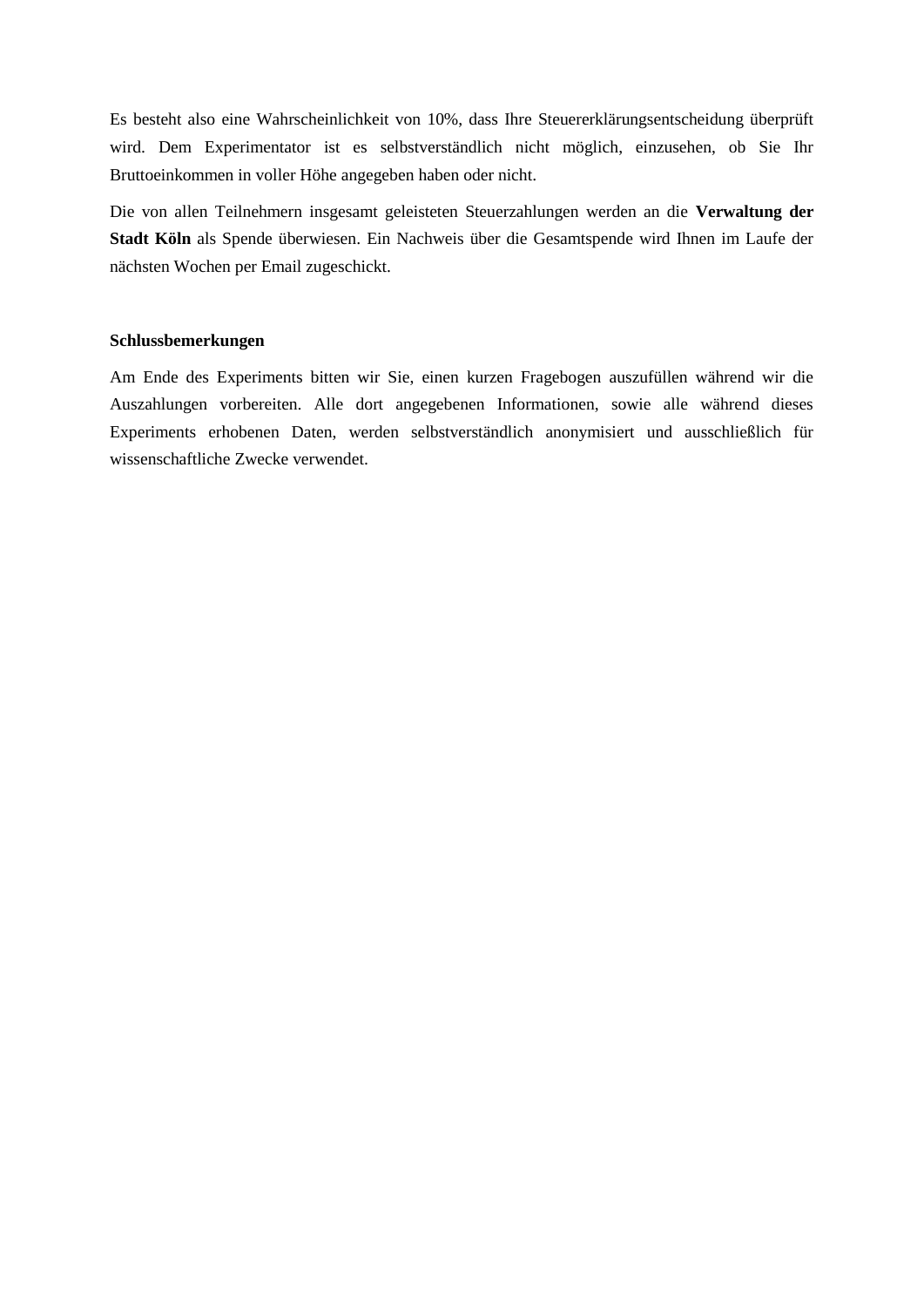## **Instructions**

Welcome and thank you for participating in our experiment. From now on until the end of the experiment, please refrain from communicating with other participants. If you do not abide by this rule, we will have to exclude you from the experiment.

We kindly ask you to read the instructions thoroughly. If you have any questions after reading the instructions or during the experiment, please raise your hand. One of the instructors will then come to you and answer your question in person. Your payment and your decisions throughout the experiment will be treated confidentially. None of the other participants is informed, neither during nor after the experiment, about your decisions in the experiment or your payment.

You can earn money in this experiment. How much you earn depends on your decisions and is not affected by the decisions of other participants. During the experiment, your payments will be calculated in a virtual currency: Experimental Currency Units (ECU). **5 ECU corresponds to 1 EUR.** After the experiment, your pay-off will be converted to Euro and given to you in cash. Additionally, you will receive a show-up fee of 2.50 EUR.

## **The Experiment**

### **Overview**

The experiment consists of one practice round and one payoff round. You cannot earn money in the practice round.

The payoff round has four stages.

Stage 1 (Labor Task 1): You will complete a labor task and, depending on your performance, earn money from this labor task.

Stage 2 (Investment Decision): You can either invest the money that you earned in stage 1 in an asset with a random payoff or store it. You decide in this second stage, how much you want to invest.

Stage 3 (Labor Task 2): You will repeat the labor task from stage 1 and, depending on your performance, earn additional money from this labor task.

Stage 4 (Tax Declaration): You will have to pay taxes on your total income from the first three stages. In this fourth stage, you have to file a tax declaration.

The practice round at the beginning of the experiment is meant to acquaint yourself with the labor task and, hence, only involves the labor task. All stages of the experiment will be explained in more detail below.

**Stage 1: Labor Task 1**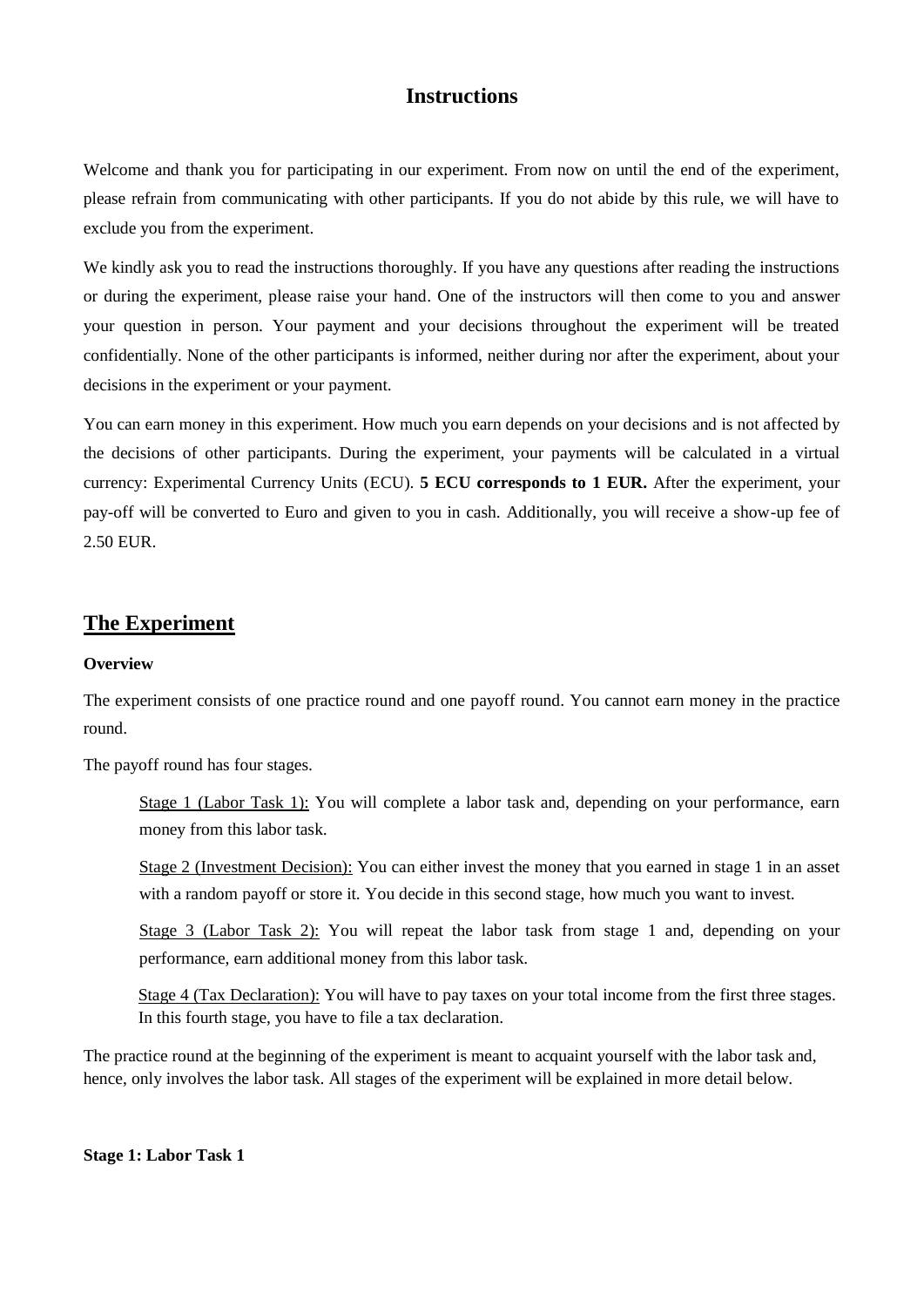You undertake a labor task on the computer screen using the computer mouse. The task will last 150 seconds. During the task a screen with 48 so-called "sliders" appears on the screen. Each slider is initially positioned at "0" (Zero) and can be moved by you. You can move the slider to every integer between "0" and "100" via the computer mouse. You can readjust the position of each slider as many times as you wish. For each slider that you position **exactly** at the number "**50**" during the 150 seconds, you earn **2.50 ECU**. During the 150 seconds of the labor task, on the upper right of the screen you are shown how many sliders you have currently positioned at "50". In addition to your result for the correctly positioned sliders, you receive an additional fixed endowment of 2.50 ECU.

### **Stage 2: Investment Decision**

You will be given the choice to store or invest some or all of the money that you earned in stage 1. The money that you store will be available unchanged in the future course of the experiment. By investing, you can gain additional money or lose some of your money. The money that you invest will be either doubled or halved. Both outcomes are equally likely.

After you have decided how much to invest, an experimenter will come to your booth and bring a 10-sided die. At your booth, the experimenter will roll the die to decide if your invested money is doubled or halved. If the 10-sided die shows a number between 1 and 5 (i.e., 1, 2, 3, 4 or 5), then your investment will be halved. If it shows a number between 6 and 10 (i.e., 6, 7, 8, 9 or 10), then your investment will be doubled.

Your income that will be available in the future course of the experiment hence consists of the stored amount plus the, either halved or doubled, investment amount. Hence, depending on the die roll, your income is:

- Die shows a number between 1 and 5:

 $Income = Stored + (0.5 x Investment)$ 

- Die shows a number between 6 and 10:

 $Income = Stored + (2 x Investment)$ 

#### **Stage 3: Labor Task 2**

The investment outcome will be determined and displayed on your computer screen. You will then undertake the same labor task as in stage 1. However, you will not receive an additional fixed amount this time. In addition, this second labor task lasts 90 seconds. The money that you earn in this labor task will be added to the money that you have earned so far.

### **Stage 4: Tax Declaration**

You will first be shown your full current income. This income is your gross income which is subject to tax of 30%.